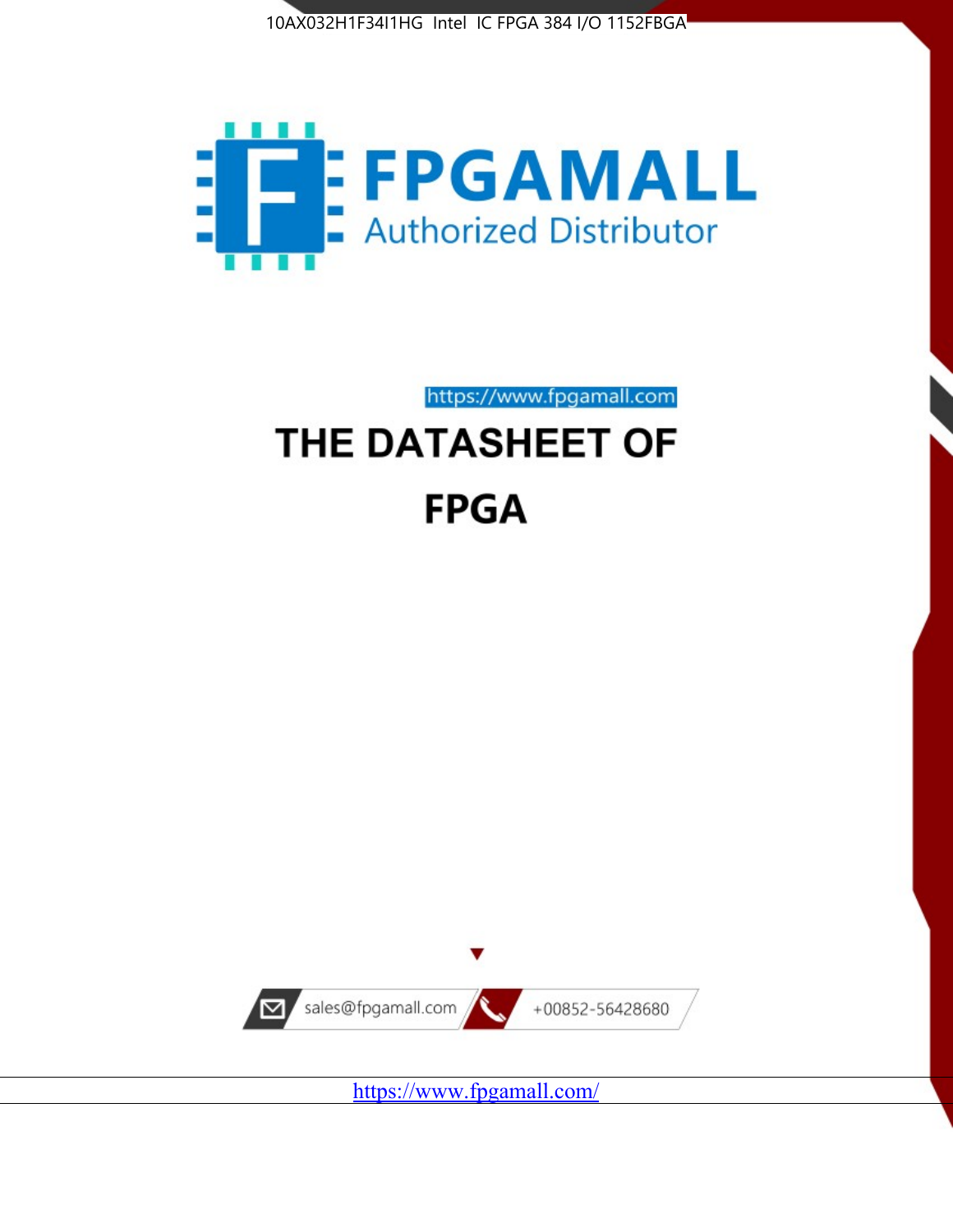10AX032H1F34I1HG Intel IC FPGA 384 I/O 1152FBGA



# **Intel® Arria® 10 Device Overview**



**A10-OVERVIEW | 2018.12.06** Latest document on the web: **[PDF](https://www.intel.com/content/dam/www/programmable/us/en/pdfs/literature/hb/arria-10/a10_overview.pdf)** | **[HTML](https://www.intel.com/content/www/us/en/programmable/documentation/sam1403480274650.html)**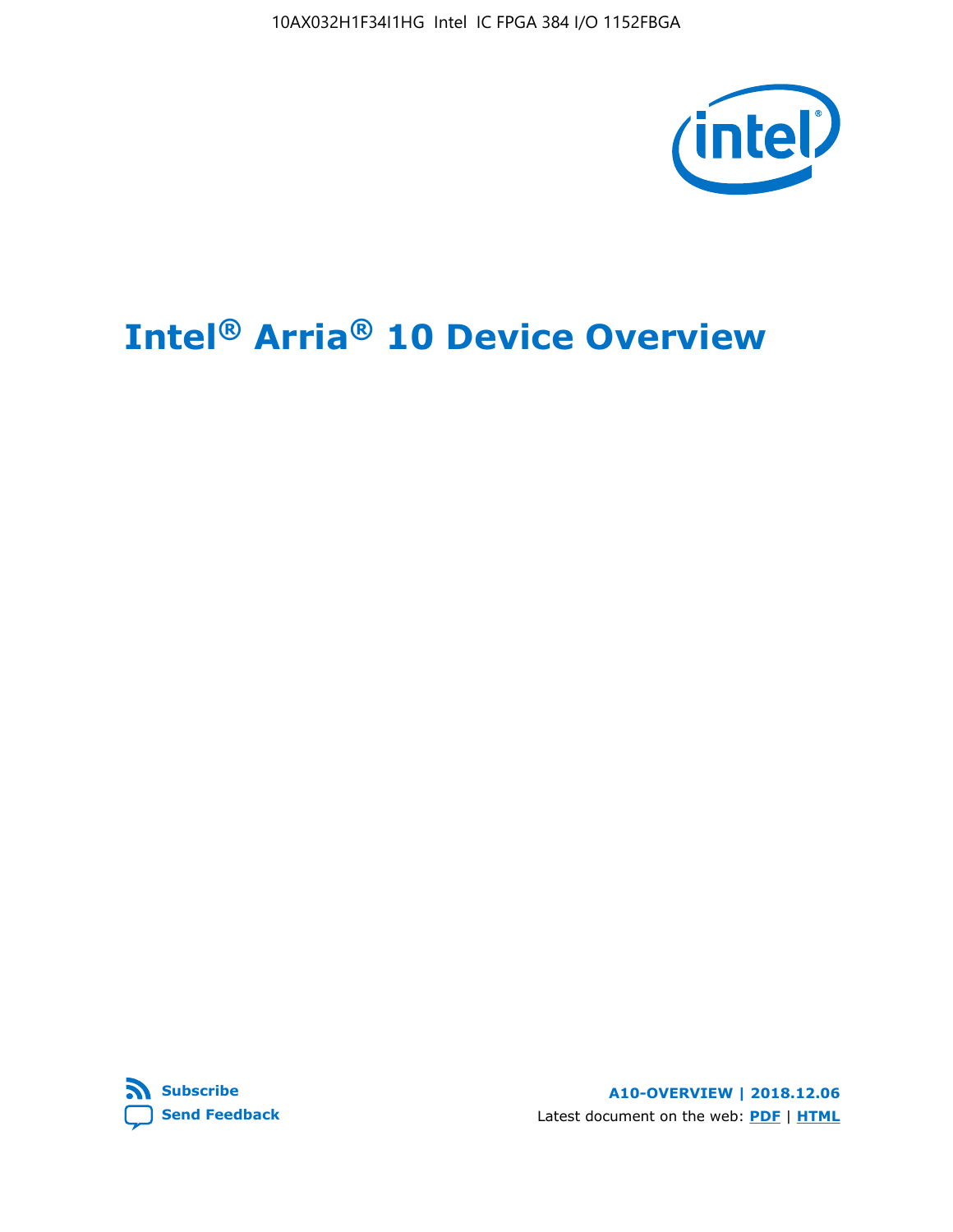

**Contents** 

# **Contents**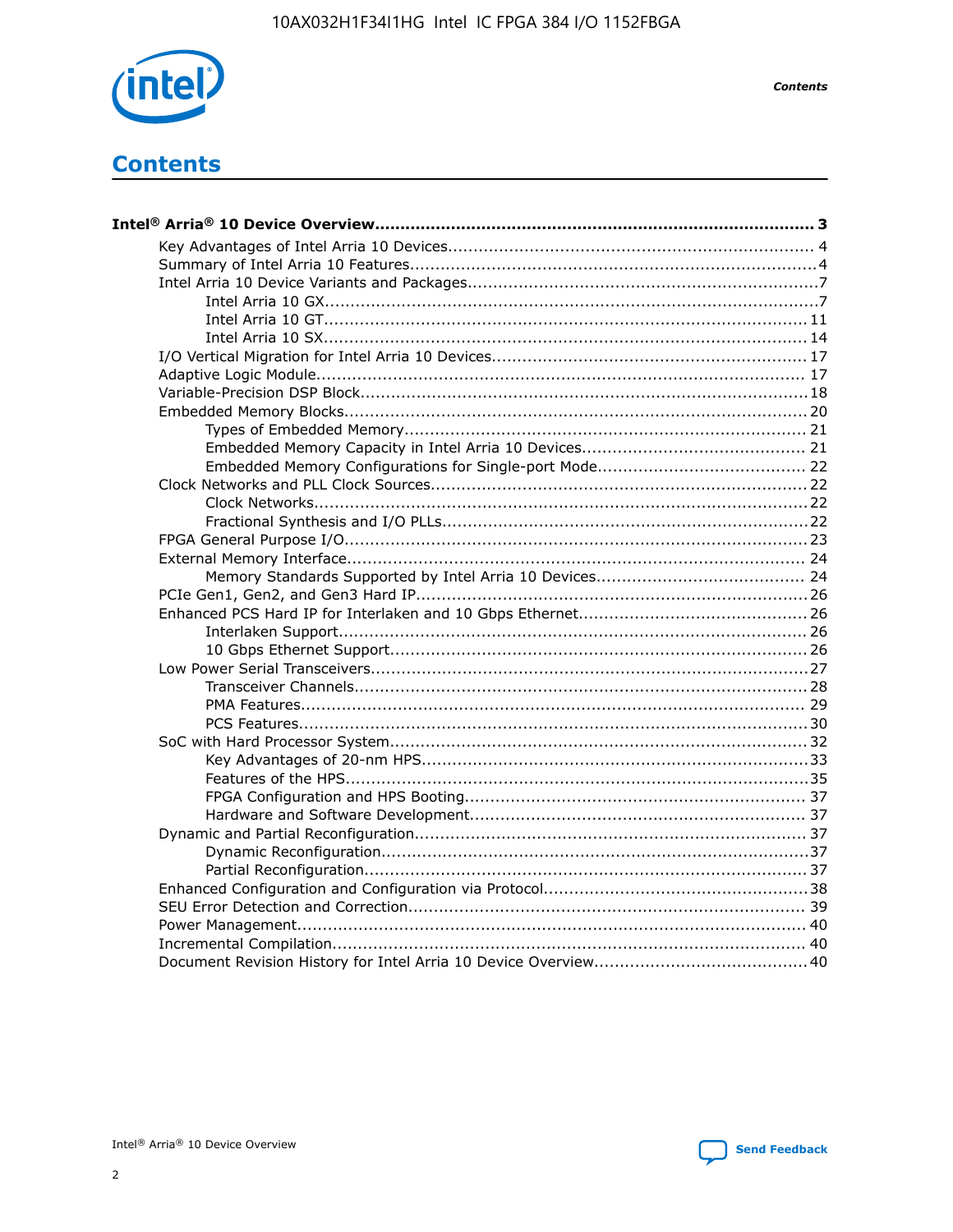**A10-OVERVIEW | 2018.12.06**

**[Send Feedback](mailto:FPGAtechdocfeedback@intel.com?subject=Feedback%20on%20Intel%20Arria%2010%20Device%20Overview%20(A10-OVERVIEW%202018.12.06)&body=We%20appreciate%20your%20feedback.%20In%20your%20comments,%20also%20specify%20the%20page%20number%20or%20paragraph.%20Thank%20you.)**



# **Intel® Arria® 10 Device Overview**

The Intel<sup>®</sup> Arria<sup>®</sup> 10 device family consists of high-performance and power-efficient 20 nm mid-range FPGAs and SoCs.

Intel Arria 10 device family delivers:

- Higher performance than the previous generation of mid-range and high-end FPGAs.
- Power efficiency attained through a comprehensive set of power-saving technologies.

The Intel Arria 10 devices are ideal for high performance, power-sensitive, midrange applications in diverse markets.

| <b>Market</b>         | <b>Applications</b>                                                                                               |
|-----------------------|-------------------------------------------------------------------------------------------------------------------|
| Wireless              | Channel and switch cards in remote radio heads<br>٠<br>Mobile backhaul<br>٠                                       |
| Wireline              | 40G/100G muxponders and transponders<br>٠<br>100G line cards<br>٠<br><b>Bridging</b><br>٠<br>Aggregation<br>٠     |
| <b>Broadcast</b>      | Studio switches<br>٠<br>Servers and transport<br>٠<br>Videoconferencing<br>٠<br>Professional audio and video<br>٠ |
| Computing and Storage | Flash cache<br>٠<br>Cloud computing servers<br>٠<br>Server acceleration<br>٠                                      |
| Medical               | Diagnostic scanners<br>٠<br>Diagnostic imaging<br>٠                                                               |
| Military              | Missile guidance and control<br>٠<br>Radar<br>٠<br>Electronic warfare<br>٠<br>Secure communications<br>٠          |

#### **Table 1. Sample Markets and Ideal Applications for Intel Arria 10 Devices**

#### **Related Information**

- [Intel Arria 10 Device Handbook: Known Issues](http://www.altera.com/support/kdb/solutions/rd07302013_646.html) Lists the planned updates to the *Intel Arria 10 Device Handbook* chapters.
- [Intel Arria 10 GX/GT Device Errata and Design Recommendations](https://www.intel.com/content/www/us/en/programmable/documentation/agz1493851706374.html#yqz1494433888646)
- [Intel Arria 10 SX Device Errata and Design Recommendations](https://www.intel.com/content/www/us/en/programmable/documentation/cru1462832385668.html#cru1462832558642)

Intel Corporation. All rights reserved. Intel, the Intel logo, Altera, Arria, Cyclone, Enpirion, MAX, Nios, Quartus and Stratix words and logos are trademarks of Intel Corporation or its subsidiaries in the U.S. and/or other countries. Intel warrants performance of its FPGA and semiconductor products to current specifications in accordance with Intel's standard warranty, but reserves the right to make changes to any products and services at any time without notice. Intel assumes no responsibility or liability arising out of the application or use of any information, product, or service described herein except as expressly agreed to in writing by Intel. Intel customers are advised to obtain the latest version of device specifications before relying on any published information and before placing orders for products or services. \*Other names and brands may be claimed as the property of others.

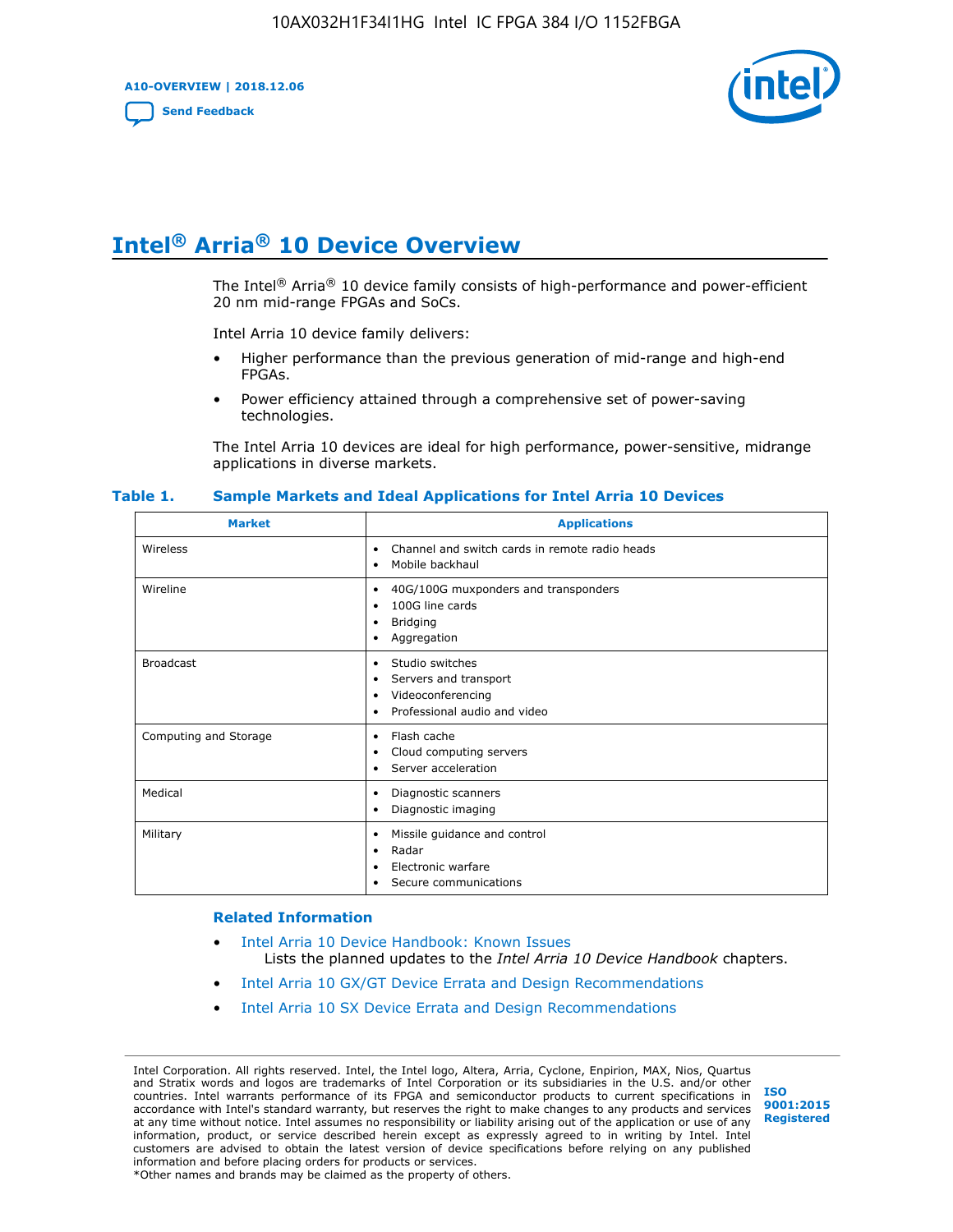

## **Key Advantages of Intel Arria 10 Devices**

## **Table 2. Key Advantages of the Intel Arria 10 Device Family**

| <b>Advantage</b>                                                                                          | <b>Supporting Feature</b>                                                                                                                                                                                                                                                                                                |
|-----------------------------------------------------------------------------------------------------------|--------------------------------------------------------------------------------------------------------------------------------------------------------------------------------------------------------------------------------------------------------------------------------------------------------------------------|
| Enhanced core architecture                                                                                | Built on TSMC's 20 nm process technology<br>٠<br>60% higher performance than the previous generation of mid-range FPGAs<br>٠<br>15% higher performance than the fastest previous-generation FPGA<br>٠                                                                                                                    |
| High-bandwidth integrated<br>transceivers                                                                 | Short-reach rates up to 25.8 Gigabits per second (Gbps)<br>٠<br>Backplane capability up to 12.5 Gbps<br>٠<br>Integrated 10GBASE-KR and 40GBASE-KR4 Forward Error Correction (FEC)<br>٠                                                                                                                                   |
| Improved logic integration and<br>hard IP blocks                                                          | 8-input adaptive logic module (ALM)<br>٠<br>Up to 65.6 megabits (Mb) of embedded memory<br>٠<br>Variable-precision digital signal processing (DSP) blocks<br>Fractional synthesis phase-locked loops (PLLs)<br>Hard PCI Express Gen3 IP blocks<br>Hard memory controllers and PHY up to 2,400 Megabits per second (Mbps) |
| Second generation hard<br>processor system (HPS) with<br>integrated ARM* Cortex*-A9*<br>MPCore* processor | Tight integration of a dual-core ARM Cortex-A9 MPCore processor, hard IP, and an<br>٠<br>FPGA in a single Intel Arria 10 system-on-a-chip (SoC)<br>Supports over 128 Gbps peak bandwidth with integrated data coherency between<br>$\bullet$<br>the processor and the FPGA fabric                                        |
| Advanced power savings                                                                                    | Comprehensive set of advanced power saving features<br>٠<br>Power-optimized MultiTrack routing and core architecture<br>٠<br>Up to 40% lower power compared to previous generation of mid-range FPGAs<br>٠<br>Up to 60% lower power compared to previous generation of high-end FPGAs                                    |

## **Summary of Intel Arria 10 Features**

## **Table 3. Summary of Features for Intel Arria 10 Devices**

| <b>Feature</b>                  | <b>Description</b>                                                                                                                                                                                                                                                                                                                                                                                 |
|---------------------------------|----------------------------------------------------------------------------------------------------------------------------------------------------------------------------------------------------------------------------------------------------------------------------------------------------------------------------------------------------------------------------------------------------|
| Technology                      | TSMC's 20-nm SoC process technology<br>Allows operation at a lower $V_{\text{CC}}$ level of 0.82 V instead of the 0.9 V standard $V_{\text{CC}}$ core voltage                                                                                                                                                                                                                                      |
| Packaging                       | 1.0 mm ball-pitch Fineline BGA packaging<br>٠<br>0.8 mm ball-pitch Ultra Fineline BGA packaging<br>Multiple devices with identical package footprints for seamless migration between different<br><b>FPGA</b> densities<br>Devices with compatible package footprints allow migration to next generation high-end<br>Stratix $@10$ devices<br>RoHS, leaded $(1)$ , and lead-free (Pb-free) options |
| High-performance<br>FPGA fabric | Enhanced 8-input ALM with four registers<br>Improved multi-track routing architecture to reduce congestion and improve compilation time<br>Hierarchical core clocking architecture<br>Fine-grained partial reconfiguration                                                                                                                                                                         |
| Internal memory<br>blocks       | M20K-20-Kb memory blocks with hard error correction code (ECC)<br>Memory logic array block (MLAB)-640-bit memory                                                                                                                                                                                                                                                                                   |
|                                 | continued                                                                                                                                                                                                                                                                                                                                                                                          |



<sup>(1)</sup> Contact Intel for availability.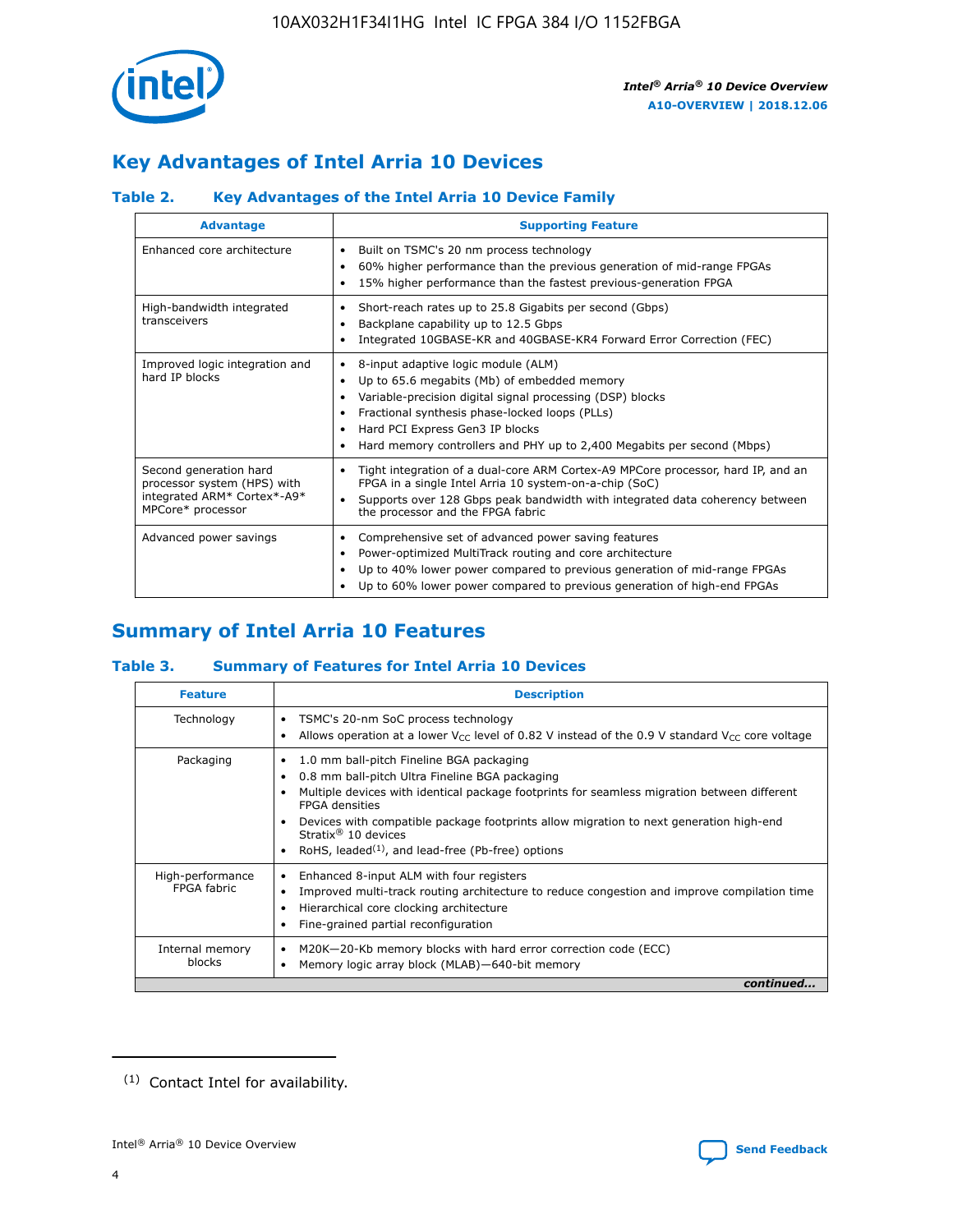$\mathsf{r}$ 



| <b>Feature</b>                         |                                                                                                                | <b>Description</b>                                                                                                                                                                                                                                                                                                                                                                                                                                                                                                                                                                                                                                                                                                                                                                                                                          |
|----------------------------------------|----------------------------------------------------------------------------------------------------------------|---------------------------------------------------------------------------------------------------------------------------------------------------------------------------------------------------------------------------------------------------------------------------------------------------------------------------------------------------------------------------------------------------------------------------------------------------------------------------------------------------------------------------------------------------------------------------------------------------------------------------------------------------------------------------------------------------------------------------------------------------------------------------------------------------------------------------------------------|
| Embedded Hard IP<br>blocks             | Variable-precision DSP                                                                                         | Native support for signal processing precision levels from $18 \times 19$ to<br>$\bullet$<br>54 x 54<br>Native support for 27 x 27 multiplier mode<br>64-bit accumulator and cascade for systolic finite impulse responses<br>(FIRs)<br>Internal coefficient memory banks<br>٠<br>Preadder/subtractor for improved efficiency<br>Additional pipeline register to increase performance and reduce<br>power<br>Supports floating point arithmetic:<br>- Perform multiplication, addition, subtraction, multiply-add,<br>multiply-subtract, and complex multiplication.<br>- Supports multiplication with accumulation capability, cascade<br>summation, and cascade subtraction capability.<br>- Dynamic accumulator reset control.<br>- Support direct vector dot and complex multiplication chaining<br>multiply floating point DSP blocks. |
|                                        | Memory controller                                                                                              | DDR4, DDR3, and DDR3L                                                                                                                                                                                                                                                                                                                                                                                                                                                                                                                                                                                                                                                                                                                                                                                                                       |
|                                        | PCI Express*                                                                                                   | PCI Express (PCIe*) Gen3 (x1, x2, x4, or x8), Gen2 (x1, x2, x4, or x8)<br>and Gen1 (x1, x2, x4, or x8) hard IP with complete protocol stack,<br>endpoint, and root port                                                                                                                                                                                                                                                                                                                                                                                                                                                                                                                                                                                                                                                                     |
|                                        | Transceiver I/O                                                                                                | 10GBASE-KR/40GBASE-KR4 Forward Error Correction (FEC)<br>PCS hard IPs that support:<br>- 10-Gbps Ethernet (10GbE)<br>- PCIe PIPE interface<br>- Interlaken<br>- Gbps Ethernet (GbE)<br>- Common Public Radio Interface (CPRI) with deterministic latency<br>support<br>- Gigabit-capable passive optical network (GPON) with fast lock-<br>time support<br>13.5G JESD204b<br>$\bullet$<br>8B/10B, 64B/66B, 64B/67B encoders and decoders<br>Custom mode support for proprietary protocols                                                                                                                                                                                                                                                                                                                                                   |
| Core clock networks                    | $\bullet$<br>$\bullet$                                                                                         | Up to 800 MHz fabric clocking, depending on the application:<br>- 667 MHz external memory interface clocking with 2,400 Mbps DDR4 interface<br>- 800 MHz LVDS interface clocking with 1,600 Mbps LVDS interface<br>Global, regional, and peripheral clock networks<br>Clock networks that are not used can be gated to reduce dynamic power                                                                                                                                                                                                                                                                                                                                                                                                                                                                                                 |
| Phase-locked loops<br>(PLLs)           | High-resolution fractional synthesis PLLs:<br>$\bullet$<br>Integer PLLs:<br>- Adjacent to general purpose I/Os | - Precision clock synthesis, clock delay compensation, and zero delay buffering (ZDB)<br>- Support integer mode and fractional mode<br>- Fractional mode support with third-order delta-sigma modulation<br>- Support external memory and LVDS interfaces                                                                                                                                                                                                                                                                                                                                                                                                                                                                                                                                                                                   |
| FPGA General-purpose<br>$I/Os$ (GPIOs) | On-chip termination (OCT)<br>$\bullet$                                                                         | 1.6 Gbps LVDS-every pair can be configured as receiver or transmitter<br>1.2 V to 3.0 V single-ended LVTTL/LVCMOS interfacing                                                                                                                                                                                                                                                                                                                                                                                                                                                                                                                                                                                                                                                                                                               |
| <b>External Memory</b><br>Interface    |                                                                                                                | Hard memory controller- DDR4, DDR3, and DDR3L support<br>$-$ DDR4 $-$ speeds up to 1,200 MHz/2,400 Mbps<br>- DDR3-speeds up to 1,067 MHz/2,133 Mbps<br>Soft memory controller—provides support for RLDRAM $3^{(2)}$ , QDR IV $(2^2)$ , and QDR II+<br>continued                                                                                                                                                                                                                                                                                                                                                                                                                                                                                                                                                                             |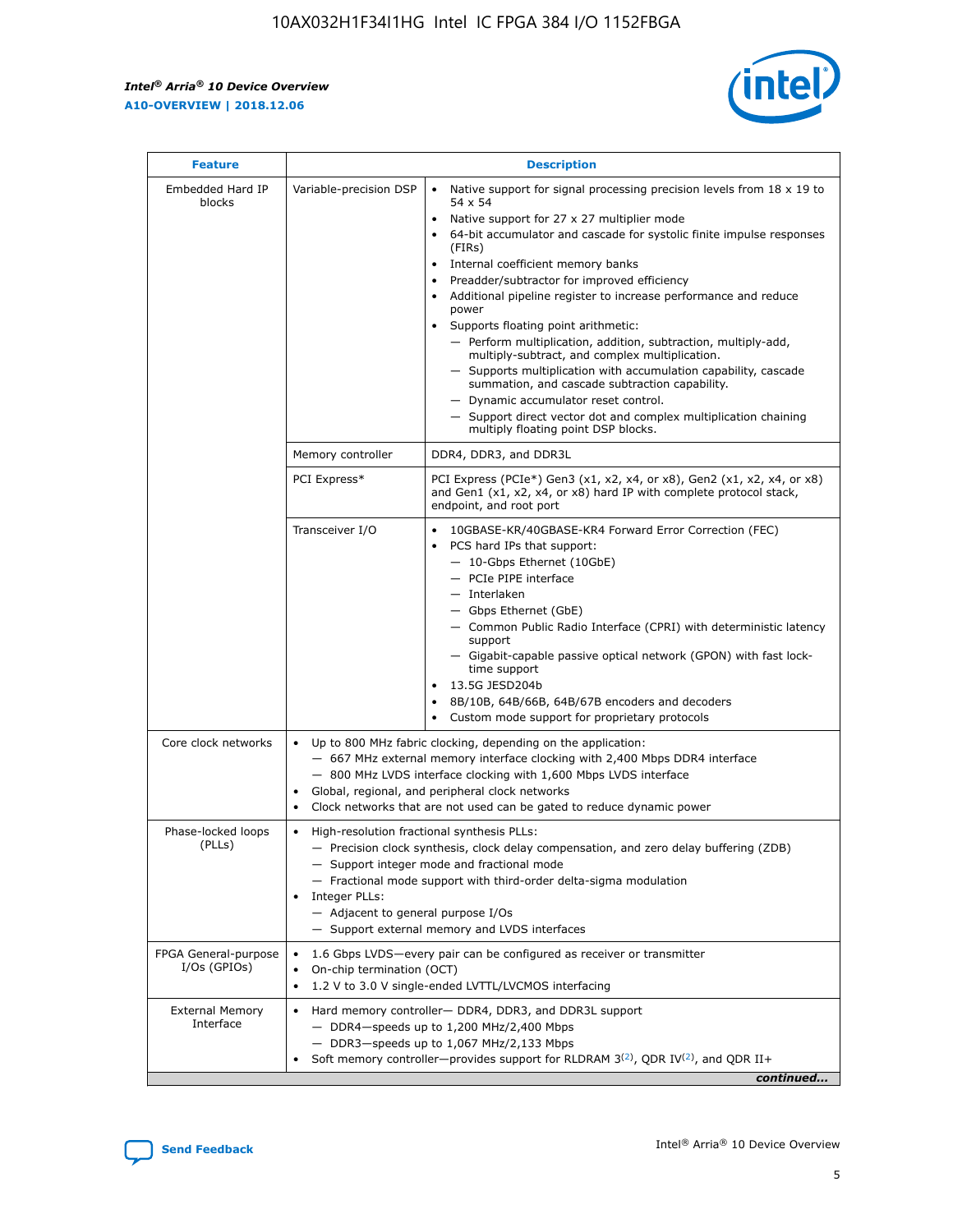

| <b>Feature</b>                                    | <b>Description</b>                                                                                                                                                                                                                                                                                                                                                                                                                                                                                                                                                                                                                                  |
|---------------------------------------------------|-----------------------------------------------------------------------------------------------------------------------------------------------------------------------------------------------------------------------------------------------------------------------------------------------------------------------------------------------------------------------------------------------------------------------------------------------------------------------------------------------------------------------------------------------------------------------------------------------------------------------------------------------------|
| Low-power serial<br>transceivers                  | • Continuous operating range:<br>- Intel Arria 10 GX-1 Gbps to 17.4 Gbps<br>- Intel Arria 10 GT-1 Gbps to 25.8 Gbps<br>Backplane support:<br>- Intel Arria 10 GX-up to 12.5<br>- Intel Arria 10 GT-up to 12.5<br>Extended range down to 125 Mbps with oversampling<br>ATX transmit PLLs with user-configurable fractional synthesis capability<br>Electronic Dispersion Compensation (EDC) support for XFP, SFP+, QSFP, and CFP optical<br>module<br>Adaptive linear and decision feedback equalization<br>$\bullet$<br>Transmitter pre-emphasis and de-emphasis<br>$\bullet$<br>Dynamic partial reconfiguration of individual transceiver channels |
| <b>HPS</b><br>(Intel Arria 10 SX<br>devices only) | Dual-core ARM Cortex-A9 MPCore processor-1.2 GHz CPU with<br>Processor and system<br>$\bullet$<br>1.5 GHz overdrive capability<br>256 KB on-chip RAM and 64 KB on-chip ROM<br>System peripherals—general-purpose timers, watchdog timers, direct<br>memory access (DMA) controller, FPGA configuration manager, and<br>clock and reset managers<br>Security features-anti-tamper, secure boot, Advanced Encryption<br>Standard (AES) and authentication (SHA)<br>ARM CoreSight* JTAG debug access port, trace port, and on-chip<br>trace storage                                                                                                    |
|                                                   | <b>External interfaces</b><br>Hard memory interface-Hard memory controller (2,400 Mbps DDR4,<br>$\bullet$<br>and 2,133 Mbps DDR3), Quad serial peripheral interface (QSPI) flash<br>controller, NAND flash controller, direct memory access (DMA)<br>controller, Secure Digital/MultiMediaCard (SD/MMC) controller<br>Communication interface-10/100/1000 Ethernet media access<br>control (MAC), USB On-The-GO (OTG) controllers, I <sup>2</sup> C controllers,<br>UART 16550, serial peripheral interface (SPI), and up to 62<br>HPS GPIO interfaces (48 direct-share I/Os)                                                                       |
|                                                   | High-performance ARM AMBA* AXI bus bridges that support<br>Interconnects to core<br>$\bullet$<br>simultaneous read and write<br>HPS-FPGA bridges-include the FPGA-to-HPS, HPS-to-FPGA, and<br>$\bullet$<br>lightweight HPS-to-FPGA bridges that allow the FPGA fabric to issue<br>transactions to slaves in the HPS, and vice versa<br>Configuration bridge that allows HPS configuration manager to<br>configure the core logic via dedicated 32-bit configuration port<br>FPGA-to-HPS SDRAM controller bridge-provides configuration<br>interfaces for the multiport front end (MPFE) of the HPS SDRAM<br>controller                              |
| Configuration                                     | Tamper protection—comprehensive design protection to protect your valuable IP investments<br>Enhanced 256-bit advanced encryption standard (AES) design security with authentication<br>٠<br>Configuration via protocol (CvP) using PCIe Gen1, Gen2, or Gen3<br>continued                                                                                                                                                                                                                                                                                                                                                                           |

<sup>(2)</sup> Intel Arria 10 devices support this external memory interface using hard PHY with soft memory controller.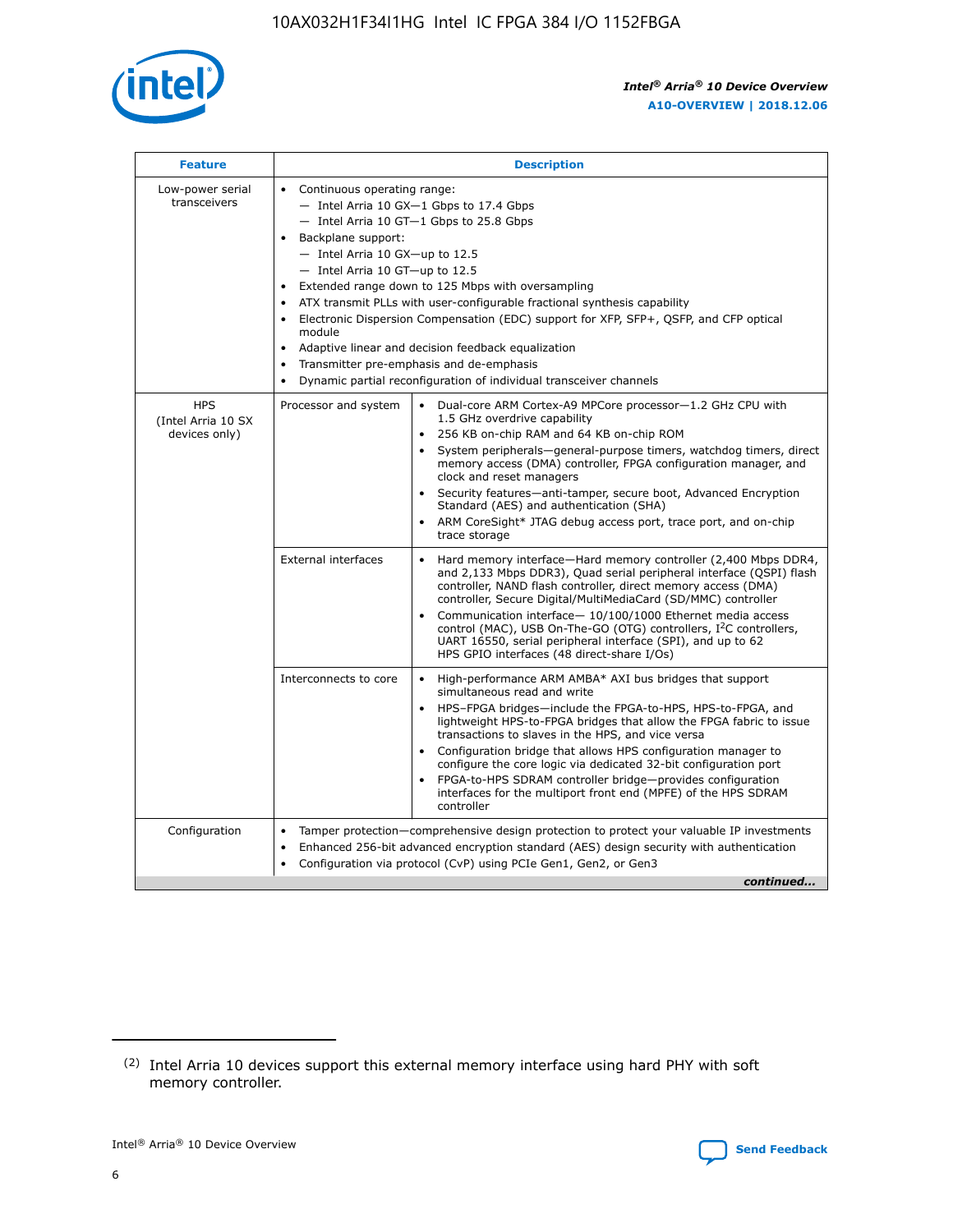

| <b>Feature</b>     | <b>Description</b>                                                                                                                                                                                               |
|--------------------|------------------------------------------------------------------------------------------------------------------------------------------------------------------------------------------------------------------|
|                    | Dynamic reconfiguration of the transceivers and PLLs<br>Fine-grained partial reconfiguration of the core fabric<br>Active Serial x4 Interface<br>$\bullet$                                                       |
| Power management   | SmartVID<br>Low static power device options<br>Programmable Power Technology<br>Intel Quartus <sup>®</sup> Prime integrated power analysis                                                                       |
| Software and tools | Intel Quartus Prime design suite<br>Transceiver toolkit<br>Platform Designer system integration tool<br>DSP Builder for Intel FPGAs<br>OpenCL <sup>™</sup> support<br>Intel SoC FPGA Embedded Design Suite (EDS) |

## **Related Information**

[Intel Arria 10 Transceiver PHY Overview](https://www.intel.com/content/www/us/en/programmable/documentation/nik1398707230472.html#nik1398706768037) Provides details on Intel Arria 10 transceivers.

## **Intel Arria 10 Device Variants and Packages**

#### **Table 4. Device Variants for the Intel Arria 10 Device Family**

| <b>Variant</b>    | <b>Description</b>                                                                                                                                                                                                     |
|-------------------|------------------------------------------------------------------------------------------------------------------------------------------------------------------------------------------------------------------------|
| Intel Arria 10 GX | FPGA featuring 17.4 Gbps transceivers for short reach applications with 12.5 backplane driving<br>capability.                                                                                                          |
| Intel Arria 10 GT | FPGA featuring:<br>17.4 Gbps transceivers for short reach applications with 12.5 backplane driving capability.<br>25.8 Gbps transceivers for supporting CAUI-4 and CEI-25G applications with CFP2 and CFP4<br>modules. |
| Intel Arria 10 SX | SoC integrating ARM-based HPS and FPGA featuring 17.4 Gbps transceivers for short reach<br>applications with 12.5 backplane driving capability.                                                                        |

## **Intel Arria 10 GX**

This section provides the available options, maximum resource counts, and package plan for the Intel Arria 10 GX devices.

The information in this section is correct at the time of publication. For the latest information and to get more details, refer to the Intel FPGA Product Selector.

## **Related Information**

#### [Intel FPGA Product Selector](http://www.altera.com/products/selector/psg-selector.html) Provides the latest information on Intel products.

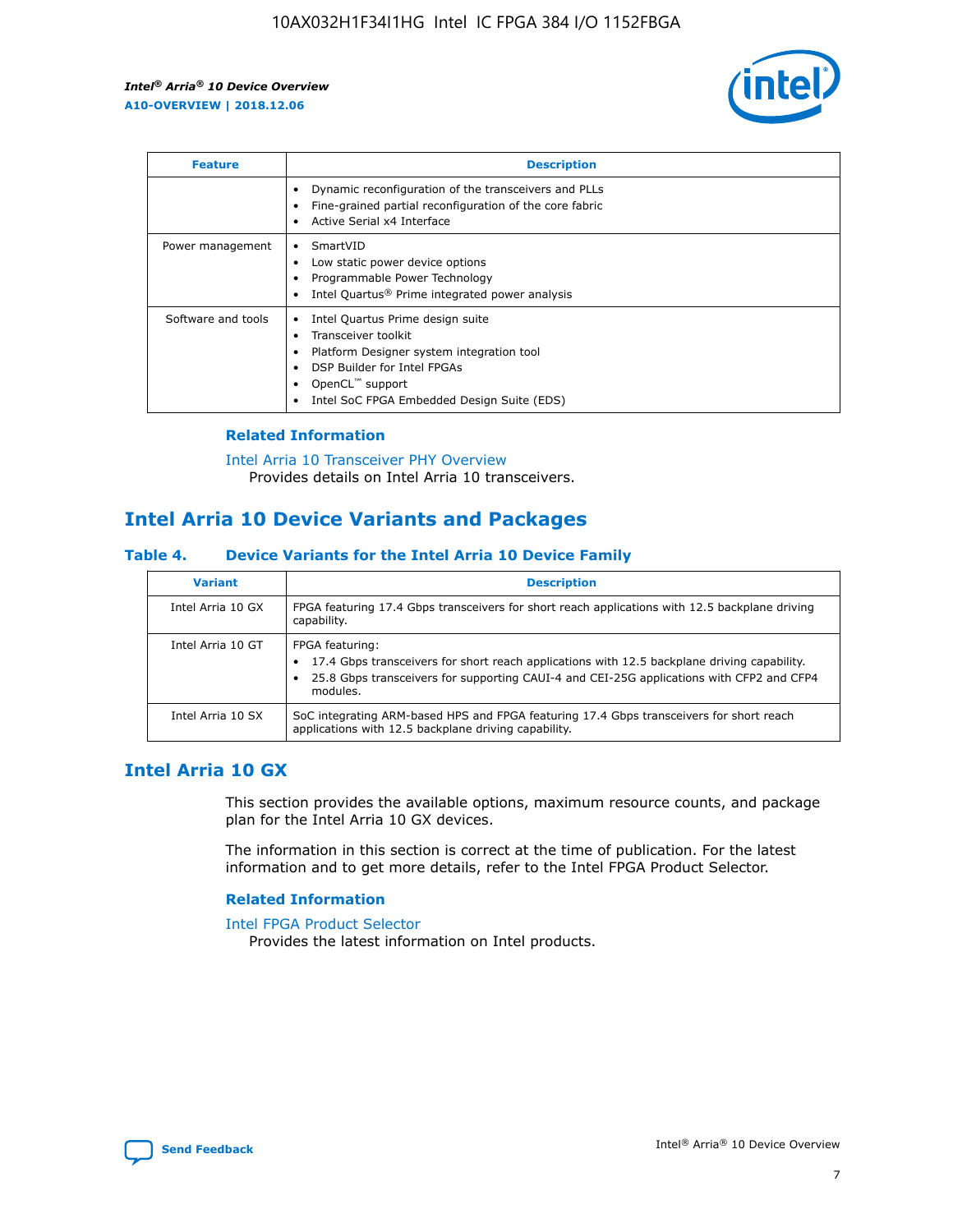

## **Available Options**





#### **Related Information**

#### [Transceiver Performance for Intel Arria 10 GX/SX Devices](https://www.intel.com/content/www/us/en/programmable/documentation/mcn1413182292568.html#mcn1413213965502) Provides more information about the transceiver speed grade.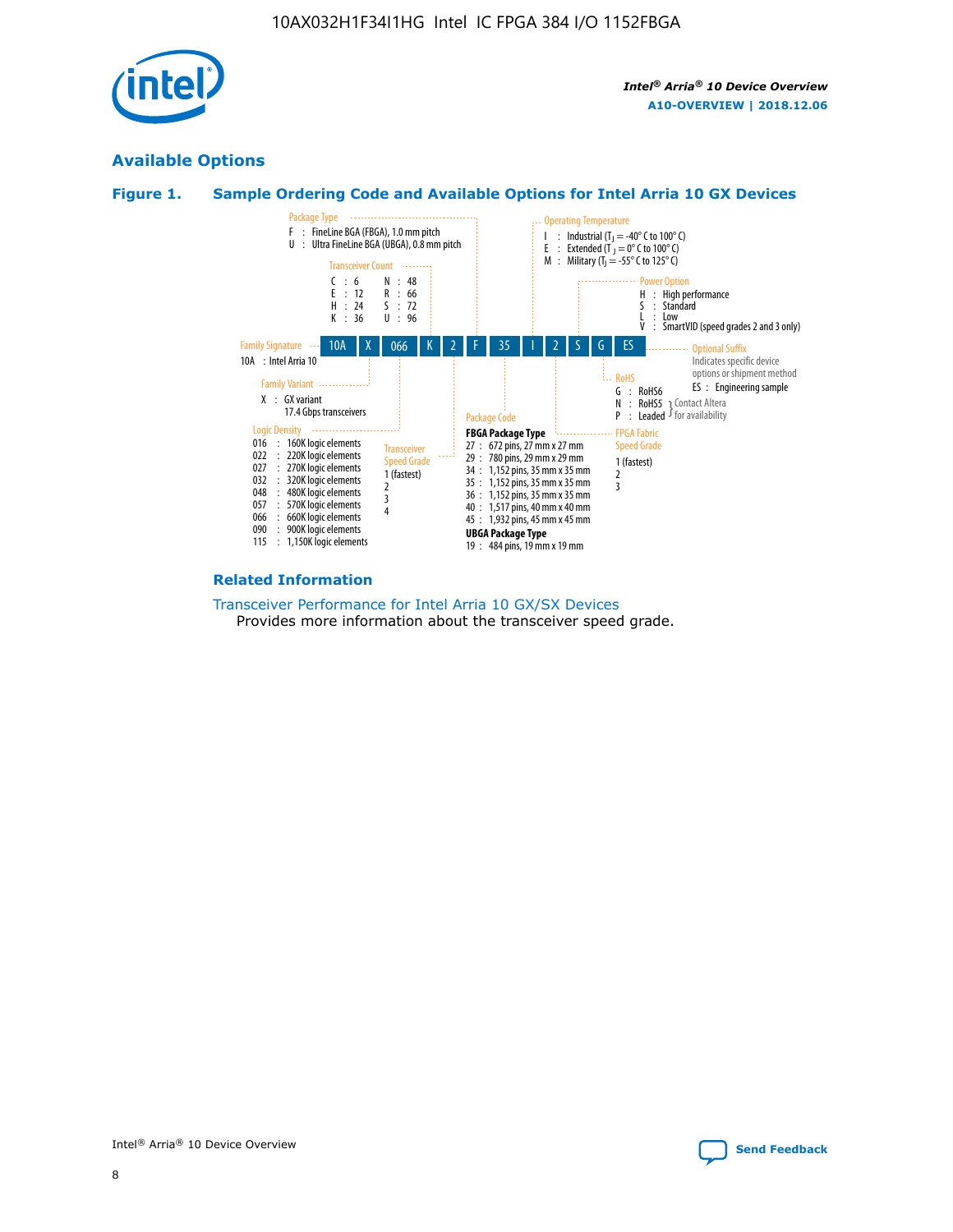

## **Maximum Resources**

#### **Table 5. Maximum Resource Counts for Intel Arria 10 GX Devices (GX 160, GX 220, GX 270, GX 320, and GX 480)**

| <b>Resource</b>              |                         | <b>Product Line</b> |                                                 |                |                |                |  |  |
|------------------------------|-------------------------|---------------------|-------------------------------------------------|----------------|----------------|----------------|--|--|
|                              |                         | <b>GX 160</b>       | <b>GX 220</b><br><b>GX 270</b><br><b>GX 320</b> |                |                | <b>GX 480</b>  |  |  |
| Logic Elements (LE) (K)      |                         | 160                 | 220                                             | 270            | 320            | 480            |  |  |
| <b>ALM</b>                   |                         | 61,510              | 80,330                                          | 101,620        | 119,900        | 183,590        |  |  |
| Register                     |                         | 246,040             | 406,480<br>321,320                              |                | 479,600        | 734,360        |  |  |
| Memory (Kb)                  | M <sub>20</sub> K       | 8,800               | 11,740                                          | 15,000         | 17,820         | 28,620         |  |  |
|                              | <b>MLAB</b>             | 1,050               | 1,690<br>2,452<br>2,727                         |                |                | 4,164          |  |  |
| Variable-precision DSP Block |                         | 156                 | 192                                             | 830            | 985            | 1,368          |  |  |
| 18 x 19 Multiplier           |                         | 312                 | 384                                             | 1,970<br>1,660 |                | 2,736          |  |  |
| PLL                          | Fractional<br>Synthesis | 6                   | 6                                               | 8              | 8              | 12             |  |  |
|                              | I/O                     | 6                   | 6                                               | 8              | 8              | 12             |  |  |
| 17.4 Gbps Transceiver        |                         | 12                  | 12                                              | 24             | 24             | 36             |  |  |
| GPIO <sup>(3)</sup>          |                         | 288                 | 288                                             | 384            | 384            |                |  |  |
| LVDS Pair $(4)$              |                         | 120                 | 120                                             | 168            | 168            | 222            |  |  |
| PCIe Hard IP Block           |                         | 1                   | 1                                               | 2              | $\overline{2}$ | $\overline{2}$ |  |  |
| Hard Memory Controller       |                         | 6                   | 6                                               | 8              | 8              | 12             |  |  |

<sup>(4)</sup> Each LVDS I/O pair can be used as differential input or output.



<sup>(3)</sup> The number of GPIOs does not include transceiver I/Os. In the Intel Quartus Prime software, the number of user I/Os includes transceiver I/Os.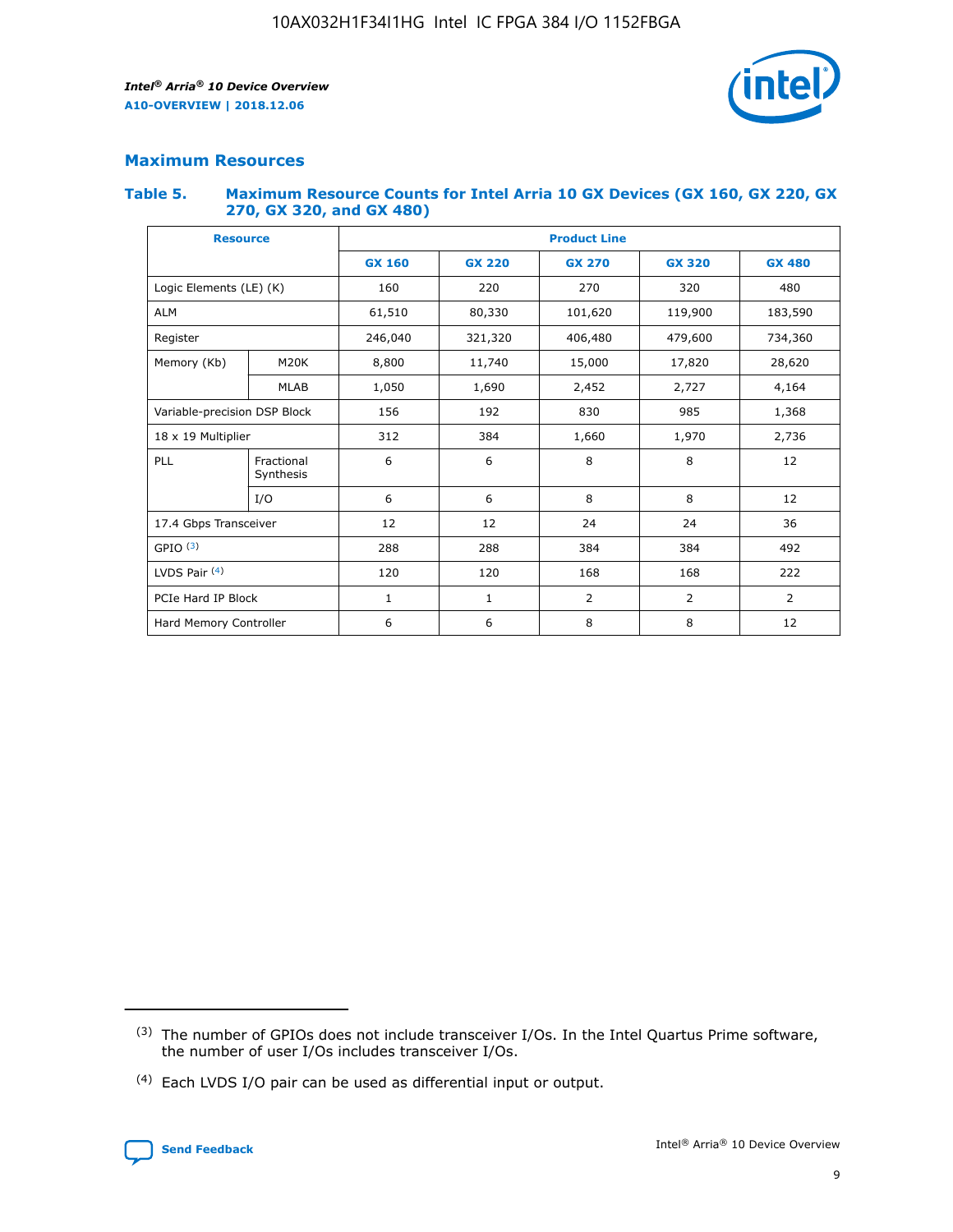

## **Table 6. Maximum Resource Counts for Intel Arria 10 GX Devices (GX 570, GX 660, GX 900, and GX 1150)**

|                              | <b>Resource</b>         | <b>Product Line</b> |                        |                |                |  |  |  |
|------------------------------|-------------------------|---------------------|------------------------|----------------|----------------|--|--|--|
|                              |                         | <b>GX 570</b>       | <b>GX 660</b>          | <b>GX 900</b>  | <b>GX 1150</b> |  |  |  |
| Logic Elements (LE) (K)      |                         | 570                 | 660                    | 900            | 1,150          |  |  |  |
| <b>ALM</b>                   |                         | 217,080             | 251,680                | 339,620        | 427,200        |  |  |  |
| Register                     |                         | 868,320             | 1,006,720<br>1,358,480 |                | 1,708,800      |  |  |  |
| Memory (Kb)                  | <b>M20K</b>             | 36,000              | 42,620                 | 48,460         | 54,260         |  |  |  |
|                              | <b>MLAB</b>             | 5,096               | 5,788                  | 9,386          | 12,984         |  |  |  |
| Variable-precision DSP Block |                         | 1,523               | 1,687                  | 1,518          | 1,518          |  |  |  |
| $18 \times 19$ Multiplier    |                         | 3,046               | 3,374                  | 3,036          | 3,036          |  |  |  |
| PLL                          | Fractional<br>Synthesis | 16                  | 16                     | 32             | 32             |  |  |  |
|                              | I/O                     | 16                  | 16                     | 16             | 16             |  |  |  |
| 17.4 Gbps Transceiver        |                         | 48                  | 48<br>96               |                | 96             |  |  |  |
| GPIO <sup>(3)</sup>          |                         | 696                 | 696                    | 768            | 768            |  |  |  |
| LVDS Pair $(4)$              |                         | 324                 | 324                    | 384            | 384            |  |  |  |
| PCIe Hard IP Block           |                         | 2                   | $\overline{2}$         | $\overline{4}$ | 4              |  |  |  |
| Hard Memory Controller       |                         | 16                  | 16                     | 16             | 16             |  |  |  |

## **Package Plan**

## **Table 7. Package Plan for Intel Arria 10 GX Devices (U19, F27, and F29)**

Refer to I/O and High Speed I/O in Intel Arria 10 Devices chapter for the number of 3 V I/O, LVDS I/O, and LVDS channels in each device package.

| <b>Product Line</b> | U <sub>19</sub><br>$(19 \text{ mm} \times 19 \text{ mm})$<br>484-pin UBGA) |          |             |         | <b>F27</b><br>(27 mm × 27 mm,<br>672-pin FBGA) |             | <b>F29</b><br>(29 mm × 29 mm,<br>780-pin FBGA) |          |             |  |
|---------------------|----------------------------------------------------------------------------|----------|-------------|---------|------------------------------------------------|-------------|------------------------------------------------|----------|-------------|--|
|                     | 3 V I/O                                                                    | LVDS I/O | <b>XCVR</b> | 3 V I/O | LVDS I/O                                       | <b>XCVR</b> | 3 V I/O                                        | LVDS I/O | <b>XCVR</b> |  |
| GX 160              | 48                                                                         | 192      | 6           | 48      | 192                                            | 12          | 48                                             | 240      | 12          |  |
| GX 220              | 48                                                                         | 192      | 6           | 48      | 192                                            | 12          | 48                                             | 240      | 12          |  |
| GX 270              |                                                                            |          |             | 48      | 192                                            | 12          | 48                                             | 312      | 12          |  |
| GX 320              |                                                                            |          |             | 48      | 192                                            | 12          | 48                                             | 312      | 12          |  |
| GX 480              |                                                                            |          |             |         |                                                |             | 48                                             | 312      | 12          |  |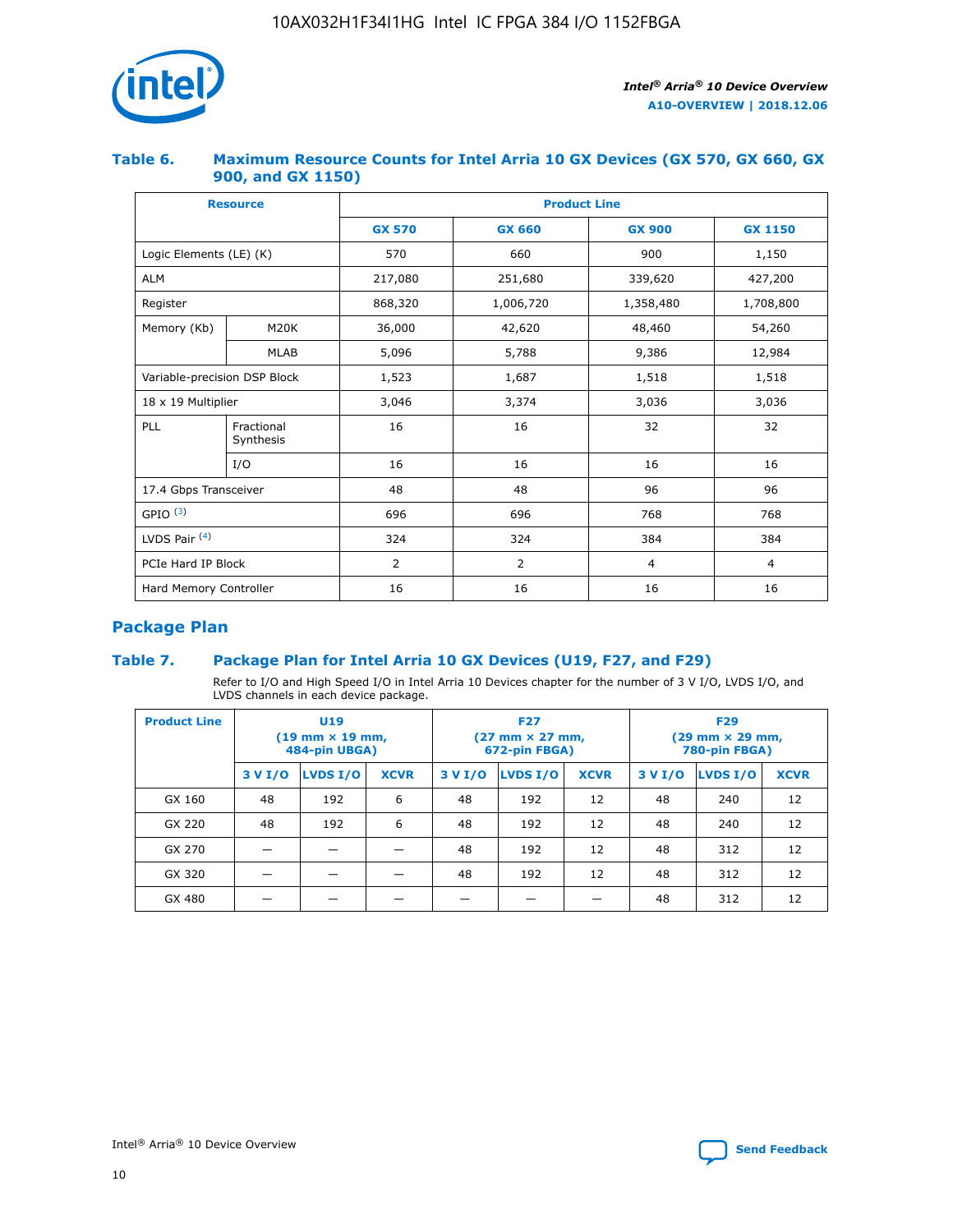



#### **Table 8. Package Plan for Intel Arria 10 GX Devices (F34, F35, NF40, and KF40)**

Refer to I/O and High Speed I/O in Intel Arria 10 Devices chapter for the number of 3 V I/O, LVDS I/O, and LVDS channels in each device package.

| <b>Product Line</b> | <b>F34</b><br>$(35 \text{ mm} \times 35 \text{ mm})$<br><b>1152-pin FBGA)</b> |                    | <b>F35</b><br>$(35 \text{ mm} \times 35 \text{ mm})$<br><b>1152-pin FBGA)</b> |           | <b>KF40</b><br>$(40$ mm $\times$ 40 mm,<br>1517-pin FBGA) |             |           | <b>NF40</b><br>$(40 \text{ mm} \times 40 \text{ mm})$<br>1517-pin FBGA) |             |           |                    |             |
|---------------------|-------------------------------------------------------------------------------|--------------------|-------------------------------------------------------------------------------|-----------|-----------------------------------------------------------|-------------|-----------|-------------------------------------------------------------------------|-------------|-----------|--------------------|-------------|
|                     | 3V<br>I/O                                                                     | <b>LVDS</b><br>I/O | <b>XCVR</b>                                                                   | 3V<br>I/O | <b>LVDS</b><br>I/O                                        | <b>XCVR</b> | 3V<br>I/O | <b>LVDS</b><br>I/O                                                      | <b>XCVR</b> | 3V<br>I/O | <b>LVDS</b><br>I/O | <b>XCVR</b> |
| GX 270              | 48                                                                            | 336                | 24                                                                            | 48        | 336                                                       | 24          |           |                                                                         |             |           |                    |             |
| GX 320              | 48                                                                            | 336                | 24                                                                            | 48        | 336                                                       | 24          |           |                                                                         |             |           |                    |             |
| GX 480              | 48                                                                            | 444                | 24                                                                            | 48        | 348                                                       | 36          |           |                                                                         |             |           |                    |             |
| GX 570              | 48                                                                            | 444                | 24                                                                            | 48        | 348                                                       | 36          | 96        | 600                                                                     | 36          | 48        | 540                | 48          |
| GX 660              | 48                                                                            | 444                | 24                                                                            | 48        | 348                                                       | 36          | 96        | 600                                                                     | 36          | 48        | 540                | 48          |
| GX 900              |                                                                               | 504                | 24                                                                            | –         |                                                           | -           |           |                                                                         |             |           | 600                | 48          |
| GX 1150             |                                                                               | 504                | 24                                                                            |           |                                                           |             |           |                                                                         |             |           | 600                | 48          |

#### **Table 9. Package Plan for Intel Arria 10 GX Devices (RF40, NF45, SF45, and UF45)**

Refer to I/O and High Speed I/O in Intel Arria 10 Devices chapter for the number of 3 V I/O, LVDS I/O, and LVDS channels in each device package.

| <b>Product Line</b> | <b>RF40</b><br>$(40$ mm $\times$ 40 mm,<br>1517-pin FBGA) |                    | <b>NF45</b><br>$(45 \text{ mm} \times 45 \text{ mm})$<br><b>1932-pin FBGA)</b> |            |                    | <b>SF45</b><br>$(45 \text{ mm} \times 45 \text{ mm})$<br><b>1932-pin FBGA)</b> |            |                    | <b>UF45</b><br>$(45 \text{ mm} \times 45 \text{ mm})$<br><b>1932-pin FBGA)</b> |           |                    |             |
|---------------------|-----------------------------------------------------------|--------------------|--------------------------------------------------------------------------------|------------|--------------------|--------------------------------------------------------------------------------|------------|--------------------|--------------------------------------------------------------------------------|-----------|--------------------|-------------|
|                     | 3V<br>I/O                                                 | <b>LVDS</b><br>I/O | <b>XCVR</b>                                                                    | 3 V<br>I/O | <b>LVDS</b><br>I/O | <b>XCVR</b>                                                                    | 3 V<br>I/O | <b>LVDS</b><br>I/O | <b>XCVR</b>                                                                    | 3V<br>I/O | <b>LVDS</b><br>I/O | <b>XCVR</b> |
| GX 900              |                                                           | 342                | 66                                                                             | _          | 768                | 48                                                                             |            | 624                | 72                                                                             |           | 480                | 96          |
| GX 1150             |                                                           | 342                | 66                                                                             | _          | 768                | 48                                                                             |            | 624                | 72                                                                             |           | 480                | 96          |

## **Related Information**

[I/O and High-Speed Differential I/O Interfaces in Intel Arria 10 Devices chapter, Intel](https://www.intel.com/content/www/us/en/programmable/documentation/sam1403482614086.html#sam1403482030321) [Arria 10 Device Handbook](https://www.intel.com/content/www/us/en/programmable/documentation/sam1403482614086.html#sam1403482030321)

Provides the number of 3 V and LVDS I/Os, and LVDS channels for each Intel Arria 10 device package.

## **Intel Arria 10 GT**

This section provides the available options, maximum resource counts, and package plan for the Intel Arria 10 GT devices.

The information in this section is correct at the time of publication. For the latest information and to get more details, refer to the Intel FPGA Product Selector.

#### **Related Information**

#### [Intel FPGA Product Selector](http://www.altera.com/products/selector/psg-selector.html)

Provides the latest information on Intel products.

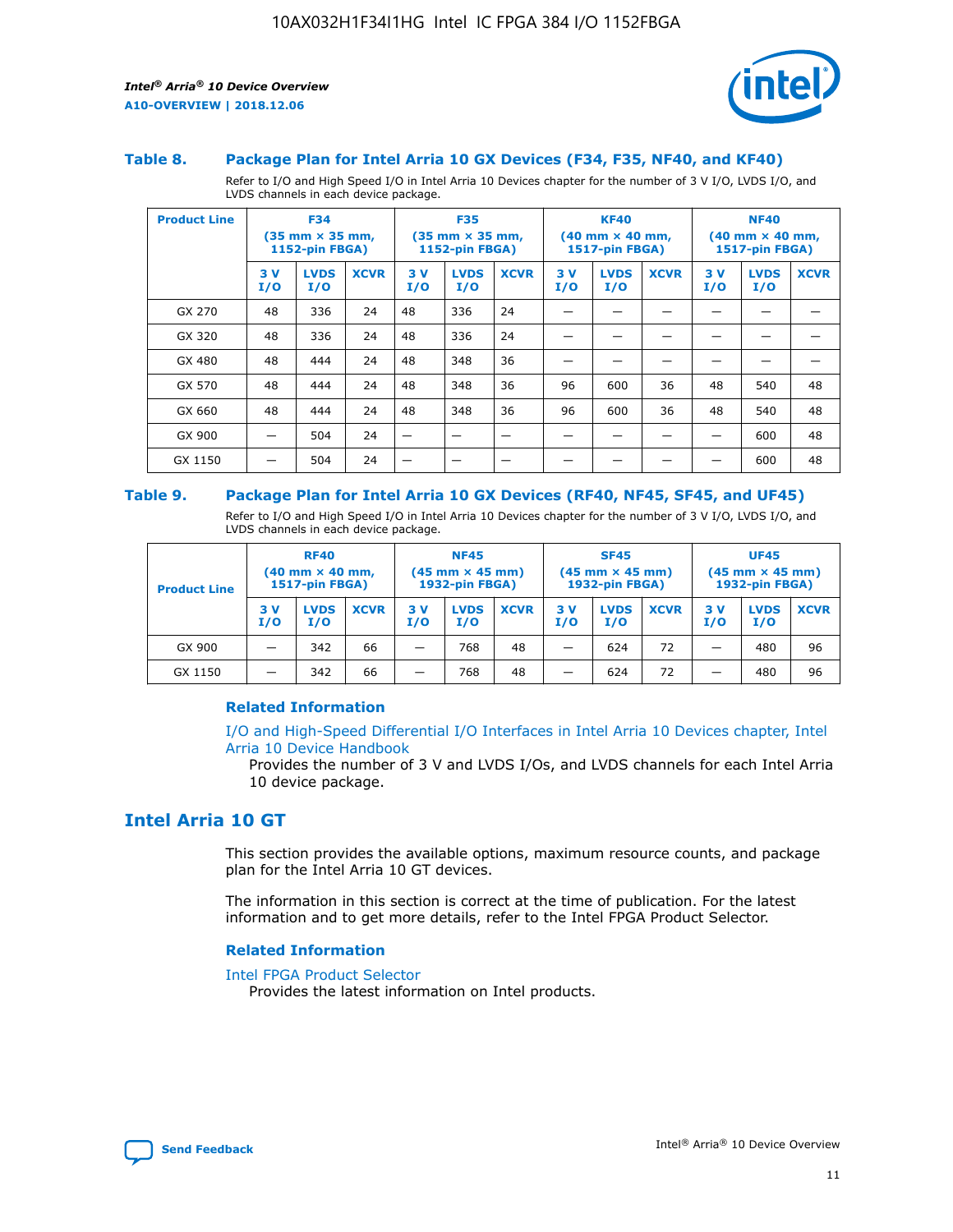

## **Available Options**

## **Figure 2. Sample Ordering Code and Available Options for Intel Arria 10 GT Devices**

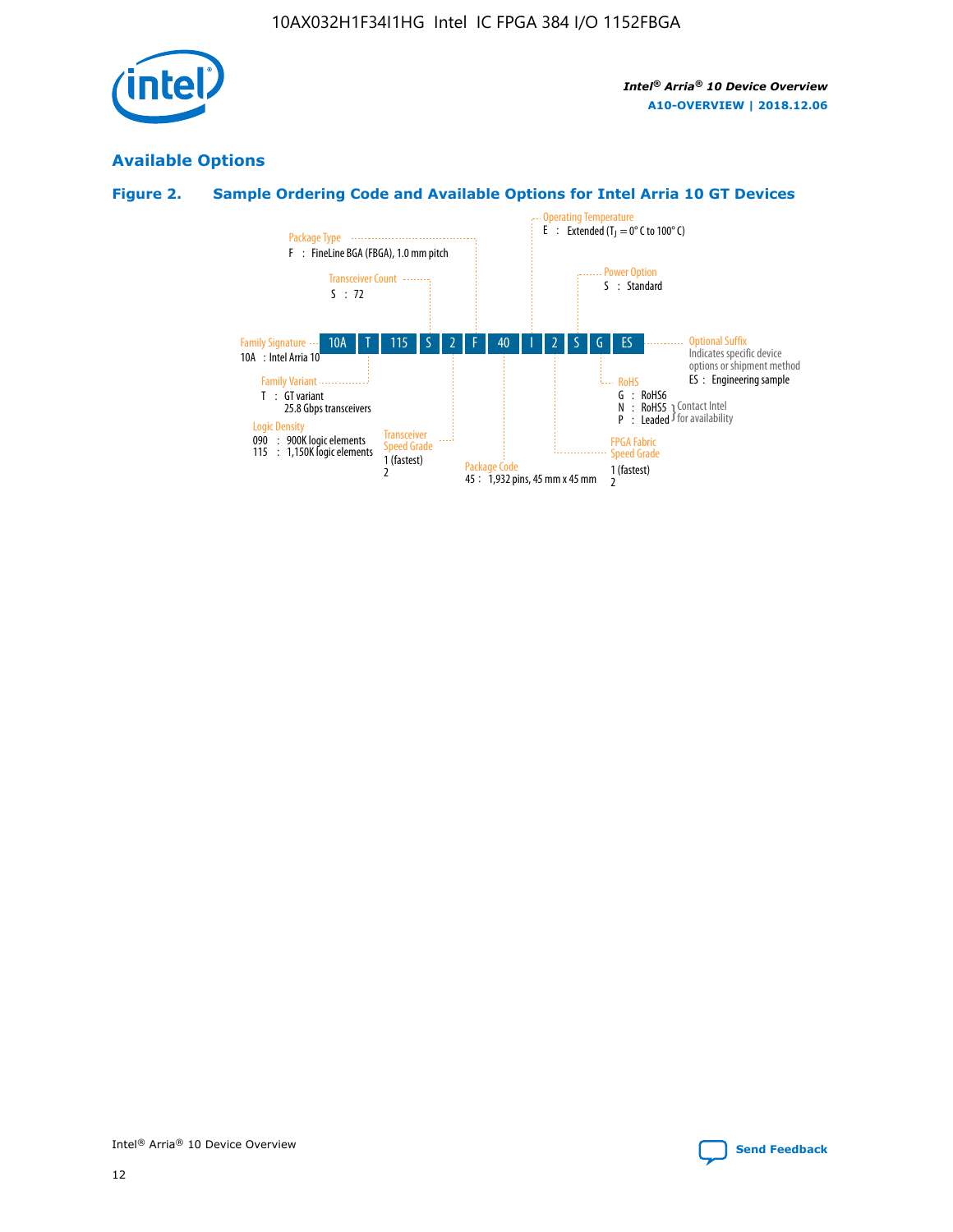

## **Maximum Resources**

#### **Table 10. Maximum Resource Counts for Intel Arria 10 GT Devices**

| <b>Resource</b>              |                      |                | <b>Product Line</b> |  |
|------------------------------|----------------------|----------------|---------------------|--|
|                              |                      | <b>GT 900</b>  | GT 1150             |  |
| Logic Elements (LE) (K)      |                      | 900            | 1,150               |  |
| <b>ALM</b>                   |                      | 339,620        | 427,200             |  |
| Register                     |                      | 1,358,480      | 1,708,800           |  |
| Memory (Kb)                  | M <sub>20</sub> K    | 48,460         | 54,260              |  |
|                              | <b>MLAB</b>          | 9,386          | 12,984              |  |
| Variable-precision DSP Block |                      | 1,518          | 1,518               |  |
| 18 x 19 Multiplier           |                      | 3,036          | 3,036               |  |
| PLL                          | Fractional Synthesis | 32             | 32                  |  |
|                              | I/O                  | 16             | 16                  |  |
| Transceiver                  | 17.4 Gbps            | 72(5)          | 72(5)               |  |
|                              | 25.8 Gbps            | 6              | 6                   |  |
| GPIO <sup>(6)</sup>          |                      | 624            | 624                 |  |
| LVDS Pair $(7)$              |                      | 312            | 312                 |  |
| PCIe Hard IP Block           |                      | $\overline{4}$ | $\overline{4}$      |  |
| Hard Memory Controller       |                      | 16             | 16                  |  |

#### **Related Information**

#### [Intel Arria 10 GT Channel Usage](https://www.intel.com/content/www/us/en/programmable/documentation/nik1398707230472.html#nik1398707008178)

Configuring GT/GX channels in Intel Arria 10 GT devices.

## **Package Plan**

## **Table 11. Package Plan for Intel Arria 10 GT Devices**

Refer to I/O and High Speed I/O in Intel Arria 10 Devices chapter for the number of 3 V I/O, LVDS I/O, and LVDS channels in each device package.

| <b>Product Line</b> | <b>SF45</b><br>(45 mm × 45 mm, 1932-pin FBGA) |                 |             |  |  |  |
|---------------------|-----------------------------------------------|-----------------|-------------|--|--|--|
|                     | 3 V I/O                                       | <b>LVDS I/O</b> | <b>XCVR</b> |  |  |  |
| GT 900              |                                               | 624             | 72          |  |  |  |
| GT 1150             |                                               | 624             |             |  |  |  |

<sup>(7)</sup> Each LVDS I/O pair can be used as differential input or output.



 $(5)$  If all 6 GT channels are in use, 12 of the GX channels are not usable.

<sup>(6)</sup> The number of GPIOs does not include transceiver I/Os. In the Intel Quartus Prime software, the number of user I/Os includes transceiver I/Os.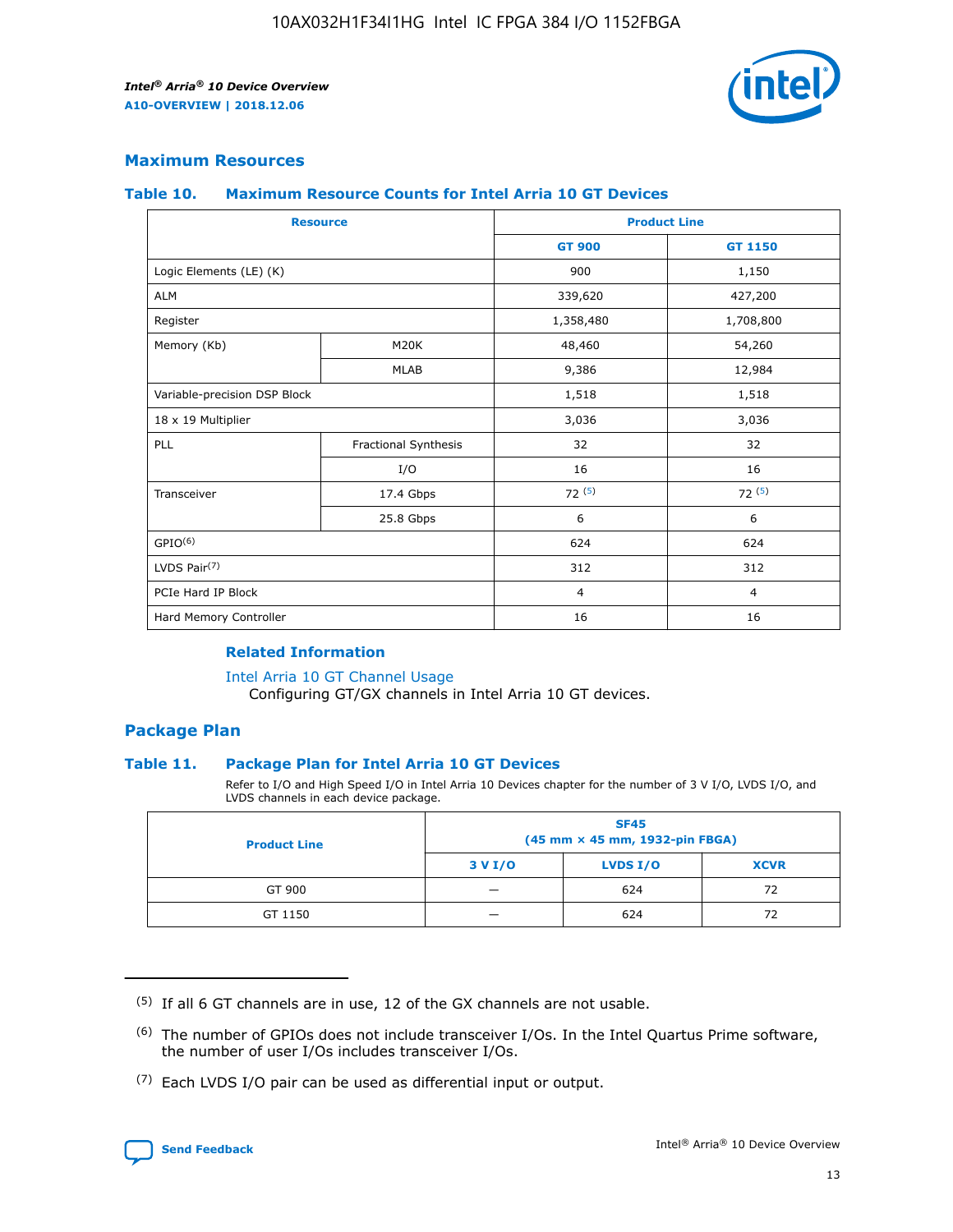

#### **Related Information**

[I/O and High-Speed Differential I/O Interfaces in Intel Arria 10 Devices chapter, Intel](https://www.intel.com/content/www/us/en/programmable/documentation/sam1403482614086.html#sam1403482030321) [Arria 10 Device Handbook](https://www.intel.com/content/www/us/en/programmable/documentation/sam1403482614086.html#sam1403482030321)

Provides the number of 3 V and LVDS I/Os, and LVDS channels for each Intel Arria 10 device package.

## **Intel Arria 10 SX**

This section provides the available options, maximum resource counts, and package plan for the Intel Arria 10 SX devices.

The information in this section is correct at the time of publication. For the latest information and to get more details, refer to the Intel FPGA Product Selector.

#### **Related Information**

[Intel FPGA Product Selector](http://www.altera.com/products/selector/psg-selector.html) Provides the latest information on Intel products.

#### **Available Options**

#### **Figure 3. Sample Ordering Code and Available Options for Intel Arria 10 SX Devices**



#### **Related Information**

[Transceiver Performance for Intel Arria 10 GX/SX Devices](https://www.intel.com/content/www/us/en/programmable/documentation/mcn1413182292568.html#mcn1413213965502) Provides more information about the transceiver speed grade.

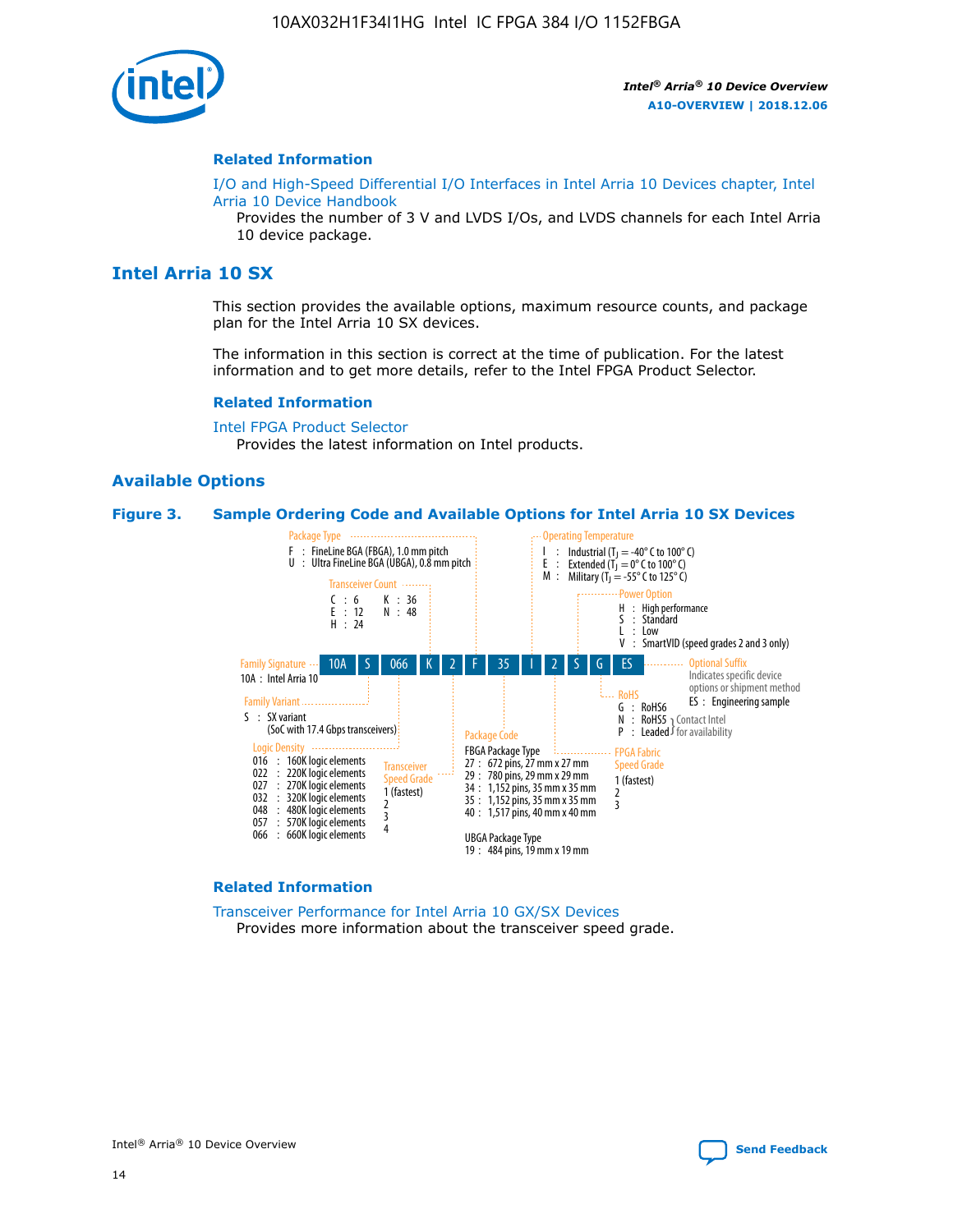

## **Maximum Resources**

## **Table 12. Maximum Resource Counts for Intel Arria 10 SX Devices**

| <b>Resource</b>                   |                         | <b>Product Line</b> |               |               |                |               |               |               |  |  |  |
|-----------------------------------|-------------------------|---------------------|---------------|---------------|----------------|---------------|---------------|---------------|--|--|--|
|                                   |                         | <b>SX 160</b>       | <b>SX 220</b> | <b>SX 270</b> | <b>SX 320</b>  | <b>SX 480</b> | <b>SX 570</b> | <b>SX 660</b> |  |  |  |
| Logic Elements (LE) (K)           |                         | 160                 | 220           | 270           | 320            | 480           | 570           | 660           |  |  |  |
| <b>ALM</b>                        |                         | 61,510              | 80,330        | 101,620       | 119,900        | 183,590       | 217,080       | 251,680       |  |  |  |
| Register                          |                         | 246,040             | 321,320       | 406,480       | 479,600        | 734,360       | 868,320       | 1,006,720     |  |  |  |
| Memory (Kb)                       | M20K                    | 8,800               | 11,740        | 15,000        | 17,820         | 28,620        | 36,000        | 42,620        |  |  |  |
|                                   | <b>MLAB</b>             | 1,050               | 1,690         | 2,452         | 2,727          | 4,164         | 5,096         | 5,788         |  |  |  |
| Variable-precision DSP Block      |                         | 156                 | 192           | 830           | 985            | 1,368         | 1,523         | 1,687         |  |  |  |
| 18 x 19 Multiplier                |                         | 312                 | 384           | 1,660         | 1,970          | 2,736         | 3,046         | 3,374         |  |  |  |
| PLL                               | Fractional<br>Synthesis | 6                   | 6             | 8             | 8              | 12            | 16            | 16            |  |  |  |
|                                   | I/O                     | 6                   | 6             | 8             | 8              | 12            | 16            | 16            |  |  |  |
| 17.4 Gbps Transceiver             |                         | 12                  | 12            | 24            | 24             | 36            | 48            | 48            |  |  |  |
| GPIO <sup>(8)</sup>               |                         | 288                 | 288           | 384           | 384            | 492           | 696           | 696           |  |  |  |
| LVDS Pair $(9)$                   |                         | 120                 | 120           | 168           | 168            | 174           | 324           | 324           |  |  |  |
| PCIe Hard IP Block                |                         | $\mathbf{1}$        | $\mathbf{1}$  | 2             | $\overline{2}$ | 2             | 2             | 2             |  |  |  |
| Hard Memory Controller            |                         | 6                   | 6             | 8             | 8              | 12            | 16            | 16            |  |  |  |
| ARM Cortex-A9 MPCore<br>Processor |                         | Yes                 | Yes           | Yes           | Yes            | Yes           | Yes           | Yes           |  |  |  |

## **Package Plan**

## **Table 13. Package Plan for Intel Arria 10 SX Devices (U19, F27, F29, and F34)**

Refer to I/O and High Speed I/O in Intel Arria 10 Devices chapter for the number of 3 V I/O, LVDS I/O, and LVDS channels in each device package.

| <b>Product Line</b> | U19<br>$(19 \text{ mm} \times 19 \text{ mm})$<br>484-pin UBGA) |                    | <b>F27</b><br>$(27 \text{ mm} \times 27 \text{ mm})$<br>672-pin FBGA) |           | <b>F29</b><br>$(29 \text{ mm} \times 29 \text{ mm})$<br>780-pin FBGA) |             |            | <b>F34</b><br>$(35 \text{ mm} \times 35 \text{ mm})$<br><b>1152-pin FBGA)</b> |             |           |                    |             |
|---------------------|----------------------------------------------------------------|--------------------|-----------------------------------------------------------------------|-----------|-----------------------------------------------------------------------|-------------|------------|-------------------------------------------------------------------------------|-------------|-----------|--------------------|-------------|
|                     | 3V<br>I/O                                                      | <b>LVDS</b><br>I/O | <b>XCVR</b>                                                           | 3V<br>I/O | <b>LVDS</b><br>I/O                                                    | <b>XCVR</b> | 3 V<br>I/O | <b>LVDS</b><br>I/O                                                            | <b>XCVR</b> | 3V<br>I/O | <b>LVDS</b><br>I/O | <b>XCVR</b> |
| SX 160              | 48                                                             | 144                | 6                                                                     | 48        | 192                                                                   | 12          | 48         | 240                                                                           | 12          | –         |                    |             |
| SX 220              | 48                                                             | 144                | 6                                                                     | 48        | 192                                                                   | 12          | 48         | 240                                                                           | 12          |           |                    |             |
| SX 270              |                                                                |                    |                                                                       | 48        | 192                                                                   | 12          | 48         | 312                                                                           | 12          | 48        | 336                | 24          |
| SX 320              |                                                                |                    |                                                                       | 48        | 192                                                                   | 12          | 48         | 312                                                                           | 12          | 48        | 336                | 24          |
|                     | continued                                                      |                    |                                                                       |           |                                                                       |             |            |                                                                               |             |           |                    |             |

 $(8)$  The number of GPIOs does not include transceiver I/Os. In the Intel Quartus Prime software, the number of user I/Os includes transceiver I/Os.

 $(9)$  Each LVDS I/O pair can be used as differential input or output.

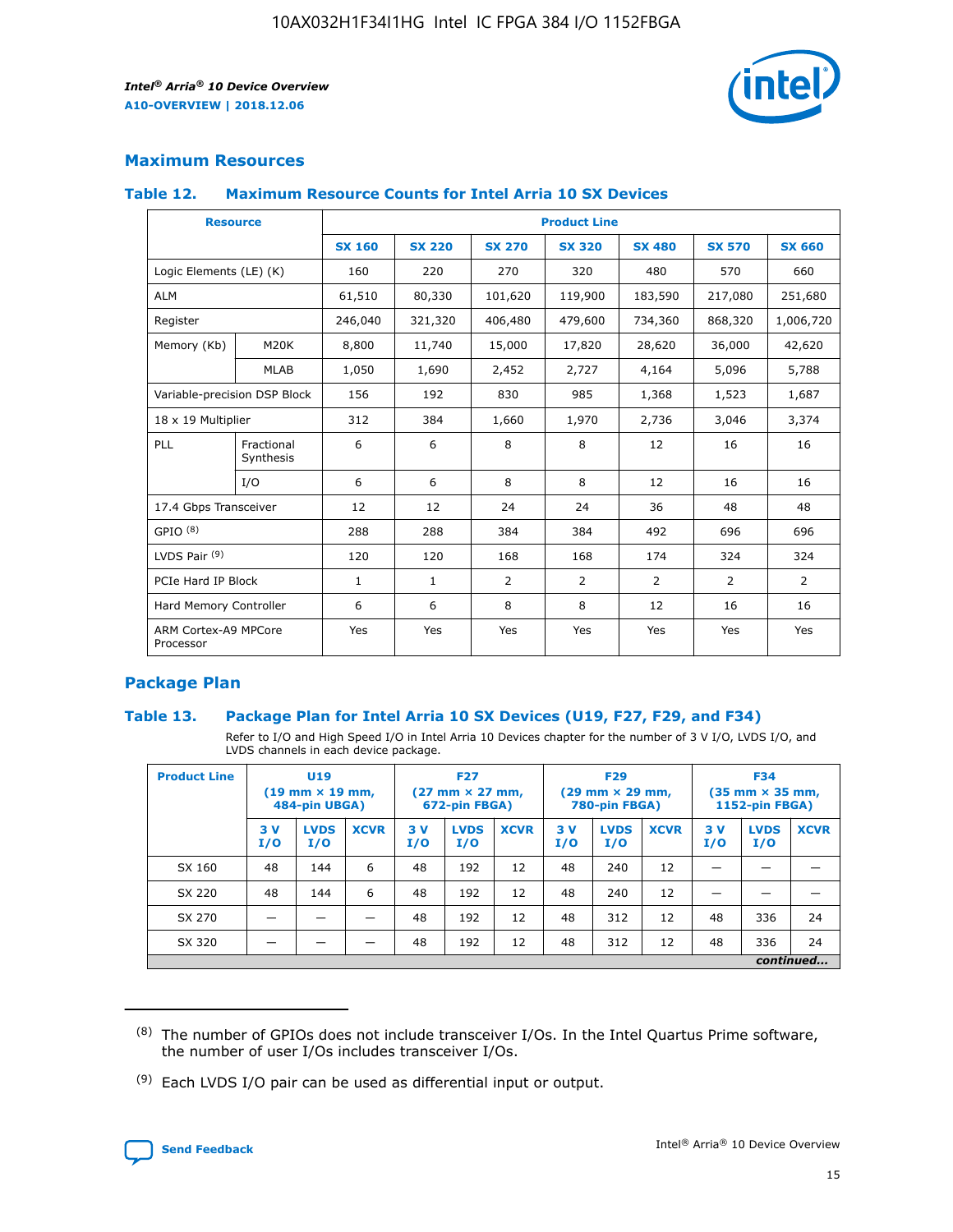

| <b>Product Line</b> | U <sub>19</sub><br>$(19 \text{ mm} \times 19 \text{ mm})$<br>484-pin UBGA) |                    | <b>F27</b><br>$(27 \text{ mm} \times 27 \text{ mm})$<br>672-pin FBGA) |           | <b>F29</b><br>$(29 \text{ mm} \times 29 \text{ mm})$<br>780-pin FBGA) |             |           | <b>F34</b><br>$(35 \text{ mm} \times 35 \text{ mm})$<br><b>1152-pin FBGA)</b> |             |           |                    |             |
|---------------------|----------------------------------------------------------------------------|--------------------|-----------------------------------------------------------------------|-----------|-----------------------------------------------------------------------|-------------|-----------|-------------------------------------------------------------------------------|-------------|-----------|--------------------|-------------|
|                     | 3 V<br>I/O                                                                 | <b>LVDS</b><br>I/O | <b>XCVR</b>                                                           | 3V<br>I/O | <b>LVDS</b><br>I/O                                                    | <b>XCVR</b> | 3V<br>I/O | <b>LVDS</b><br>I/O                                                            | <b>XCVR</b> | 3V<br>I/O | <b>LVDS</b><br>I/O | <b>XCVR</b> |
| SX 480              |                                                                            |                    |                                                                       |           |                                                                       |             | 48        | 312                                                                           | 12          | 48        | 444                | 24          |
| SX 570              |                                                                            |                    |                                                                       |           |                                                                       |             |           |                                                                               |             | 48        | 444                | 24          |
| SX 660              |                                                                            |                    |                                                                       |           |                                                                       |             |           |                                                                               |             | 48        | 444                | 24          |

## **Table 14. Package Plan for Intel Arria 10 SX Devices (F35, KF40, and NF40)**

Refer to I/O and High Speed I/O in Intel Arria 10 Devices chapter for the number of 3 V I/O, LVDS I/O, and LVDS channels in each device package.

| <b>Product Line</b> | <b>F35</b><br>$(35 \text{ mm} \times 35 \text{ mm})$<br><b>1152-pin FBGA)</b> |          |             |                                           | <b>KF40</b><br>(40 mm × 40 mm,<br>1517-pin FBGA) |    | <b>NF40</b><br>$(40 \text{ mm} \times 40 \text{ mm})$<br>1517-pin FBGA) |          |             |  |
|---------------------|-------------------------------------------------------------------------------|----------|-------------|-------------------------------------------|--------------------------------------------------|----|-------------------------------------------------------------------------|----------|-------------|--|
|                     | 3 V I/O                                                                       | LVDS I/O | <b>XCVR</b> | <b>LVDS I/O</b><br><b>XCVR</b><br>3 V I/O |                                                  |    | 3 V I/O                                                                 | LVDS I/O | <b>XCVR</b> |  |
| SX 270              | 48                                                                            | 336      | 24          |                                           |                                                  |    |                                                                         |          |             |  |
| SX 320              | 48                                                                            | 336      | 24          |                                           |                                                  |    |                                                                         |          |             |  |
| SX 480              | 48                                                                            | 348      | 36          |                                           |                                                  |    |                                                                         |          |             |  |
| SX 570              | 48                                                                            | 348      | 36          | 96                                        | 600                                              | 36 | 48                                                                      | 540      | 48          |  |
| SX 660              | 48                                                                            | 348      | 36          | 96                                        | 600                                              | 36 | 48                                                                      | 540      | 48          |  |

## **Related Information**

[I/O and High-Speed Differential I/O Interfaces in Intel Arria 10 Devices chapter, Intel](https://www.intel.com/content/www/us/en/programmable/documentation/sam1403482614086.html#sam1403482030321) [Arria 10 Device Handbook](https://www.intel.com/content/www/us/en/programmable/documentation/sam1403482614086.html#sam1403482030321)

Provides the number of 3 V and LVDS I/Os, and LVDS channels for each Intel Arria 10 device package.

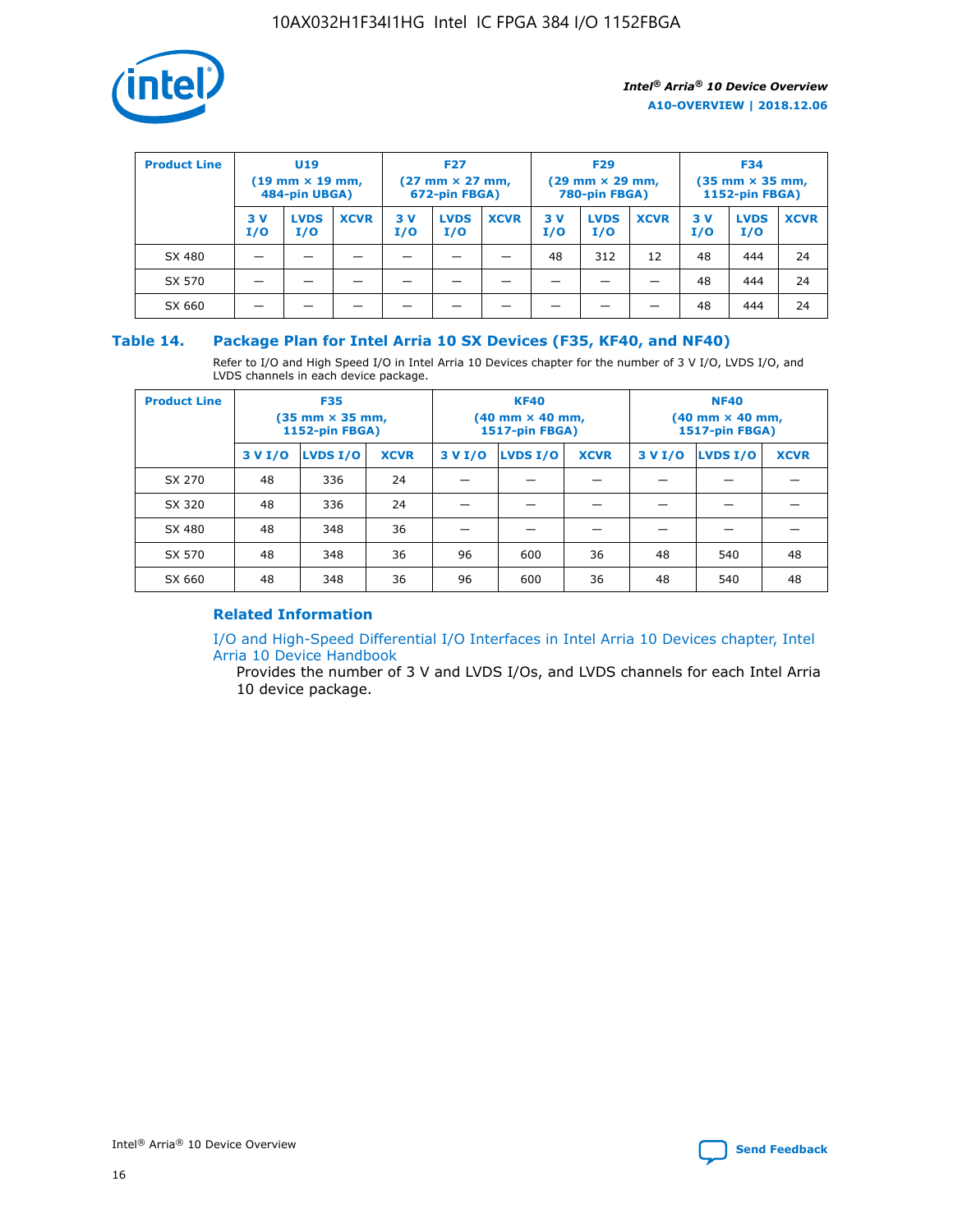

## **I/O Vertical Migration for Intel Arria 10 Devices**

#### **Figure 4. Migration Capability Across Intel Arria 10 Product Lines**

- The arrows indicate the migration paths. The devices included in each vertical migration path are shaded. Devices with fewer resources in the same path have lighter shades.
- To achieve the full I/O migration across product lines in the same migration path, restrict I/Os and transceivers usage to match the product line with the lowest I/O and transceiver counts.
- An LVDS I/O bank in the source device may be mapped to a 3 V I/O bank in the target device. To use memory interface clock frequency higher than 533 MHz, assign external memory interface pins only to banks that are LVDS I/O in both devices.
- There may be nominal 0.15 mm package height difference between some product lines in the same package type.
	- **Variant Product Line Package U19 F27 F29 F34 F35 KF40 NF40 RF40 NF45 SF45 UF45** Intel® Arria® 10 GX GX 160 GX 220 GX 270 GX 320 GX 480 GX 570 GX 660 GX 900 GX 1150 Intel Arria 10 GT GT 900 GT 1150 Intel Arria 10 SX SX 160 SX 220 SX 270 SX 320 SX 480 SX 570 SX 660
- Some migration paths are not shown in the Intel Quartus Prime software **Pin Migration View**.

*Note:* To verify the pin migration compatibility, use the **Pin Migration View** window in the Intel Quartus Prime software Pin Planner.

## **Adaptive Logic Module**

Intel Arria 10 devices use a 20 nm ALM as the basic building block of the logic fabric.

The ALM architecture is the same as the previous generation FPGAs, allowing for efficient implementation of logic functions and easy conversion of IP between the device generations.

The ALM, as shown in following figure, uses an 8-input fracturable look-up table (LUT) with four dedicated registers to help improve timing closure in register-rich designs and achieve an even higher design packing capability than the traditional two-register per LUT architecture.

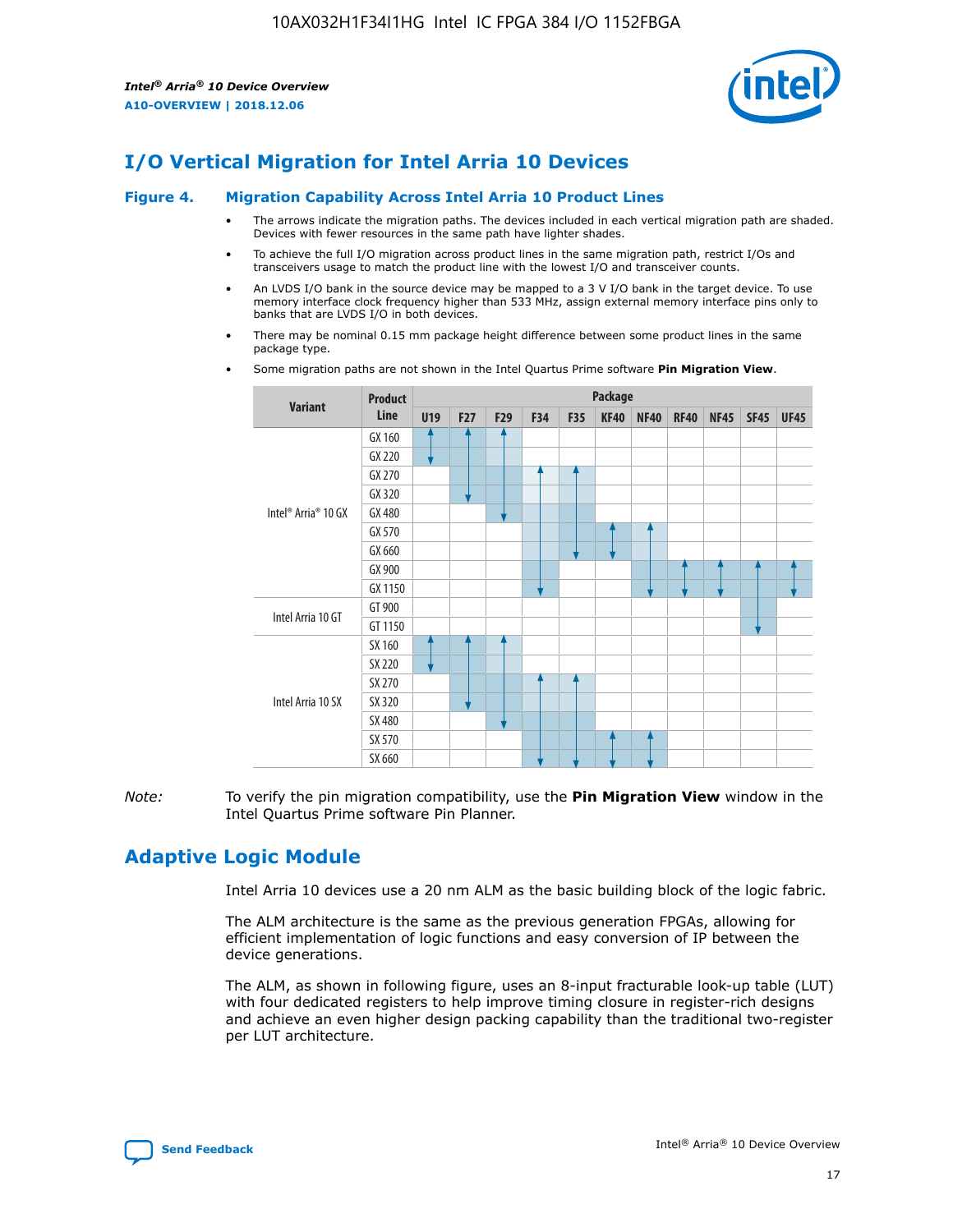

**Figure 5. ALM for Intel Arria 10 Devices**



The Intel Quartus Prime software optimizes your design according to the ALM logic structure and automatically maps legacy designs into the Intel Arria 10 ALM architecture.

## **Variable-Precision DSP Block**

The Intel Arria 10 variable precision DSP blocks support fixed-point arithmetic and floating-point arithmetic.

Features for fixed-point arithmetic:

- High-performance, power-optimized, and fully registered multiplication operations
- 18-bit and 27-bit word lengths
- Two 18 x 19 multipliers or one 27 x 27 multiplier per DSP block
- Built-in addition, subtraction, and 64-bit double accumulation register to combine multiplication results
- Cascading 19-bit or 27-bit when pre-adder is disabled and cascading 18-bit when pre-adder is used to form the tap-delay line for filtering applications
- Cascading 64-bit output bus to propagate output results from one block to the next block without external logic support
- Hard pre-adder supported in 19-bit and 27-bit modes for symmetric filters
- Internal coefficient register bank in both 18-bit and 27-bit modes for filter implementation
- 18-bit and 27-bit systolic finite impulse response (FIR) filters with distributed output adder
- Biased rounding support

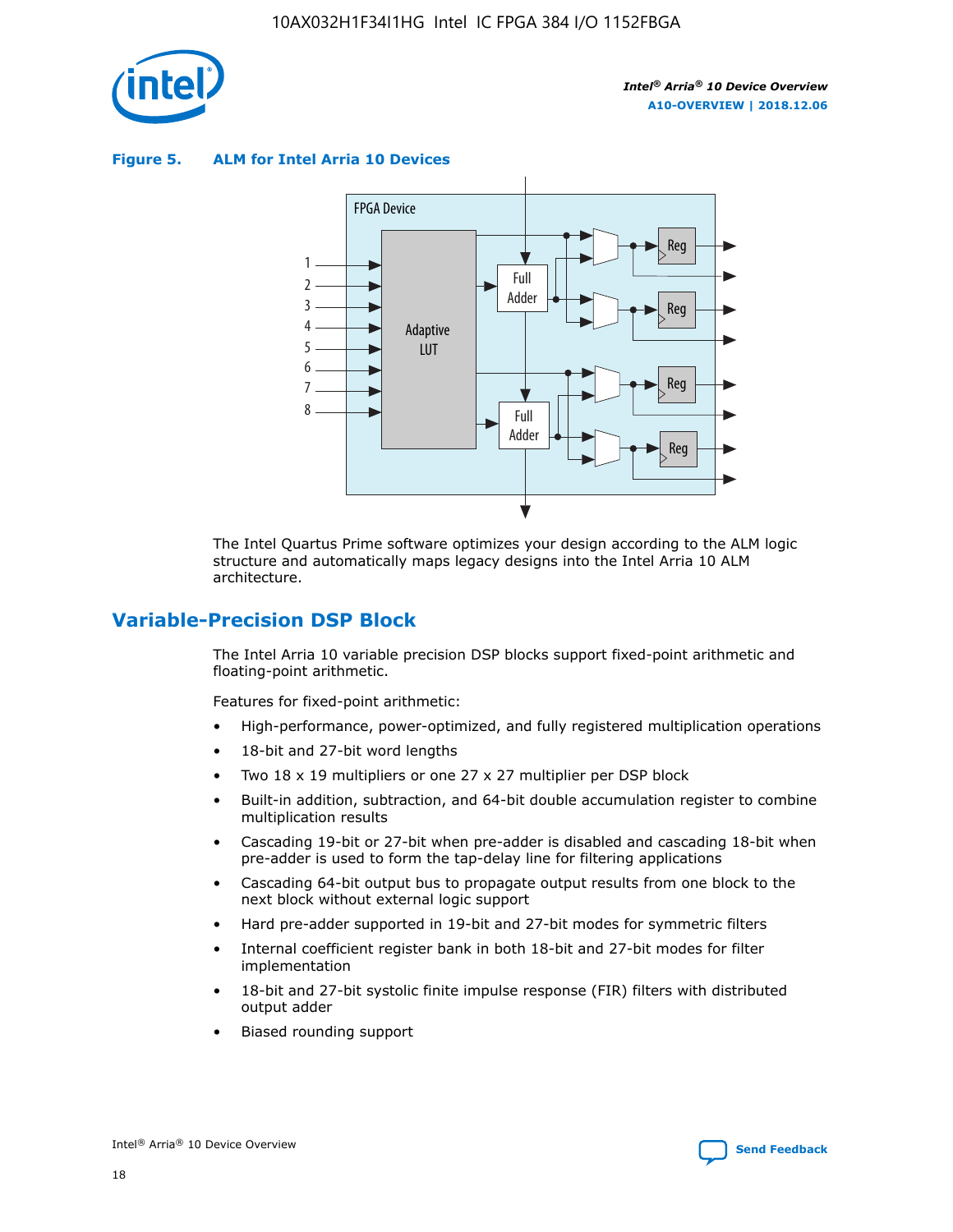

Features for floating-point arithmetic:

- A completely hardened architecture that supports multiplication, addition, subtraction, multiply-add, and multiply-subtract
- Multiplication with accumulation capability and a dynamic accumulator reset control
- Multiplication with cascade summation capability
- Multiplication with cascade subtraction capability
- Complex multiplication
- Direct vector dot product
- Systolic FIR filter

## **Table 15. Variable-Precision DSP Block Configurations for Intel Arria 10 Devices**

| <b>Usage Example</b>                                       | <b>Multiplier Size (Bit)</b>    | <b>DSP Block Resources</b> |
|------------------------------------------------------------|---------------------------------|----------------------------|
| Medium precision fixed point                               | Two 18 x 19                     |                            |
| High precision fixed or Single precision<br>floating point | One 27 x 27                     |                            |
| Fixed point FFTs                                           | One 19 x 36 with external adder |                            |
| Very high precision fixed point                            | One 36 x 36 with external adder |                            |
| Double precision floating point                            | One 54 x 54 with external adder | 4                          |

#### **Table 16. Resources for Fixed-Point Arithmetic in Intel Arria 10 Devices**

The table lists the variable-precision DSP resources by bit precision for each Intel Arria 10 device.

| <b>Variant</b>  | <b>Product Line</b> | <b>Variable-</b><br>precision<br><b>DSP Block</b> | <b>Independent Input and Output</b><br><b>Multiplications Operator</b> |                                     | 18 x 19<br><b>Multiplier</b><br><b>Adder Sum</b> | $18 \times 18$<br><b>Multiplier</b><br><b>Adder</b> |
|-----------------|---------------------|---------------------------------------------------|------------------------------------------------------------------------|-------------------------------------|--------------------------------------------------|-----------------------------------------------------|
|                 |                     |                                                   | 18 x 19<br><b>Multiplier</b>                                           | $27 \times 27$<br><b>Multiplier</b> | <b>Mode</b>                                      | <b>Summed with</b><br>36 bit Input                  |
| AIntel Arria 10 | GX 160              | 156                                               | 312                                                                    | 156                                 | 156                                              | 156                                                 |
| GX              | GX 220              | 192                                               | 384                                                                    | 192                                 | 192                                              | 192                                                 |
|                 | GX 270              | 830                                               | 1,660                                                                  | 830                                 | 830                                              | 830                                                 |
|                 | GX 320              | 984                                               | 1,968                                                                  | 984                                 | 984                                              | 984                                                 |
|                 | GX 480              | 1,368                                             | 2,736                                                                  | 1,368                               | 1,368                                            | 1,368                                               |
|                 | GX 570              | 1,523                                             | 3,046                                                                  | 1,523                               | 1,523                                            | 1,523                                               |
|                 | GX 660              | 1,687                                             | 3,374                                                                  | 1,687                               | 1,687                                            | 1,687                                               |
|                 | GX 900              | 1,518                                             | 3,036                                                                  | 1,518                               | 1,518                                            | 1,518                                               |
|                 | GX 1150             | 1,518                                             | 3,036                                                                  | 1,518                               | 1,518                                            | 1,518                                               |
| Intel Arria 10  | GT 900              | 1,518                                             | 3,036                                                                  | 1,518                               | 1,518                                            | 1,518                                               |
| GT              | GT 1150             | 1,518                                             | 3,036                                                                  | 1,518                               | 1,518                                            | 1,518                                               |
| Intel Arria 10  | SX 160              | 156                                               | 312                                                                    | 156                                 | 156                                              | 156                                                 |
| <b>SX</b>       | SX 220              | 192                                               | 384                                                                    | 192                                 | 192                                              | 192                                                 |
|                 | SX 270              | 830                                               | 1,660                                                                  | 830                                 | 830                                              | 830                                                 |
|                 |                     |                                                   |                                                                        |                                     |                                                  | continued                                           |

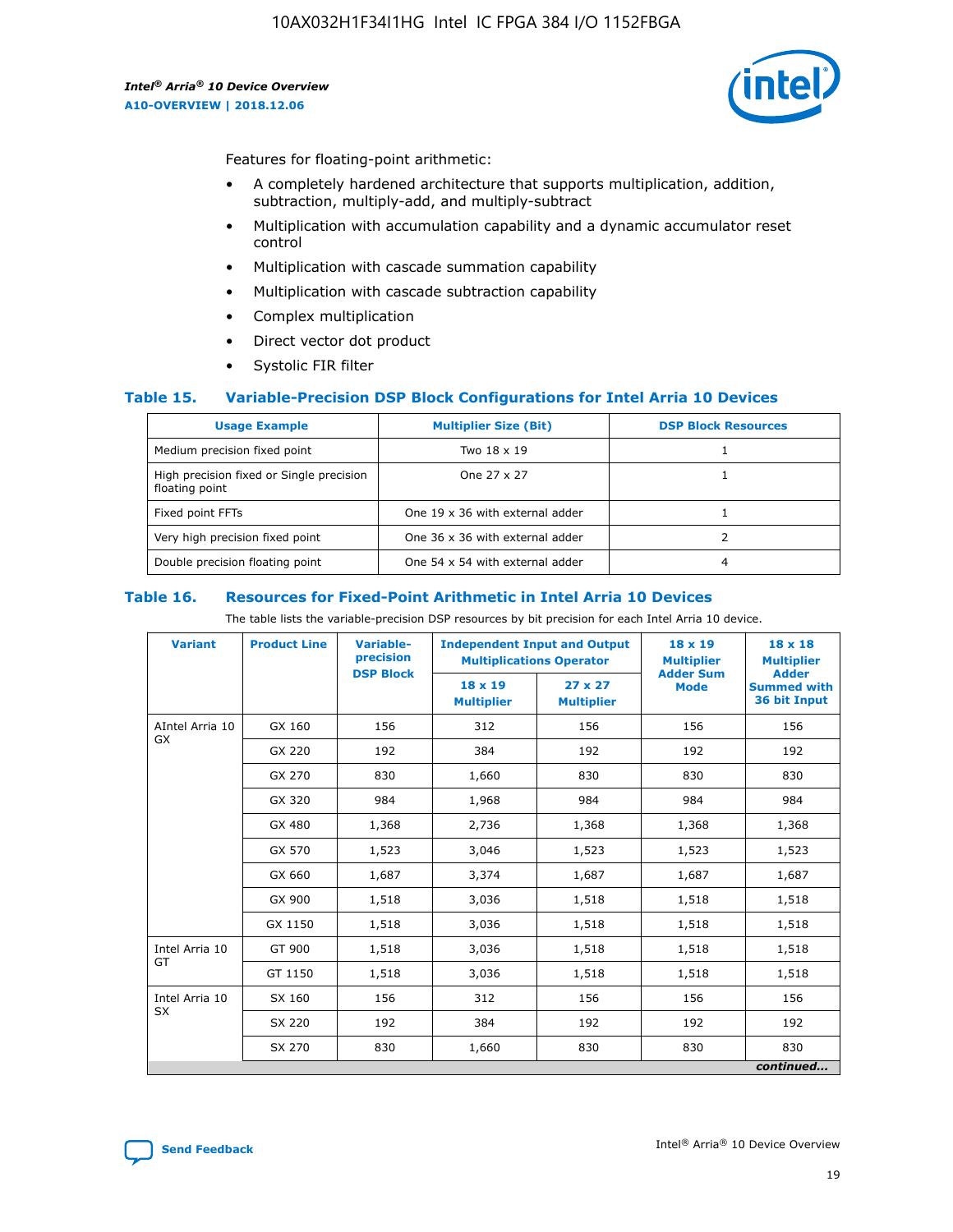

| <b>Variant</b> | <b>Product Line</b> | <b>Variable-</b><br>precision |                                     | <b>Independent Input and Output</b><br><b>Multiplications Operator</b> | $18 \times 19$<br><b>Multiplier</b> | $18 \times 18$<br><b>Multiplier</b>                |
|----------------|---------------------|-------------------------------|-------------------------------------|------------------------------------------------------------------------|-------------------------------------|----------------------------------------------------|
|                |                     | <b>DSP Block</b>              | $18 \times 19$<br><b>Multiplier</b> | $27 \times 27$<br><b>Multiplier</b>                                    | <b>Adder Sum</b><br><b>Mode</b>     | <b>Adder</b><br><b>Summed with</b><br>36 bit Input |
|                | SX 320              | 984                           | 1,968                               | 984                                                                    | 984                                 | 984                                                |
|                | SX 480              | 1,368                         | 2,736                               | 1,368                                                                  | 1,368                               | 1,368                                              |
|                | SX 570              | 1,523                         | 3,046                               | 1,523                                                                  | 1,523                               | 1,523                                              |
|                | SX 660              | 1,687                         | 3,374                               | 1,687                                                                  | 1,687                               | 1,687                                              |

## **Table 17. Resources for Floating-Point Arithmetic in Intel Arria 10 Devices**

The table lists the variable-precision DSP resources by bit precision for each Intel Arria 10 device.

| <b>Variant</b> | <b>Product Line</b> | <b>Variable-</b><br>precision<br><b>DSP Block</b> | <b>Single</b><br><b>Precision</b><br><b>Floating-Point</b><br><b>Multiplication</b><br><b>Mode</b> | <b>Single-Precision</b><br><b>Floating-Point</b><br><b>Adder Mode</b> | Single-<br><b>Precision</b><br><b>Floating-Point</b><br><b>Multiply</b><br><b>Accumulate</b><br><b>Mode</b> | <b>Peak</b><br><b>Giga Floating-</b><br><b>Point</b><br><b>Operations</b><br>per Second<br>(GFLOPs) |
|----------------|---------------------|---------------------------------------------------|----------------------------------------------------------------------------------------------------|-----------------------------------------------------------------------|-------------------------------------------------------------------------------------------------------------|-----------------------------------------------------------------------------------------------------|
| Intel Arria 10 | GX 160              | 156                                               | 156                                                                                                | 156                                                                   | 156                                                                                                         | 140                                                                                                 |
| GX             | GX 220              | 192                                               | 192                                                                                                | 192                                                                   | 192                                                                                                         | 173                                                                                                 |
|                | GX 270              | 830                                               | 830                                                                                                | 830                                                                   | 830                                                                                                         | 747                                                                                                 |
|                | GX 320              | 984                                               | 984                                                                                                | 984                                                                   | 984                                                                                                         | 886                                                                                                 |
|                | GX 480              | 1,369                                             | 1,368                                                                                              | 1,368                                                                 | 1,368                                                                                                       | 1,231                                                                                               |
|                | GX 570              | 1,523                                             | 1,523                                                                                              | 1,523                                                                 | 1,523                                                                                                       | 1,371                                                                                               |
|                | GX 660              | 1,687                                             | 1,687                                                                                              | 1,687                                                                 | 1,687                                                                                                       | 1,518                                                                                               |
|                | GX 900              | 1,518                                             | 1,518                                                                                              | 1,518                                                                 | 1,518                                                                                                       | 1,366                                                                                               |
|                | GX 1150             | 1,518                                             | 1,518                                                                                              | 1,518                                                                 | 1,518                                                                                                       | 1,366                                                                                               |
| Intel Arria 10 | GT 900              | 1,518                                             | 1,518                                                                                              | 1,518                                                                 | 1,518                                                                                                       | 1,366                                                                                               |
| GT             | GT 1150             | 1,518                                             | 1,518                                                                                              | 1,518                                                                 | 1,518                                                                                                       | 1,366                                                                                               |
| Intel Arria 10 | SX 160              | 156                                               | 156                                                                                                | 156                                                                   | 156                                                                                                         | 140                                                                                                 |
| <b>SX</b>      | SX 220              | 192                                               | 192                                                                                                | 192                                                                   | 192                                                                                                         | 173                                                                                                 |
|                | SX 270              | 830                                               | 830                                                                                                | 830                                                                   | 830                                                                                                         | 747                                                                                                 |
|                | SX 320              | 984                                               | 984                                                                                                | 984                                                                   | 984                                                                                                         | 886                                                                                                 |
|                | SX 480              | 1,369                                             | 1,368                                                                                              | 1,368                                                                 | 1,368                                                                                                       | 1,231                                                                                               |
|                | SX 570              | 1,523                                             | 1,523                                                                                              | 1,523                                                                 | 1,523                                                                                                       | 1,371                                                                                               |
|                | SX 660              | 1,687                                             | 1,687                                                                                              | 1,687                                                                 | 1,687                                                                                                       | 1,518                                                                                               |

# **Embedded Memory Blocks**

The embedded memory blocks in the devices are flexible and designed to provide an optimal amount of small- and large-sized memory arrays to fit your design requirements.

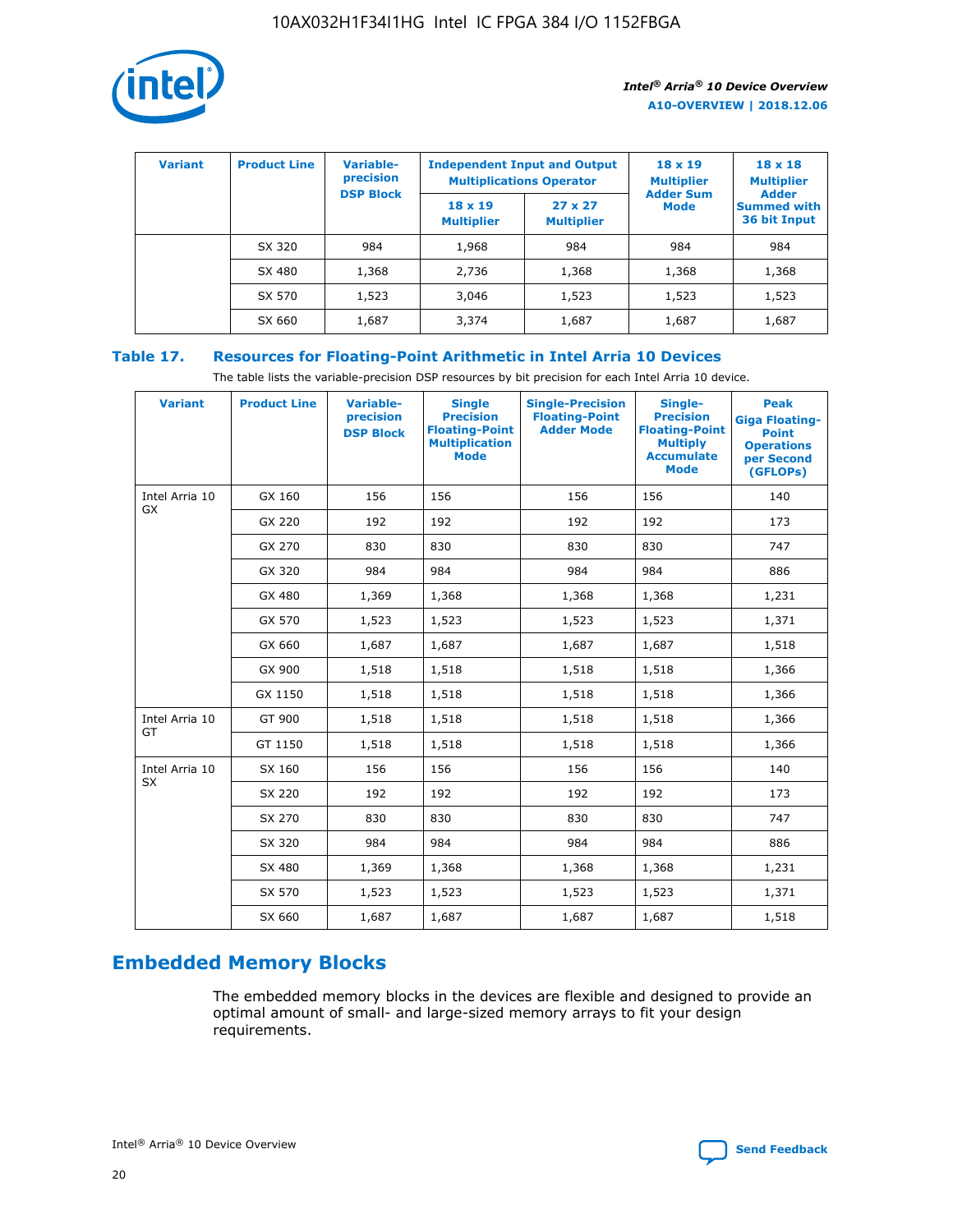

## **Types of Embedded Memory**

The Intel Arria 10 devices contain two types of memory blocks:

- 20 Kb M20K blocks—blocks of dedicated memory resources. The M20K blocks are ideal for larger memory arrays while still providing a large number of independent ports.
- 640 bit memory logic array blocks (MLABs)—enhanced memory blocks that are configured from dual-purpose logic array blocks (LABs). The MLABs are ideal for wide and shallow memory arrays. The MLABs are optimized for implementation of shift registers for digital signal processing (DSP) applications, wide and shallow FIFO buffers, and filter delay lines. Each MLAB is made up of ten adaptive logic modules (ALMs). In the Intel Arria 10 devices, you can configure these ALMs as ten 32 x 2 blocks, giving you one 32 x 20 simple dual-port SRAM block per MLAB.

## **Embedded Memory Capacity in Intel Arria 10 Devices**

|                   | <b>Product</b> |              | <b>M20K</b>         |              | <b>MLAB</b>         | <b>Total RAM Bit</b> |
|-------------------|----------------|--------------|---------------------|--------------|---------------------|----------------------|
| <b>Variant</b>    | Line           | <b>Block</b> | <b>RAM Bit (Kb)</b> | <b>Block</b> | <b>RAM Bit (Kb)</b> | (Kb)                 |
| Intel Arria 10 GX | GX 160         | 440          | 8,800               | 1,680        | 1,050               | 9,850                |
|                   | GX 220         | 587          | 11,740              | 2,703        | 1,690               | 13,430               |
|                   | GX 270         | 750          | 15,000              | 3,922        | 2,452               | 17,452               |
|                   | GX 320         | 891          | 17,820              | 4,363        | 2,727               | 20,547               |
|                   | GX 480         | 1,431        | 28,620              | 6,662        | 4,164               | 32,784               |
|                   | GX 570         | 1,800        | 36,000              | 8,153        | 5,096               | 41,096               |
|                   | GX 660         | 2,131        | 42,620              | 9,260        | 5,788               | 48,408               |
|                   | GX 900         | 2,423        | 48,460              | 15,017       | 9,386               | 57,846               |
|                   | GX 1150        | 2,713        | 54,260              | 20,774       | 12,984              | 67,244               |
| Intel Arria 10 GT | GT 900         | 2,423        | 48,460              | 15,017       | 9,386               | 57,846               |
|                   | GT 1150        | 2,713        | 54,260              | 20,774       | 12,984              | 67,244               |
| Intel Arria 10 SX | SX 160         | 440          | 8,800               | 1,680        | 1,050               | 9,850                |
|                   | SX 220         | 587          | 11,740              | 2,703        | 1,690               | 13,430               |
|                   | SX 270         | 750          | 15,000              | 3,922        | 2,452               | 17,452               |
|                   | SX 320         | 891          | 17,820              | 4,363        | 2,727               | 20,547               |
|                   | SX 480         | 1,431        | 28,620              | 6,662        | 4,164               | 32,784               |
|                   | SX 570         | 1,800        | 36,000              | 8,153        | 5,096               | 41,096               |
|                   | SX 660         | 2,131        | 42,620              | 9,260        | 5,788               | 48,408               |

#### **Table 18. Embedded Memory Capacity and Distribution in Intel Arria 10 Devices**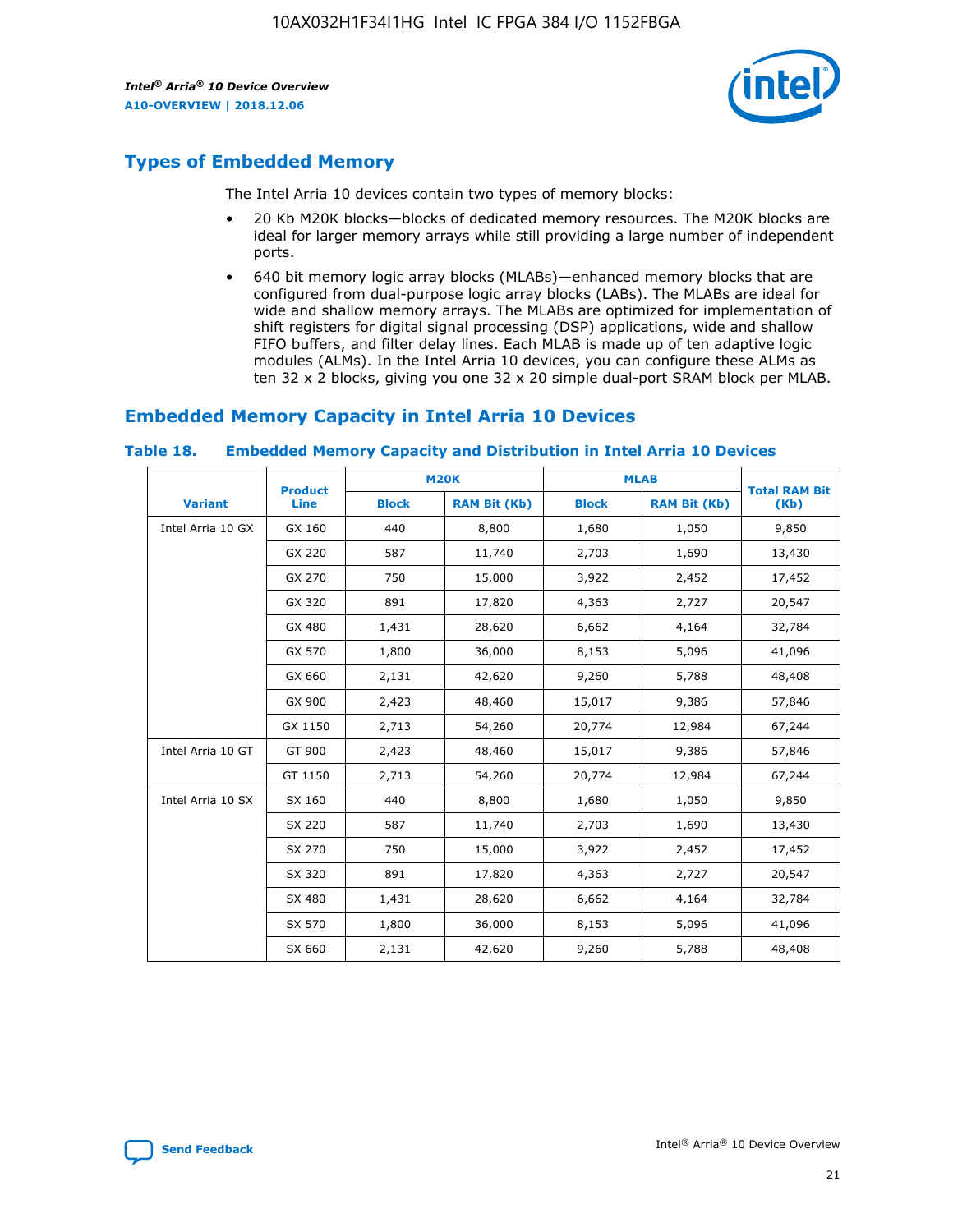

## **Embedded Memory Configurations for Single-port Mode**

#### **Table 19. Single-port Embedded Memory Configurations for Intel Arria 10 Devices**

This table lists the maximum configurations supported for single-port RAM and ROM modes.

| <b>Memory Block</b> | Depth (bits)           | <b>Programmable Width</b> |
|---------------------|------------------------|---------------------------|
| MLAB                | 32<br>x16, x18, or x20 |                           |
|                     | 64(10)                 | x8, x9, x10               |
| M20K                | 512                    | x40, x32                  |
|                     | 1K                     | x20, x16                  |
|                     | 2K                     | x10, x8                   |
|                     | 4K                     | x5, x4                    |
|                     | 8K                     | x2                        |
|                     | 16K                    | x1                        |

## **Clock Networks and PLL Clock Sources**

The clock network architecture is based on Intel's global, regional, and peripheral clock structure. This clock structure is supported by dedicated clock input pins, fractional clock synthesis PLLs, and integer I/O PLLs.

## **Clock Networks**

The Intel Arria 10 core clock networks are capable of up to 800 MHz fabric operation across the full industrial temperature range. For the external memory interface, the clock network supports the hard memory controller with speeds up to 2,400 Mbps in a quarter-rate transfer.

To reduce power consumption, the Intel Quartus Prime software identifies all unused sections of the clock network and powers them down.

## **Fractional Synthesis and I/O PLLs**

Intel Arria 10 devices contain up to 32 fractional synthesis PLLs and up to 16 I/O PLLs that are available for both specific and general purpose uses in the core:

- Fractional synthesis PLLs—located in the column adjacent to the transceiver blocks
- I/O PLLs—located in each bank of the 48 I/Os

## **Fractional Synthesis PLLs**

You can use the fractional synthesis PLLs to:

- Reduce the number of oscillators that are required on your board
- Reduce the number of clock pins that are used in the device by synthesizing multiple clock frequencies from a single reference clock source

<sup>(10)</sup> Supported through software emulation and consumes additional MLAB blocks.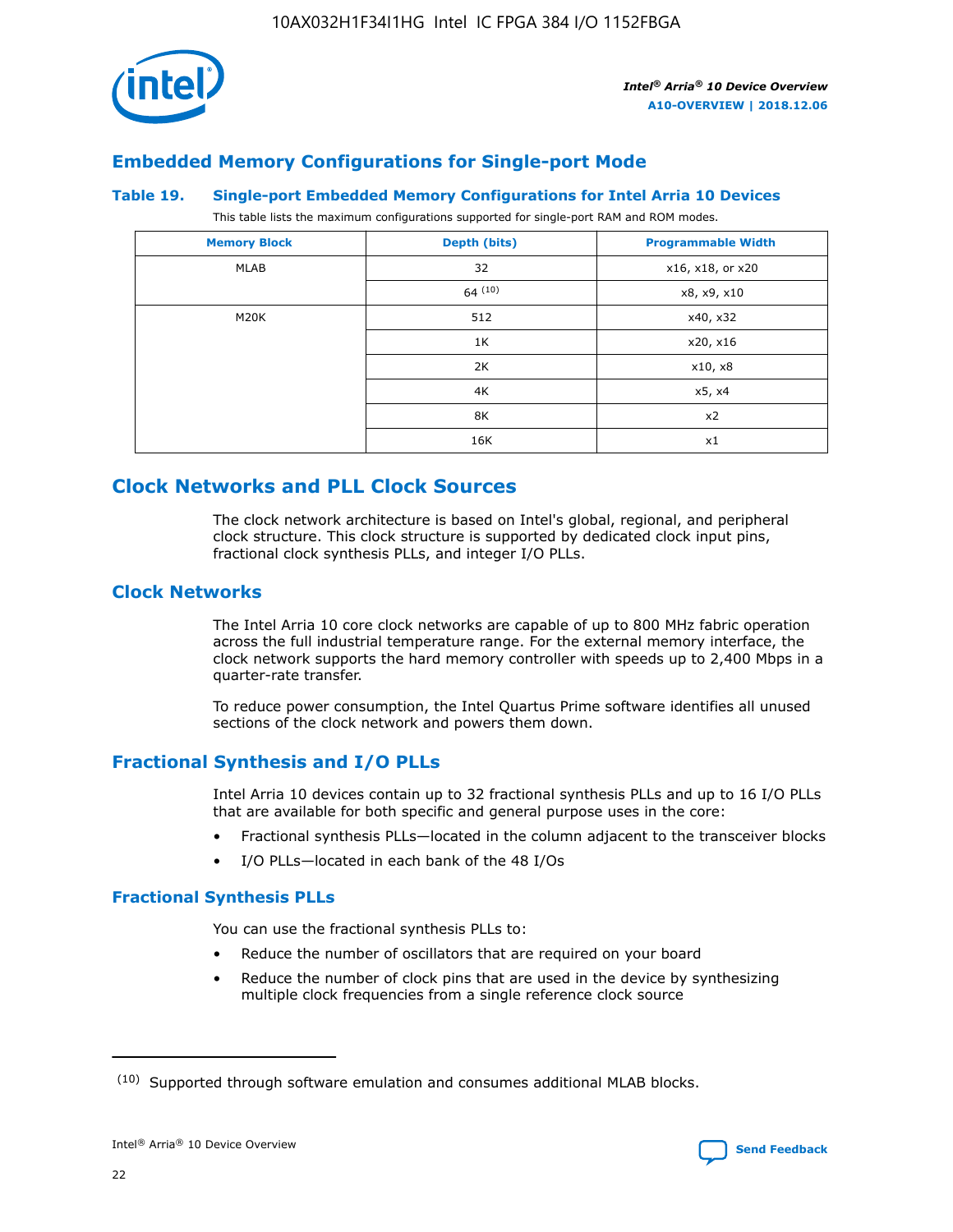

The fractional synthesis PLLs support the following features:

- Reference clock frequency synthesis for transceiver CMU and Advanced Transmit (ATX) PLLs
- Clock network delay compensation
- Zero-delay buffering
- Direct transmit clocking for transceivers
- Independently configurable into two modes:
	- Conventional integer mode equivalent to the general purpose PLL
	- Enhanced fractional mode with third order delta-sigma modulation
- PLL cascading

## **I/O PLLs**

The integer mode I/O PLLs are located in each bank of 48 I/Os. You can use the I/O PLLs to simplify the design of external memory and high-speed LVDS interfaces.

In each I/O bank, the I/O PLLs are adjacent to the hard memory controllers and LVDS SERDES. Because these PLLs are tightly coupled with the I/Os that need to use them, it makes it easier to close timing.

You can use the I/O PLLs for general purpose applications in the core such as clock network delay compensation and zero-delay buffering.

Intel Arria 10 devices support PLL-to-PLL cascading.

## **FPGA General Purpose I/O**

Intel Arria 10 devices offer highly configurable GPIOs. Each I/O bank contains 48 general purpose I/Os and a high-efficiency hard memory controller.

The following list describes the features of the GPIOs:

- Consist of 3 V I/Os for high-voltage application and LVDS I/Os for differential signaling
	- Up to two 3 V I/O banks, available in some devices, that support up to 3 V I/O standards
	- LVDS I/O banks that support up to 1.8 V I/O standards
- Support a wide range of single-ended and differential I/O interfaces
- LVDS speeds up to 1.6 Gbps
- Each LVDS pair of pins has differential input and output buffers, allowing you to configure the LVDS direction for each pair.
- Programmable bus hold and weak pull-up
- Programmable differential output voltage  $(V_{OD})$  and programmable pre-emphasis

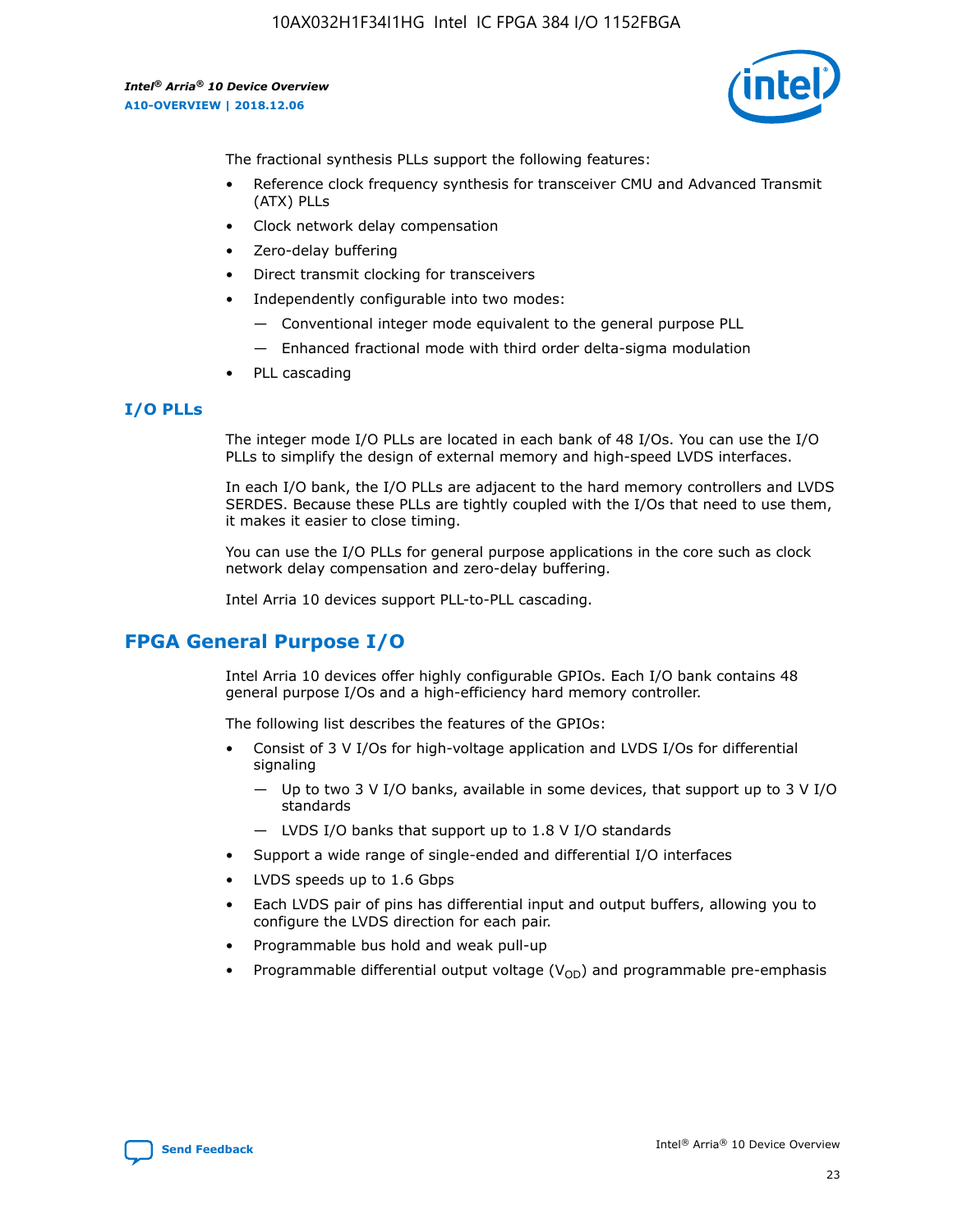

- Series (R<sub>S</sub>) and parallel (R<sub>T</sub>) on-chip termination (OCT) for all I/O banks with OCT calibration to limit the termination impedance variation
- On-chip dynamic termination that has the ability to swap between series and parallel termination, depending on whether there is read or write on a common bus for signal integrity
- Easy timing closure support using the hard read FIFO in the input register path, and delay-locked loop (DLL) delay chain with fine and coarse architecture

## **External Memory Interface**

Intel Arria 10 devices offer massive external memory bandwidth, with up to seven 32 bit DDR4 memory interfaces running at up to 2,400 Mbps. This bandwidth provides additional ease of design, lower power, and resource efficiencies of hardened highperformance memory controllers.

The memory interface within Intel Arria 10 FPGAs and SoCs delivers the highest performance and ease of use. You can configure up to a maximum width of 144 bits when using the hard or soft memory controllers. If required, you can bypass the hard memory controller and use a soft controller implemented in the user logic.

Each I/O contains a hardened DDR read/write path (PHY) capable of performing key memory interface functionality such as read/write leveling, FIFO buffering to lower latency and improve margin, timing calibration, and on-chip termination.

The timing calibration is aided by the inclusion of hard microcontrollers based on Intel's Nios® II technology, specifically tailored to control the calibration of multiple memory interfaces. This calibration allows the Intel Arria 10 device to compensate for any changes in process, voltage, or temperature either within the Intel Arria 10 device itself, or within the external memory device. The advanced calibration algorithms ensure maximum bandwidth and robust timing margin across all operating conditions.

In addition to parallel memory interfaces, Intel Arria 10 devices support serial memory technologies such as the Hybrid Memory Cube (HMC). The HMC is supported by the Intel Arria 10 high-speed serial transceivers which connect up to four HMC links, with each link running at data rates up to 15 Gbps.

## **Related Information**

#### [External Memory Interface Spec Estimator](http://www.altera.com/technology/memory/estimator/mem-emif-index.html)

Provides a parametric tool that allows you to find and compare the performance of the supported external memory interfaces in IntelFPGAs.

## **Memory Standards Supported by Intel Arria 10 Devices**

The I/Os are designed to provide high performance support for existing and emerging external memory standards.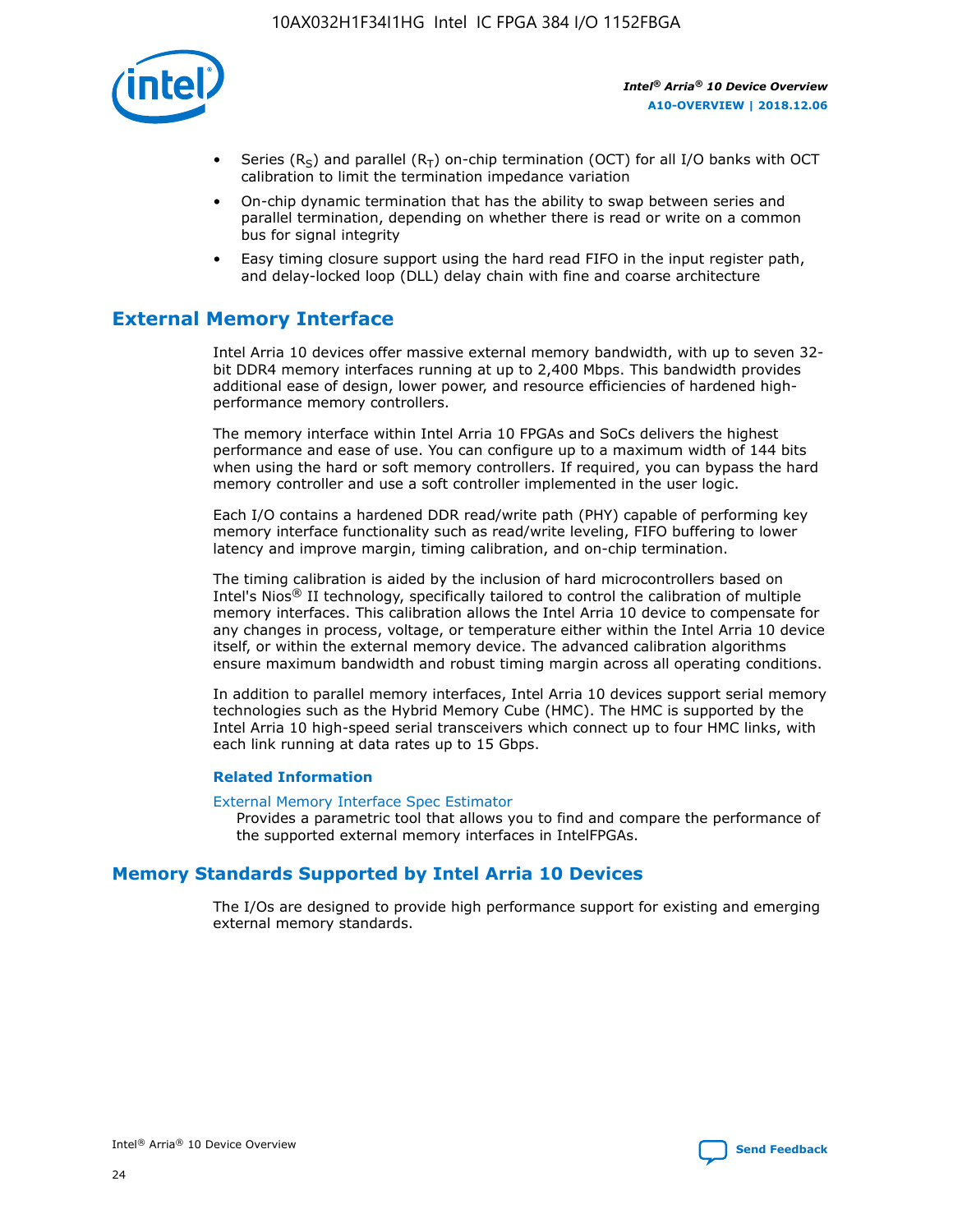

#### **Table 20. Memory Standards Supported by the Hard Memory Controller**

This table lists the overall capability of the hard memory controller. For specific details, refer to the External Memory Interface Spec Estimator and Intel Arria 10 Device Datasheet.

| <b>Memory Standard</b> | <b>Rate Support</b> | <b>Ping Pong PHY Support</b> | <b>Maximum Frequency</b><br>(MHz) |
|------------------------|---------------------|------------------------------|-----------------------------------|
| <b>DDR4 SDRAM</b>      | Quarter rate        | Yes                          | 1,067                             |
|                        |                     |                              | 1,200                             |
| DDR3 SDRAM             | Half rate           | Yes                          | 533                               |
|                        |                     |                              | 667                               |
|                        | Quarter rate        | Yes                          | 1,067                             |
|                        |                     |                              | 1,067                             |
| <b>DDR3L SDRAM</b>     | Half rate           | Yes                          | 533                               |
|                        |                     |                              | 667                               |
|                        | Quarter rate        | Yes                          | 933                               |
|                        |                     |                              | 933                               |
| LPDDR3 SDRAM           | Half rate           |                              | 533                               |
|                        | Quarter rate        |                              | 800                               |

#### **Table 21. Memory Standards Supported by the Soft Memory Controller**

| <b>Memory Standard</b>      | <b>Rate Support</b> | <b>Maximum Frequency</b><br>(MHz) |
|-----------------------------|---------------------|-----------------------------------|
| <b>RLDRAM 3 (11)</b>        | Quarter rate        | 1,200                             |
| ODR IV SRAM <sup>(11)</sup> | Quarter rate        | 1,067                             |
| <b>ODR II SRAM</b>          | Full rate           | 333                               |
|                             | Half rate           | 633                               |
| <b>ODR II+ SRAM</b>         | Full rate           | 333                               |
|                             | Half rate           | 633                               |
| <b>ODR II+ Xtreme SRAM</b>  | Full rate           | 333                               |
|                             | Half rate           | 633                               |

#### **Table 22. Memory Standards Supported by the HPS Hard Memory Controller**

The hard processor system (HPS) is available in Intel Arria 10 SoC devices only.

| <b>Memory Standard</b> | <b>Rate Support</b> | <b>Maximum Frequency</b><br>(MHz) |
|------------------------|---------------------|-----------------------------------|
| <b>DDR4 SDRAM</b>      | Half rate           | 1,200                             |
| <b>DDR3 SDRAM</b>      | Half rate           | 1,067                             |
| <b>DDR3L SDRAM</b>     | Half rate           | 933                               |

<sup>(11)</sup> Intel Arria 10 devices support this external memory interface using hard PHY with soft memory controller.

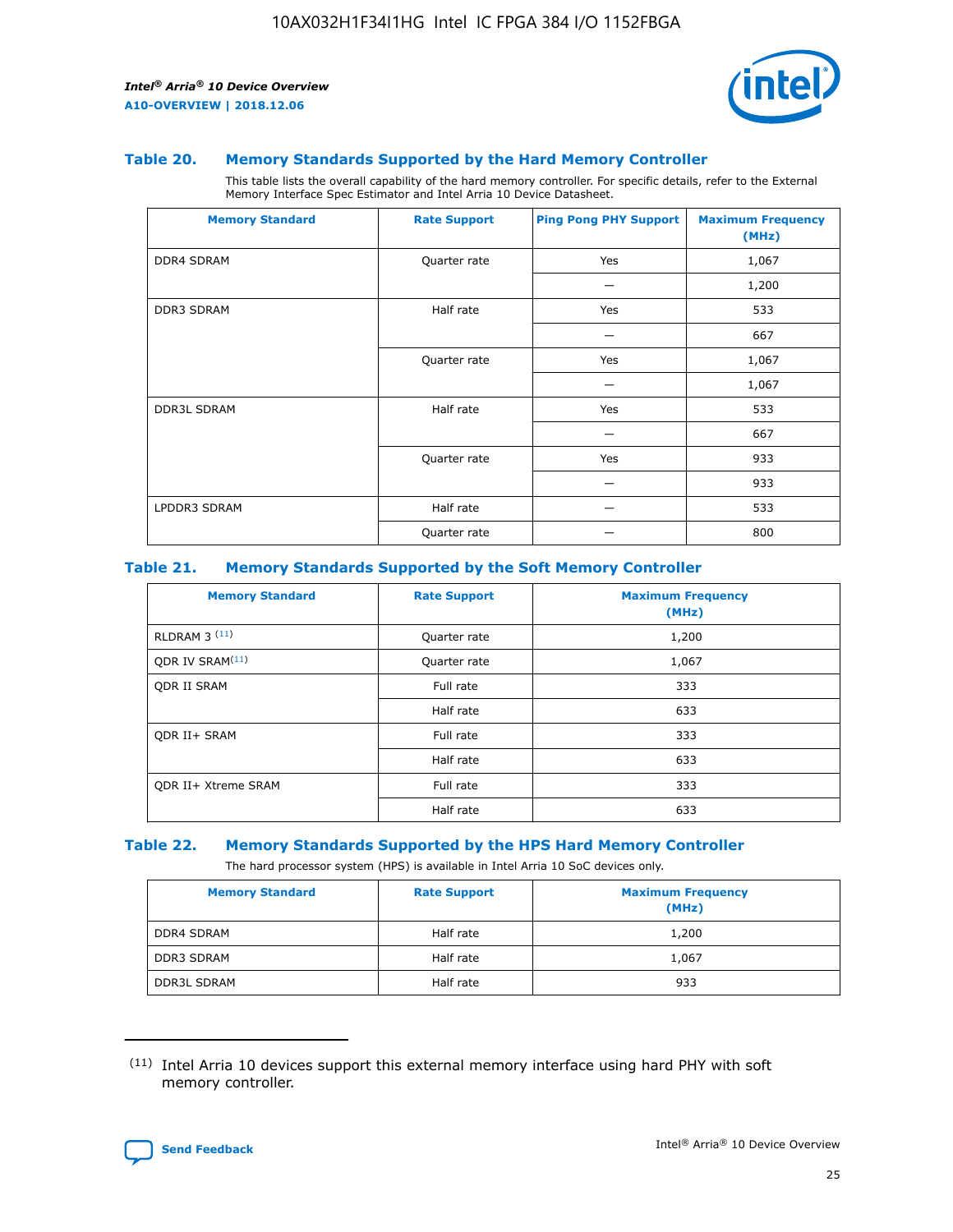

## **Related Information**

#### [Intel Arria 10 Device Datasheet](https://www.intel.com/content/www/us/en/programmable/documentation/mcn1413182292568.html#mcn1413182153340)

Lists the memory interface performance according to memory interface standards, rank or chip select configurations, and Intel Arria 10 device speed grades.

## **PCIe Gen1, Gen2, and Gen3 Hard IP**

Intel Arria 10 devices contain PCIe hard IP that is designed for performance and ease-of-use:

- Includes all layers of the PCIe stack—transaction, data link and physical layers.
- Supports PCIe Gen3, Gen2, and Gen1 Endpoint and Root Port in x1, x2, x4, or x8 lane configuration.
- Operates independently from the core logic—optional configuration via protocol (CvP) allows the PCIe link to power up and complete link training in less than 100 ms while the Intel Arria 10 device completes loading the programming file for the rest of the FPGA.
- Provides added functionality that makes it easier to support emerging features such as Single Root I/O Virtualization (SR-IOV) and optional protocol extensions.
- Provides improved end-to-end datapath protection using ECC.
- Supports FPGA configuration via protocol (CvP) using PCIe at Gen3, Gen2, or Gen1 speed.

#### **Related Information**

PCS Features on page 30

## **Enhanced PCS Hard IP for Interlaken and 10 Gbps Ethernet**

## **Interlaken Support**

The Intel Arria 10 enhanced PCS hard IP provides integrated Interlaken PCS supporting rates up to 25.8 Gbps per lane.

The Interlaken PCS is based on the proven functionality of the PCS developed for Intel's previous generation FPGAs, which demonstrated interoperability with Interlaken ASSP vendors and third-party IP suppliers. The Interlaken PCS is present in every transceiver channel in Intel Arria 10 devices.

## **Related Information**

PCS Features on page 30

## **10 Gbps Ethernet Support**

The Intel Arria 10 enhanced PCS hard IP supports 10GBASE-R PCS compliant with IEEE 802.3 10 Gbps Ethernet (10GbE). The integrated hard IP support for 10GbE and the 10 Gbps transceivers save external PHY cost, board space, and system power.

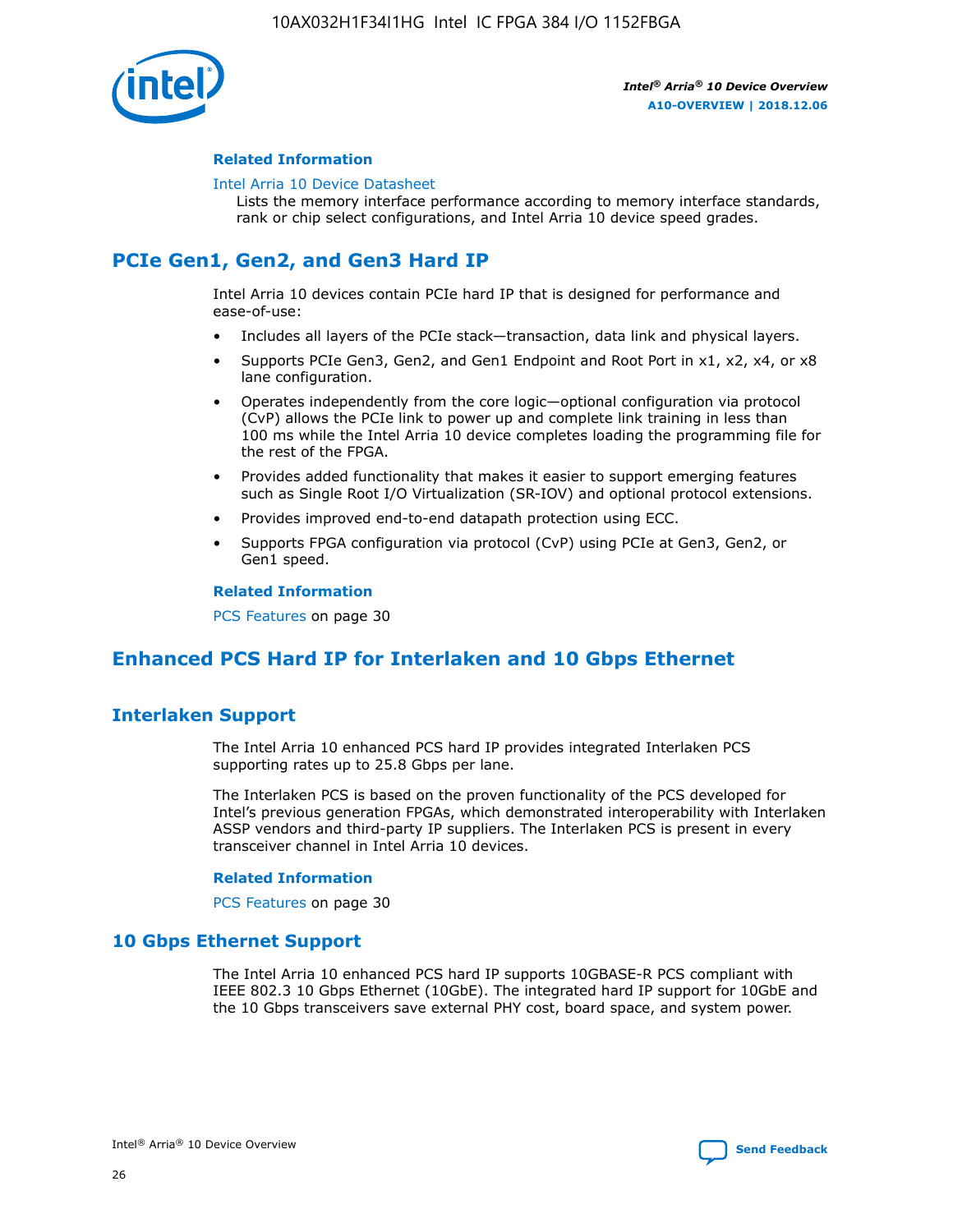

The scalable hard IP supports multiple independent 10GbE ports while using a single PLL for all the 10GBASE-R PCS instantiations, which saves on core logic resources and clock networks:

- Simplifies multiport 10GbE systems compared to XAUI interfaces that require an external XAUI-to-10G PHY.
- Incorporates Electronic Dispersion Compensation (EDC), which enables direct connection to standard 10 Gbps XFP and SFP+ pluggable optical modules.
- Supports backplane Ethernet applications and includes a hard 10GBASE-KR Forward Error Correction (FEC) circuit that you can use for 10 Gbps and 40 Gbps applications.

The 10 Gbps Ethernet PCS hard IP and 10GBASE-KR FEC are present in every transceiver channel.

#### **Related Information**

PCS Features on page 30

## **Low Power Serial Transceivers**

Intel Arria 10 FPGAs and SoCs include lowest power transceivers that deliver high bandwidth, throughput and low latency.

Intel Arria 10 devices deliver the industry's lowest power consumption per transceiver channel:

- 12.5 Gbps transceivers at as low as 242 mW
- 10 Gbps transceivers at as low as 168 mW
- 6 Gbps transceivers at as low as 117 mW

Intel Arria 10 transceivers support various data rates according to application:

- Chip-to-chip and chip-to-module applications—from 1 Gbps up to 25.8 Gbps
- Long reach and backplane applications—from 1 Gbps up to 12.5 with advanced adaptive equalization
- Critical power sensitive applications—from 1 Gbps up to 11.3 Gbps using lower power modes

The combination of 20 nm process technology and architectural advances provide the following benefits:

- Significant reduction in die area and power consumption
- Increase of up to two times in transceiver I/O density compared to previous generation devices while maintaining optimal signal integrity
- Up to 72 total transceiver channels—you can configure up to 6 of these channels to run as fast as 25.8 Gbps
- All channels feature continuous data rate support up to the maximum rated speed

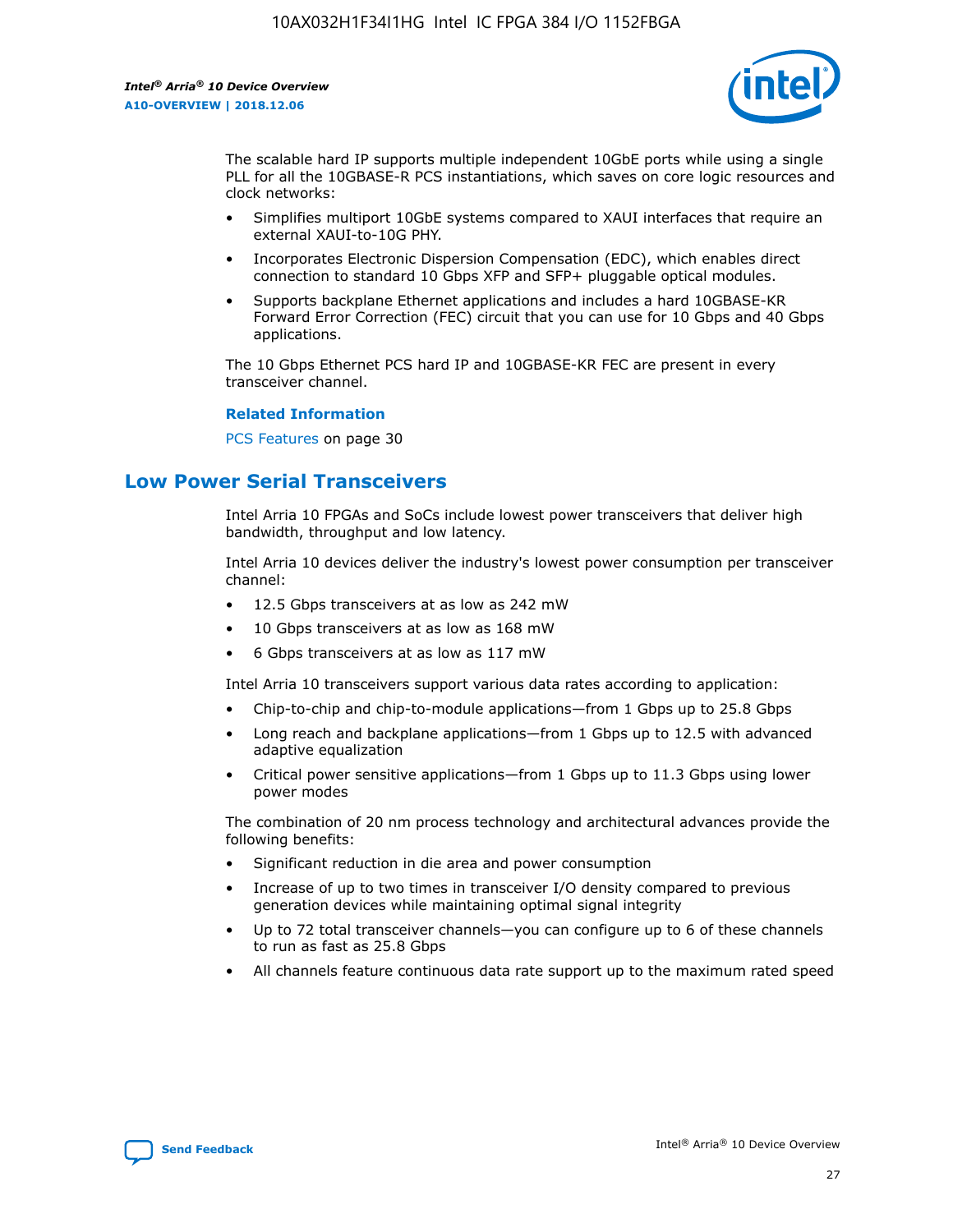





## **Transceiver Channels**

All transceiver channels feature a dedicated Physical Medium Attachment (PMA) and a hardened Physical Coding Sublayer (PCS).

- The PMA provides primary interfacing capabilities to physical channels.
- The PCS typically handles encoding/decoding, word alignment, and other preprocessing functions before transferring data to the FPGA core fabric.

A transceiver channel consists of a PMA and a PCS block. Most transceiver banks have 6 channels. There are some transceiver banks that contain only 3 channels.

A wide variety of bonded and non-bonded data rate configurations is possible using a highly configurable clock distribution network. Up to 80 independent transceiver data rates can be configured.

The following figures are graphical representations of top views of the silicon die, which correspond to reverse views for flip chip packages. Different Intel Arria 10 devices may have different floorplans than the ones shown in the figures.

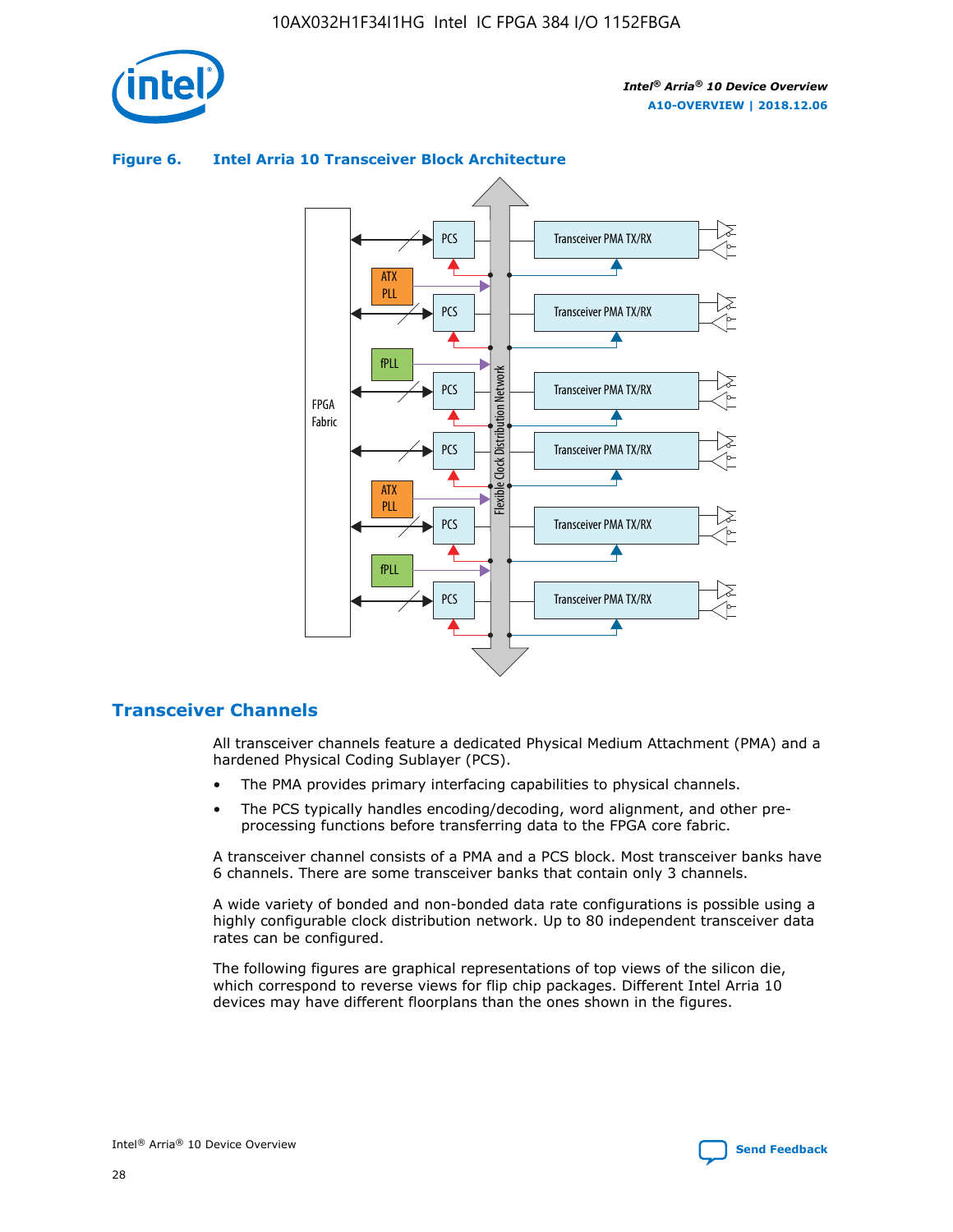

## **Figure 7. Device Chip Overview for Intel Arria 10 GX and GT Devices**





## **PMA Features**

Intel Arria 10 transceivers provide exceptional signal integrity at data rates up to 25.8 Gbps. Clocking options include ultra-low jitter ATX PLLs (LC tank based), clock multiplier unit (CMU) PLLs, and fractional PLLs.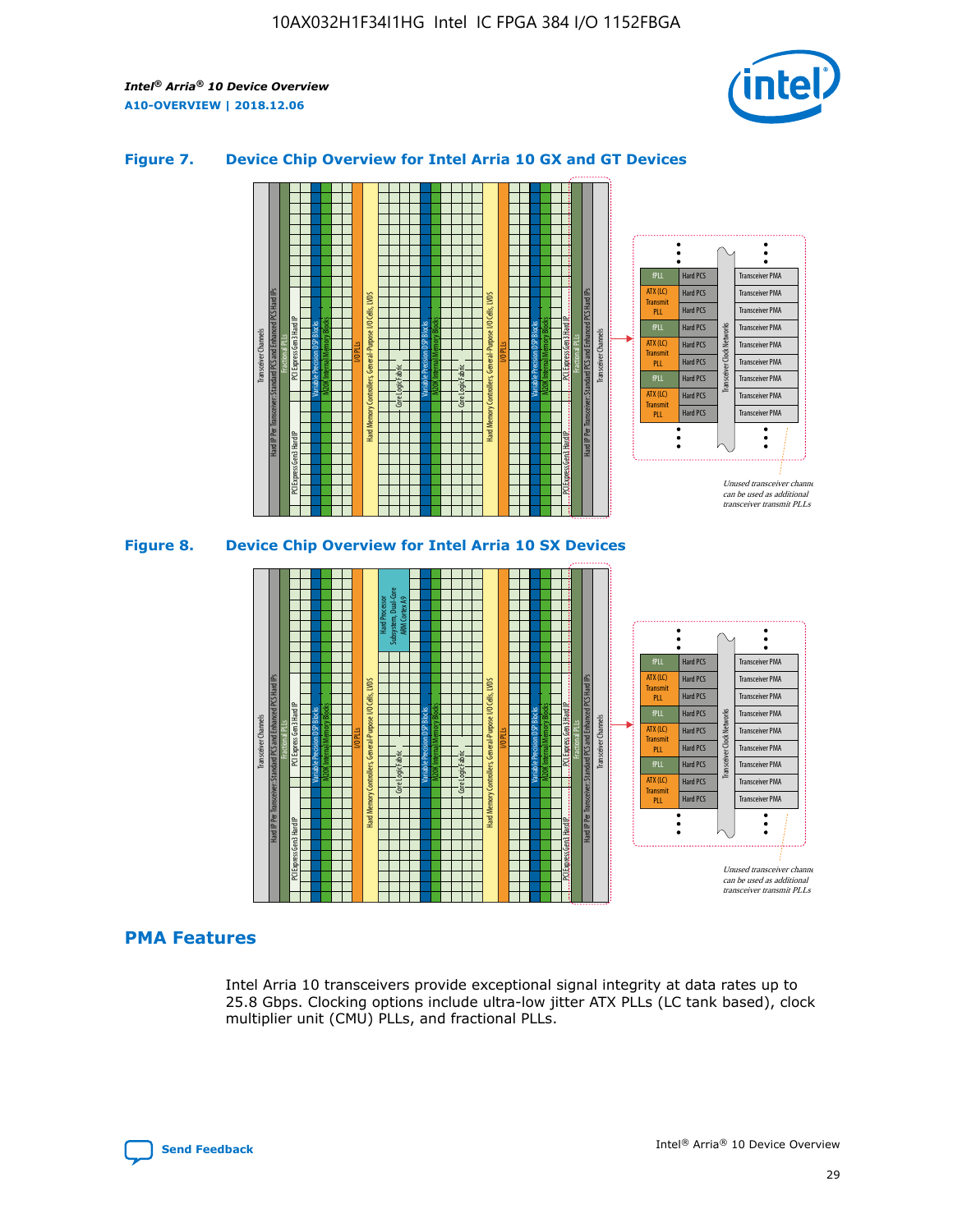

Each transceiver channel contains a channel PLL that can be used as the CMU PLL or clock data recovery (CDR) PLL. In CDR mode, the channel PLL recovers the receiver clock and data in the transceiver channel. Up to 80 independent data rates can be configured on a single Intel Arria 10 device.

## **Table 23. PMA Features of the Transceivers in Intel Arria 10 Devices**

| <b>Feature</b>                                             | <b>Capability</b>                                                                                                                                                                                                             |
|------------------------------------------------------------|-------------------------------------------------------------------------------------------------------------------------------------------------------------------------------------------------------------------------------|
| Chip-to-Chip Data Rates                                    | 1 Gbps to 17.4 Gbps (Intel Arria 10 GX devices)<br>1 Gbps to 25.8 Gbps (Intel Arria 10 GT devices)                                                                                                                            |
| <b>Backplane Support</b>                                   | Drive backplanes at data rates up to 12.5 Gbps                                                                                                                                                                                |
| <b>Optical Module Support</b>                              | SFP+/SFP, XFP, CXP, QSFP/QSFP28, CFP/CFP2/CFP4                                                                                                                                                                                |
| Cable Driving Support                                      | SFP+ Direct Attach, PCI Express over cable, eSATA                                                                                                                                                                             |
| Transmit Pre-Emphasis                                      | 4-tap transmit pre-emphasis and de-emphasis to compensate for system channel loss                                                                                                                                             |
| Continuous Time Linear<br>Equalizer (CTLE)                 | Dual mode, high-gain, and high-data rate, linear receive equalization to compensate for<br>system channel loss                                                                                                                |
| Decision Feedback Equalizer<br>(DFE)                       | 7-fixed and 4-floating tap DFE to equalize backplane channel loss in the presence of<br>crosstalk and noisy environments                                                                                                      |
| Variable Gain Amplifier                                    | Optimizes the signal amplitude prior to the CDR sampling and operates in fixed and<br>adaptive modes                                                                                                                          |
| Altera Digital Adaptive<br>Parametric Tuning (ADAPT)       | Fully digital adaptation engine to automatically adjust all link equalization parameters-<br>including CTLE, DFE, and variable gain amplifier blocks—that provide optimal link margin<br>without intervention from user logic |
| Precision Signal Integrity<br>Calibration Engine (PreSICE) | Hardened calibration controller to quickly calibrate all transceiver control parameters on<br>power-up, which provides the optimal signal integrity and jitter performance                                                    |
| Advanced Transmit (ATX)<br>PLL                             | Low jitter ATX (LC tank based) PLLs with continuous tuning range to cover a wide range of<br>standard and proprietary protocols                                                                                               |
| <b>Fractional PLLs</b>                                     | On-chip fractional frequency synthesizers to replace on-board crystal oscillators and reduce<br>system cost                                                                                                                   |
| Digitally Assisted Analog<br><b>CDR</b>                    | Superior jitter tolerance with fast lock time                                                                                                                                                                                 |
| Dynamic Partial<br>Reconfiguration                         | Allows independent control of the Avalon memory-mapped interface of each transceiver<br>channel for the highest transceiver flexibility                                                                                       |
| Multiple PCS-PMA and PCS-<br>PLD interface widths          | 8-, 10-, 16-, 20-, 32-, 40-, or 64-bit interface widths for flexibility of deserialization width,<br>encoding, and reduced latency                                                                                            |

## **PCS Features**

This table summarizes the Intel Arria 10 transceiver PCS features. You can use the transceiver PCS to support a wide range of protocols ranging from 1 Gbps to 25.8 Gbps.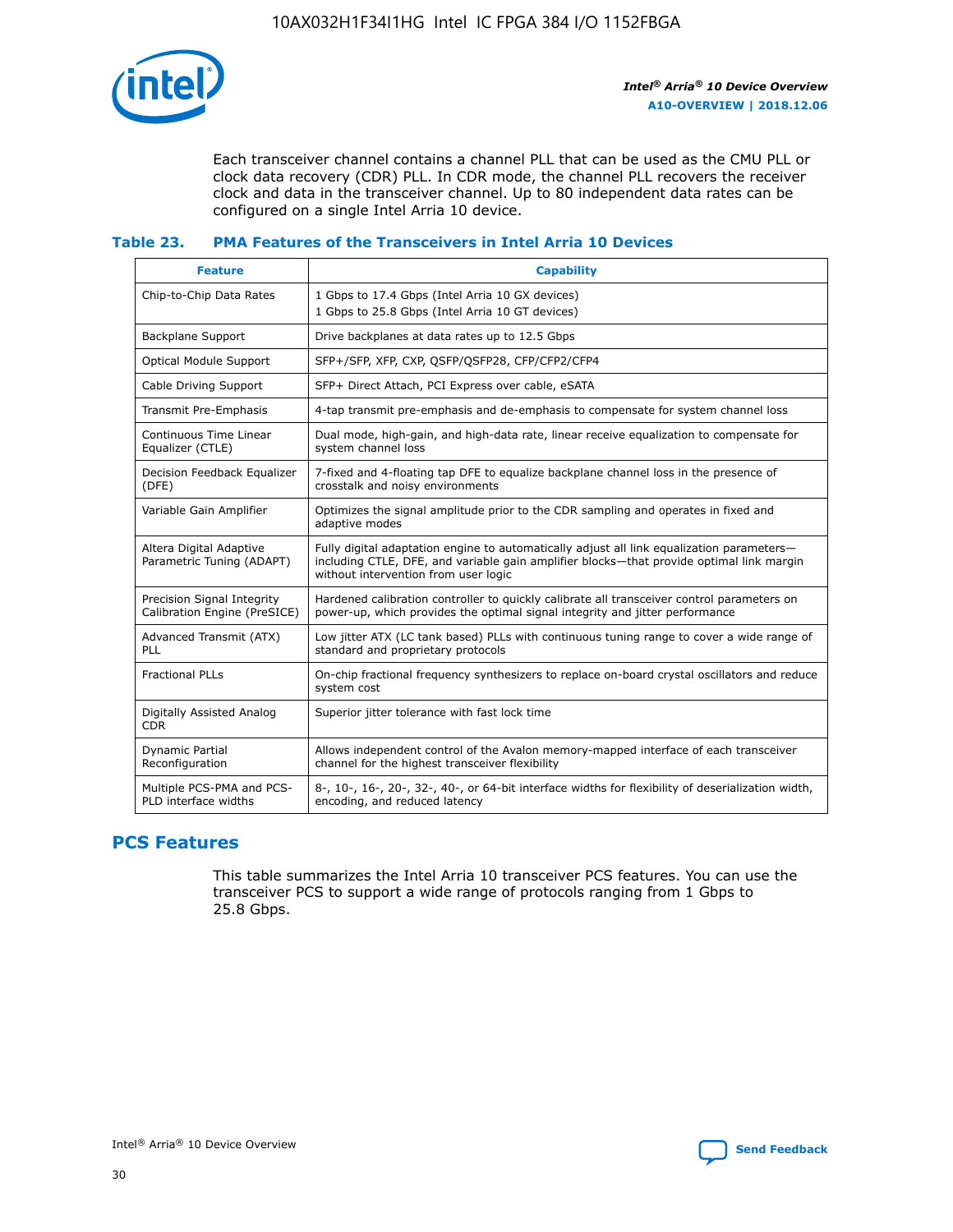

| <b>PCS</b>    | <b>Description</b>                                                                                                                                                                                                                                                                                                                                                                                             |
|---------------|----------------------------------------------------------------------------------------------------------------------------------------------------------------------------------------------------------------------------------------------------------------------------------------------------------------------------------------------------------------------------------------------------------------|
| Standard PCS  | Operates at a data rate up to 12 Gbps<br>Supports protocols such as PCI-Express, CPRI 4.2+, GigE, IEEE 1588 in Hard PCS<br>Implements other protocols using Basic/Custom (Standard PCS) transceiver<br>configuration rules.                                                                                                                                                                                    |
| Enhanced PCS  | Performs functions common to most serial data industry standards, such as word<br>alignment, encoding/decoding, and framing, before data is sent or received off-chip<br>through the PMA<br>• Handles data transfer to and from the FPGA fabric<br>Handles data transfer internally to and from the PMA<br>Provides frequency compensation<br>Performs channel bonding for multi-channel low skew applications |
| PCIe Gen3 PCS | Supports the seamless switching of Data and Clock between the Gen1, Gen2, and Gen3<br>data rates<br>Provides support for PIPE 3.0 features<br>Supports the PIPE interface with the Hard IP enabled, as well as with the Hard IP<br>bypassed                                                                                                                                                                    |

#### **Related Information**

- PCIe Gen1, Gen2, and Gen3 Hard IP on page 26
- Interlaken Support on page 26
- 10 Gbps Ethernet Support on page 26

## **PCS Protocol Support**

This table lists some of the protocols supported by the Intel Arria 10 transceiver PCS. For more information about the blocks in the transmitter and receiver data paths, refer to the related information.

| <b>Protocol</b>                                 | <b>Data Rate</b><br>(Gbps) | <b>Transceiver IP</b>       | <b>PCS Support</b>                      |
|-------------------------------------------------|----------------------------|-----------------------------|-----------------------------------------|
| PCIe Gen3 x1, x2, x4, x8                        | 8.0                        | Native PHY (PIPE)           | Standard PCS and PCIe<br>Gen3 PCS       |
| PCIe Gen2 x1, x2, x4, x8                        | 5.0                        | Native PHY (PIPE)           | <b>Standard PCS</b>                     |
| PCIe Gen1 x1, x2, x4, x8                        | 2.5                        | Native PHY (PIPE)           | Standard PCS                            |
| 1000BASE-X Gigabit Ethernet                     | 1.25                       | Native PHY                  | <b>Standard PCS</b>                     |
| 1000BASE-X Gigabit Ethernet with<br>IEEE 1588v2 | 1.25                       | Native PHY                  | Standard PCS                            |
| 10GBASE-R                                       | 10.3125                    | Native PHY                  | <b>Enhanced PCS</b>                     |
| 10GBASE-R with IEEE 1588v2                      | 10.3125                    | Native PHY                  | <b>Enhanced PCS</b>                     |
| 10GBASE-R with KR FEC                           | 10.3125                    | Native PHY                  | <b>Enhanced PCS</b>                     |
| 10GBASE-KR and 1000BASE-X                       | 10.3125                    | 1G/10GbE and 10GBASE-KR PHY | Standard PCS and<br><b>Enhanced PCS</b> |
| Interlaken (CEI-6G/11G)                         | 3.125 to 17.4              | Native PHY                  | <b>Enhanced PCS</b>                     |
| SFI-S/SFI-5.2                                   | 11.2                       | Native PHY                  | <b>Enhanced PCS</b>                     |
| $10G$ SDI                                       | 10.692                     | Native PHY                  | <b>Enhanced PCS</b>                     |
|                                                 |                            |                             | continued                               |

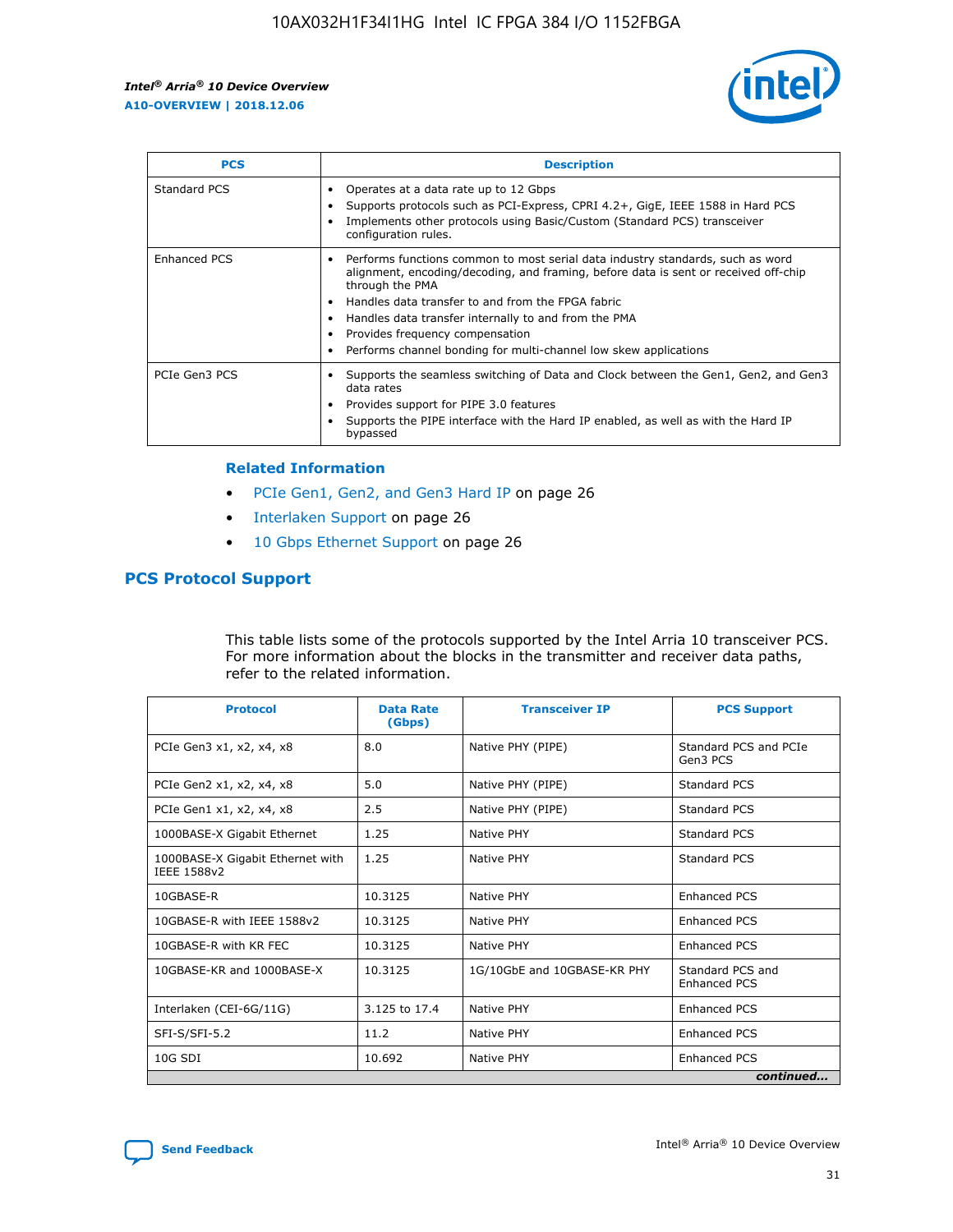

| <b>Protocol</b>      | <b>Data Rate</b><br>(Gbps) | <b>Transceiver IP</b> | <b>PCS Support</b> |
|----------------------|----------------------------|-----------------------|--------------------|
| CPRI 6.0 (64B/66B)   | 0.6144 to<br>10.1376       | Native PHY            | Enhanced PCS       |
| CPRI 4.2 (8B/10B)    | 0.6144 to<br>9.8304        | Native PHY            | Standard PCS       |
| OBSAI RP3 v4.2       | 0.6144 to 6.144            | Native PHY            | Standard PCS       |
| SD-SDI/HD-SDI/3G-SDI | $0.143(12)$ to<br>2.97     | Native PHY            | Standard PCS       |

## **Related Information**

#### [Intel Arria 10 Transceiver PHY User Guide](https://www.intel.com/content/www/us/en/programmable/documentation/nik1398707230472.html#nik1398707091164)

Provides more information about the supported transceiver protocols and PHY IP, the PMA architecture, and the standard, enhanced, and PCIe Gen3 PCS architecture.

## **SoC with Hard Processor System**

Each SoC device combines an FPGA fabric and a hard processor system (HPS) in a single device. This combination delivers the flexibility of programmable logic with the power and cost savings of hard IP in these ways:

- Reduces board space, system power, and bill of materials cost by eliminating a discrete embedded processor
- Allows you to differentiate the end product in both hardware and software, and to support virtually any interface standard
- Extends the product life and revenue through in-field hardware and software updates

 $(12)$  The 0.143 Gbps data rate is supported using oversampling of user logic that you must implement in the FPGA fabric.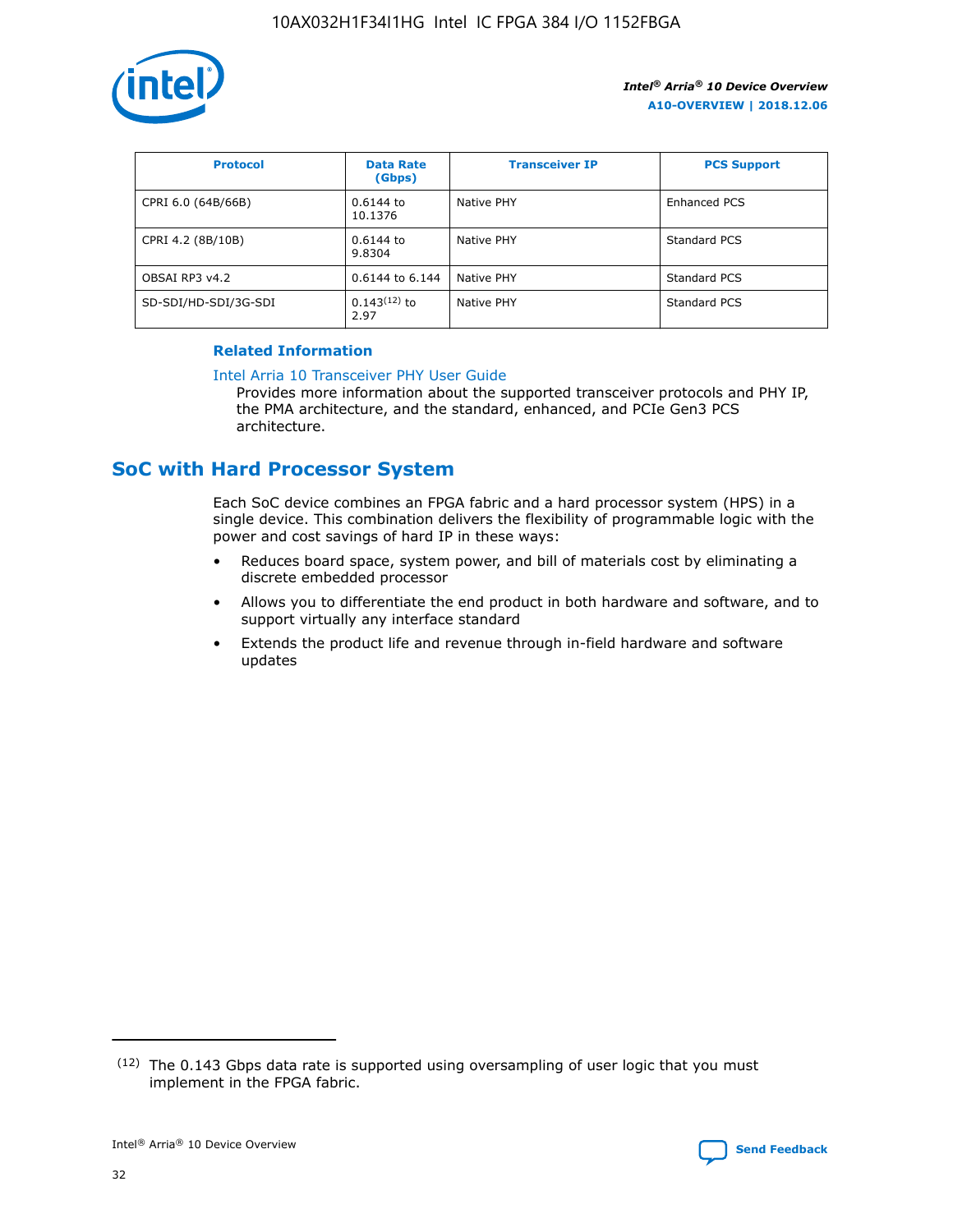

#### **Figure 9. HPS Block Diagram**

This figure shows a block diagram of the HPS with the dual ARM Cortex-A9 MPCore processor.



## **Key Advantages of 20-nm HPS**

The 20-nm HPS strikes a balance between enabling maximum software compatibility with 28-nm SoCs while still improving upon the 28-nm HPS architecture. These improvements address the requirements of the next generation target markets such as wireless and wireline communications, compute and storage equipment, broadcast and military in terms of performance, memory bandwidth, connectivity via backplane and security.

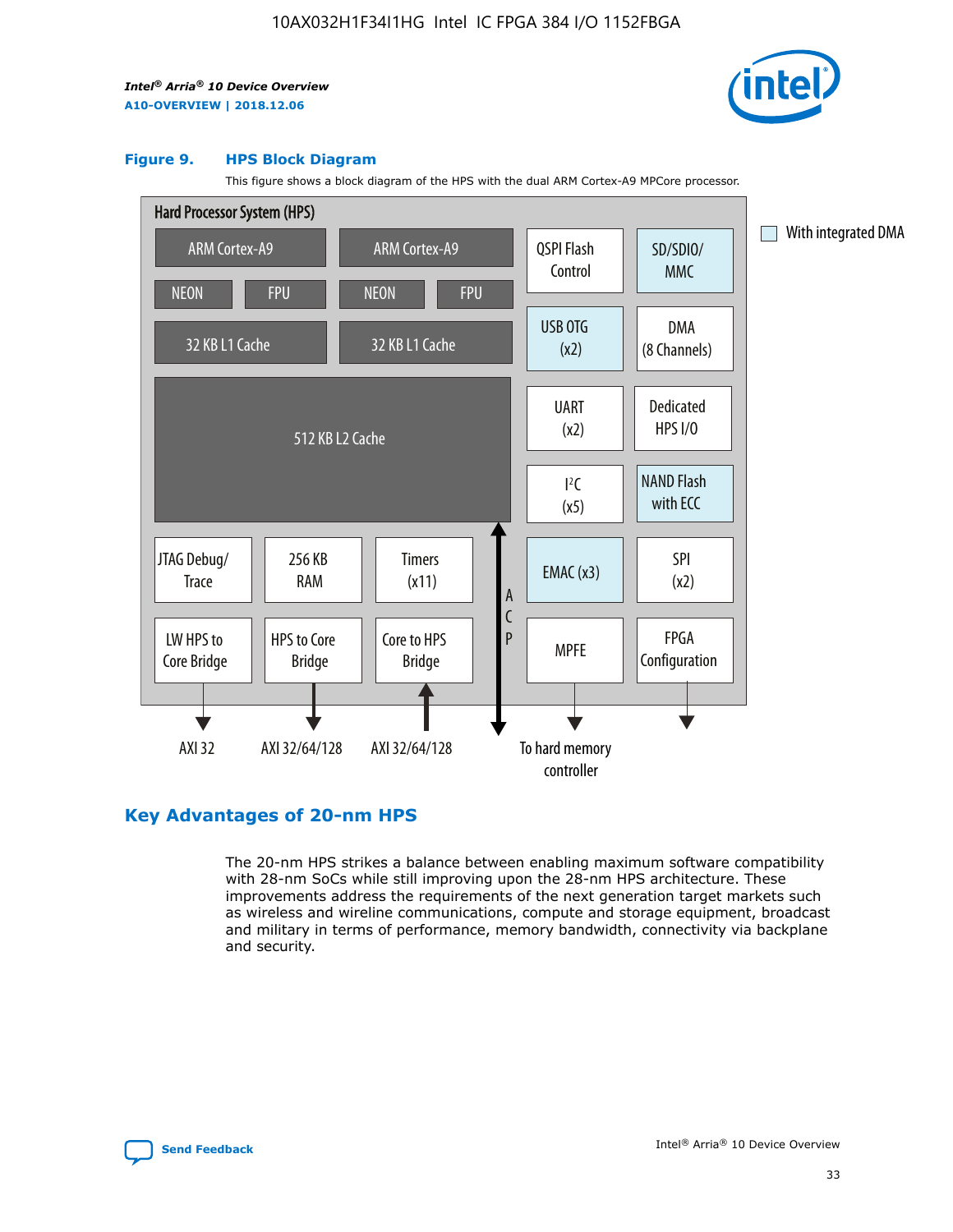

## **Table 24. Improvements in 20 nm HPS**

This table lists the key improvements of the 20 nm HPS compared to the 28 nm HPS.

| Advantages/<br><b>Improvements</b>                          | <b>Description</b>                                                                                                                                                                                                                                                                                                                                                                                                                                                                                                                                                                                                                                                                                                                                                                                                                                                                                                                                |
|-------------------------------------------------------------|---------------------------------------------------------------------------------------------------------------------------------------------------------------------------------------------------------------------------------------------------------------------------------------------------------------------------------------------------------------------------------------------------------------------------------------------------------------------------------------------------------------------------------------------------------------------------------------------------------------------------------------------------------------------------------------------------------------------------------------------------------------------------------------------------------------------------------------------------------------------------------------------------------------------------------------------------|
| Increased performance and<br>overdrive capability           | While the nominal processor frequency is 1.2 GHz, the 20 nm HPS offers an "overdrive"<br>feature which enables a higher processor operating frequency. This requires a higher supply<br>voltage value that is unique to the HPS and may require a separate regulator.                                                                                                                                                                                                                                                                                                                                                                                                                                                                                                                                                                                                                                                                             |
| Increased processor memory<br>bandwidth and DDR4<br>support | Up to 64-bit DDR4 memory at 2,400 Mbps support is available for the processor. The hard<br>memory controller for the HPS comprises a multi-port front end that manages connections<br>to a single port memory controller. The multi-port front end allows logic core and the HPS<br>to share ports and thereby the available bandwidth of the memory controller.                                                                                                                                                                                                                                                                                                                                                                                                                                                                                                                                                                                  |
| Flexible I/O sharing                                        | An advanced I/O pin muxing scheme allows improved sharing of I/O between the HPS and<br>the core logic. The following types of I/O are available for SoC:<br>$\bullet$<br>17 dedicated I/Os-physically located inside the HPS block and are not accessible to<br>logic within the core. The 17 dedicated I/Os are used for HPS clock, resets, and<br>interfacing with boot devices, QSPI, and SD/MMC.<br>48 direct shared I/O-located closest to the HPS block and are ideal for high speed HPS<br>$\bullet$<br>peripherals such as EMAC, USB, and others. There is one bank of 48 I/Os that supports<br>direct sharing where the 48 I/Os can be shared 12 I/Os at a time.<br>Standard (shared) I/O-all standard I/Os can be shared by the HPS peripherals and any<br>logic within the core. For designs where more than 48 I/Os are required to fully use all<br>the peripherals in the HPS, these I/Os can be connected through the core logic. |
| <b>EMAC</b> core                                            | Three EMAC cores are available in the HPS. The EMAC cores enable an application to<br>support two redundant Ethernet connections; for example, backplane, or two EMAC cores<br>for managing IEEE 1588 time stamp information while allowing a third EMAC core for debug<br>and configuration. All three EMACs can potentially share the same time stamps, simplifying<br>the 1588 time stamping implementation. A new serial time stamp interface allows core<br>logic to access and read the time stamp values. The integrated EMAC controllers can be<br>connected to external Ethernet PHY through the provided MDIO or I <sup>2</sup> C interface.                                                                                                                                                                                                                                                                                            |
| On-chip memory                                              | The on-chip memory is updated to 256 KB support and can support larger data sets and<br>real time algorithms.                                                                                                                                                                                                                                                                                                                                                                                                                                                                                                                                                                                                                                                                                                                                                                                                                                     |
| <b>ECC</b> enhancements                                     | Improvements in L2 Cache ECC management allow identification of errors down to the<br>address level. ECC enhancements also enable improved error injection and status reporting<br>via the introduction of new memory mapped access to syndrome and data signals.                                                                                                                                                                                                                                                                                                                                                                                                                                                                                                                                                                                                                                                                                 |
| HPS to FPGA Interconnect<br>Backbone                        | Although the HPS and the Logic Core can operate independently, they are tightly coupled<br>via a high-bandwidth system interconnect built from high-performance ARM AMBA AXI bus<br>bridges. IP bus masters in the FPGA fabric have access to HPS bus slaves via the FPGA-to-<br>HPS interconnect. Similarly, HPS bus masters have access to bus slaves in the core fabric<br>via the HPS-to-FPGA bridge. Both bridges are AMBA AXI-3 compliant and support<br>simultaneous read and write transactions. Up to three masters within the core fabric can<br>share the HPS SDRAM controller with the processor. Additionally, the processor can be used<br>to configure the core fabric under program control via a dedicated 32-bit configuration port.                                                                                                                                                                                            |
| FPGA configuration and HPS<br>booting                       | The FPGA fabric and HPS in the SoCs are powered independently. You can reduce the clock<br>frequencies or gate the clocks to reduce dynamic power.<br>You can configure the FPGA fabric and boot the HPS independently, in any order, providing<br>you with more design flexibility.                                                                                                                                                                                                                                                                                                                                                                                                                                                                                                                                                                                                                                                              |
| Security                                                    | New security features have been introduced for anti-tamper management, secure boot,<br>encryption (AES), and authentication (SHA).                                                                                                                                                                                                                                                                                                                                                                                                                                                                                                                                                                                                                                                                                                                                                                                                                |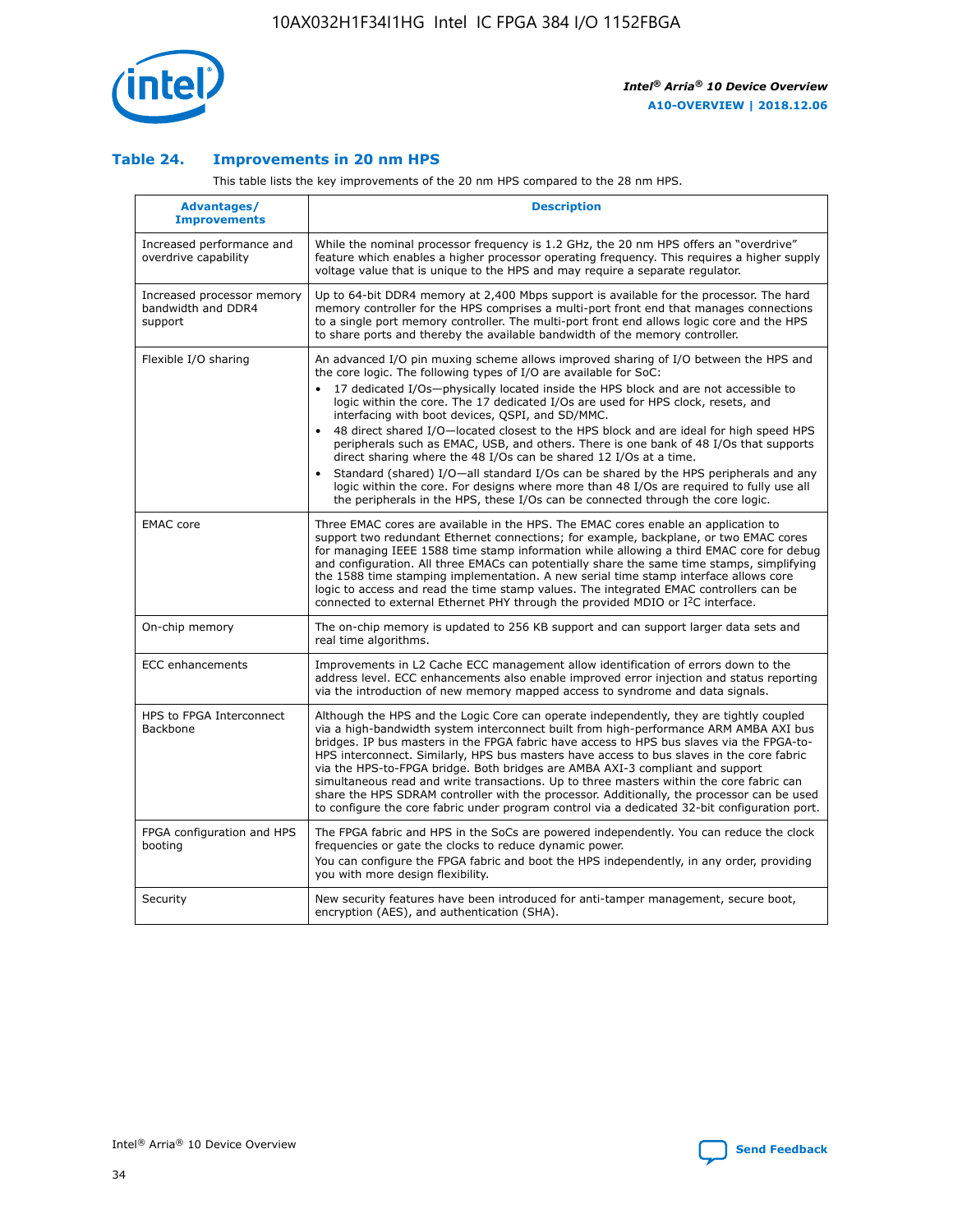

## **Features of the HPS**

The HPS has the following features:

- 1.2-GHz, dual-core ARM Cortex-A9 MPCore processor with up to 1.5-GHz via overdrive
	- ARMv7-A architecture that runs 32-bit ARM instructions, 16-bit and 32-bit Thumb instructions, and 8-bit Java byte codes in Jazelle style
	- Superscalar, variable length, out-of-order pipeline with dynamic branch prediction
	- Instruction Efficiency 2.5 MIPS/MHz, which provides total performance of 7500 MIPS at 1.5 GHz
- Each processor core includes:
	- 32 KB of L1 instruction cache, 32 KB of L1 data cache
	- Single- and double-precision floating-point unit and NEON media engine
	- CoreSight debug and trace technology
	- Snoop Control Unit (SCU) and Acceleration Coherency Port (ACP)
- 512 KB of shared L2 cache
- 256 KB of scratch RAM
- Hard memory controller with support for DDR3, DDR4 and optional error correction code (ECC) support
- Multiport Front End (MPFE) Scheduler interface to the hard memory controller
- 8-channel direct memory access (DMA) controller
- QSPI flash controller with SIO, DIO, QIO SPI Flash support
- NAND flash controller (ONFI 1.0 or later) with DMA and ECC support, updated to support 8 and 16-bit Flash devices and new command DMA to offload CPU for fast power down recovery
- Updated SD/SDIO/MMC controller to eMMC 4.5 with DMA with CE-ATA digital command support
- 3 10/100/1000 Ethernet media access control (MAC) with DMA
- 2 USB On-the-Go (OTG) controllers with DMA
- $\bullet$  5 I<sup>2</sup>C controllers (3 can be used by EMAC for MIO to external PHY)
- 2 UART 16550 Compatible controllers
- 4 serial peripheral interfaces (SPI) (2 Master, 2 Slaves)
- 62 programmable general-purpose I/Os, which includes 48 direct share I/Os that allows the HPS peripherals to connect directly to the FPGA I/Os
- 7 general-purpose timers
- 4 watchdog timers
- Anti-tamper, Secure Boot, Encryption (AES) and Authentication (SHA)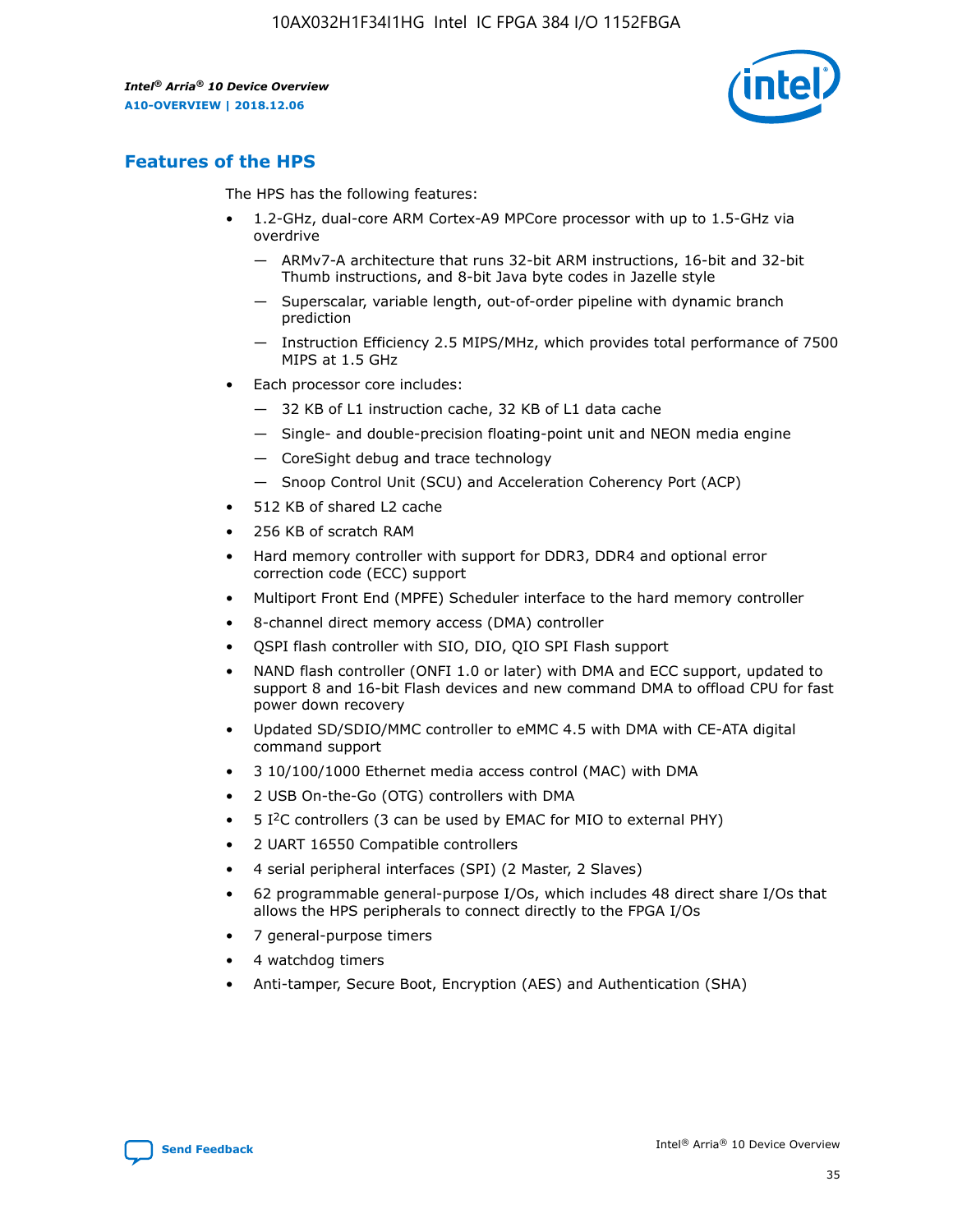

## **System Peripherals and Debug Access Port**

Each Ethernet MAC, USB OTG, NAND flash controller, and SD/MMC controller module has an integrated DMA controller. For modules without an integrated DMA controller, an additional DMA controller module provides up to eight channels of high-bandwidth data transfers. Peripherals that communicate off-chip are multiplexed with other peripherals at the HPS pin level. This allows you to choose which peripherals interface with other devices on your PCB.

The debug access port provides interfaces to industry standard JTAG debug probes and supports ARM CoreSight debug and core traces to facilitate software development.

#### **HPS–FPGA AXI Bridges**

The HPS–FPGA bridges, which support the Advanced Microcontroller Bus Architecture (AMBA) Advanced eXtensible Interface (AXI™) specifications, consist of the following bridges:

- FPGA-to-HPS AMBA AXI bridge—a high-performance bus supporting 32, 64, and 128 bit data widths that allows the FPGA fabric to issue transactions to slaves in the HPS.
- HPS-to-FPGA Avalon/AMBA AXI bridge—a high-performance bus supporting 32, 64, and 128 bit data widths that allows the HPS to issue transactions to slaves in the FPGA fabric.
- Lightweight HPS-to-FPGA AXI bridge—a lower latency 32 bit width bus that allows the HPS to issue transactions to soft peripherals in the FPGA fabric. This bridge is primarily used for control and status register (CSR) accesses to peripherals in the FPGA fabric.

The HPS–FPGA AXI bridges allow masters in the FPGA fabric to communicate with slaves in the HPS logic, and vice versa. For example, the HPS-to-FPGA AXI bridge allows you to share memories instantiated in the FPGA fabric with one or both microprocessors in the HPS, while the FPGA-to-HPS AXI bridge allows logic in the FPGA fabric to access the memory and peripherals in the HPS.

Each HPS–FPGA bridge also provides asynchronous clock crossing for data transferred between the FPGA fabric and the HPS.

#### **HPS SDRAM Controller Subsystem**

The HPS SDRAM controller subsystem contains a multiport SDRAM controller and DDR PHY that are shared between the FPGA fabric (through the FPGA-to-HPS SDRAM interface), the level 2 (L2) cache, and the level 3 (L3) system interconnect. The FPGA-to-HPS SDRAM interface supports AMBA AXI and Avalon® Memory-Mapped (Avalon-MM) interface standards, and provides up to six individual ports for access by masters implemented in the FPGA fabric.

The HPS SDRAM controller supports up to 3 masters (command ports), 3x 64-bit read data ports and 3x 64-bit write data ports.

To maximize memory performance, the SDRAM controller subsystem supports command and data reordering, deficit round-robin arbitration with aging, and high-priority bypass features.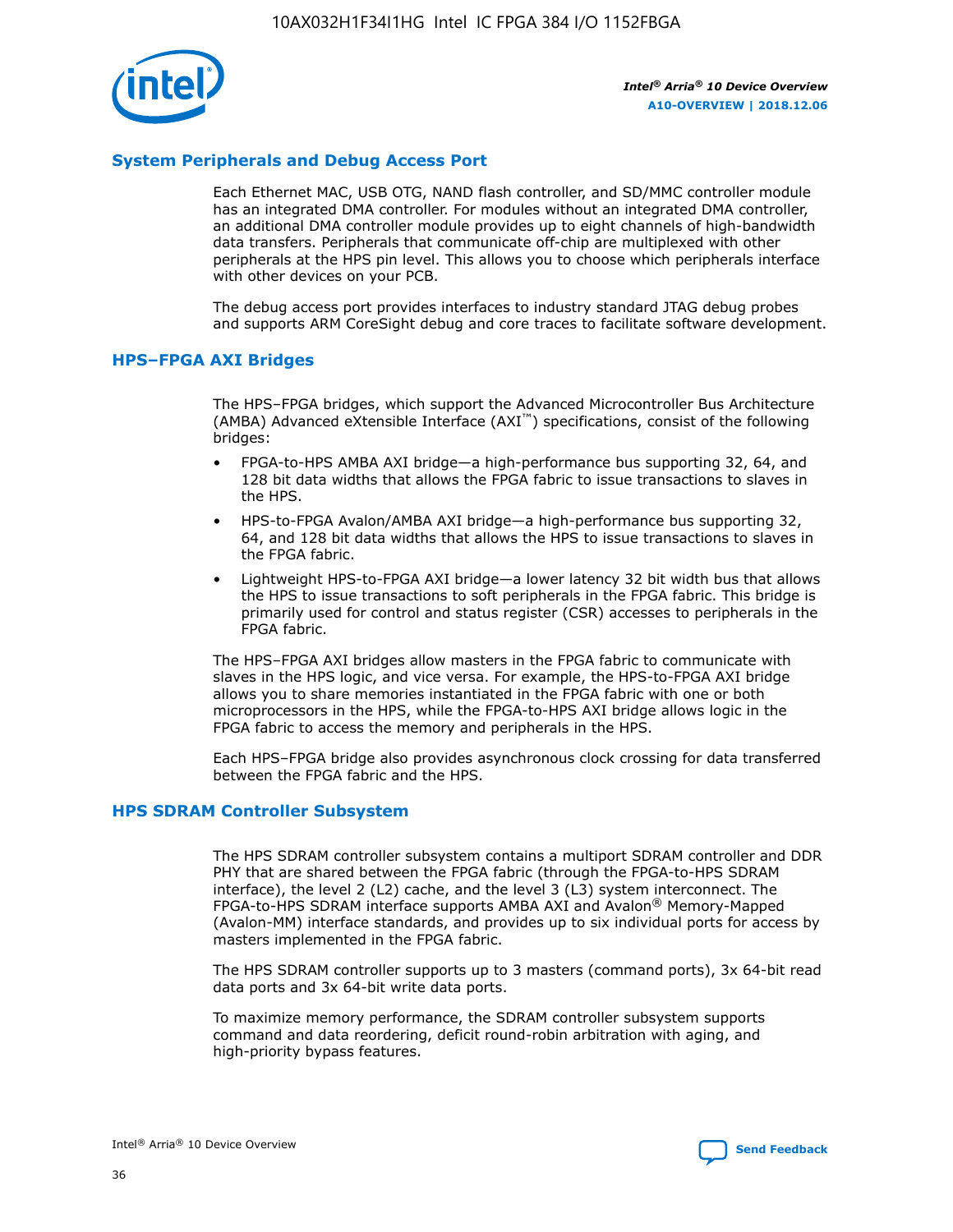

## **FPGA Configuration and HPS Booting**

The FPGA fabric and HPS in the SoC FPGA must be powered at the same time. You can reduce the clock frequencies or gate the clocks to reduce dynamic power.

Once powered, the FPGA fabric and HPS can be configured independently thus providing you with more design flexibility:

- You can boot the HPS independently. After the HPS is running, the HPS can fully or partially reconfigure the FPGA fabric at any time under software control. The HPS can also configure other FPGAs on the board through the FPGA configuration controller.
- Configure the FPGA fabric first, and then boot the HPS from memory accessible to the FPGA fabric.

## **Hardware and Software Development**

For hardware development, you can configure the HPS and connect your soft logic in the FPGA fabric to the HPS interfaces using the Platform Designer system integration tool in the Intel Quartus Prime software.

For software development, the ARM-based SoC FPGA devices inherit the rich software development ecosystem available for the ARM Cortex-A9 MPCore processor. The software development process for Intel SoC FPGAs follows the same steps as those for other SoC devices from other manufacturers. Support for Linux\*, VxWorks\*, and other operating systems are available for the SoC FPGAs. For more information on the operating systems support availability, contact the Intel FPGA sales team.

You can begin device-specific firmware and software development on the Intel SoC FPGA Virtual Target. The Virtual Target is a fast PC-based functional simulation of a target development system—a model of a complete development board. The Virtual Target enables the development of device-specific production software that can run unmodified on actual hardware.

## **Dynamic and Partial Reconfiguration**

The Intel Arria 10 devices support dynamic and partial reconfiguration. You can use dynamic and partial reconfiguration simultaneously to enable seamless reconfiguration of both the device core and transceivers.

## **Dynamic Reconfiguration**

You can reconfigure the PMA and PCS blocks while the device continues to operate. This feature allows you to change the data rates, protocol, and analog settings of a channel in a transceiver bank without affecting on-going data transfer in other transceiver banks. This feature is ideal for applications that require dynamic multiprotocol or multirate support.

## **Partial Reconfiguration**

Using partial reconfiguration, you can reconfigure some parts of the device while keeping the device in operation.

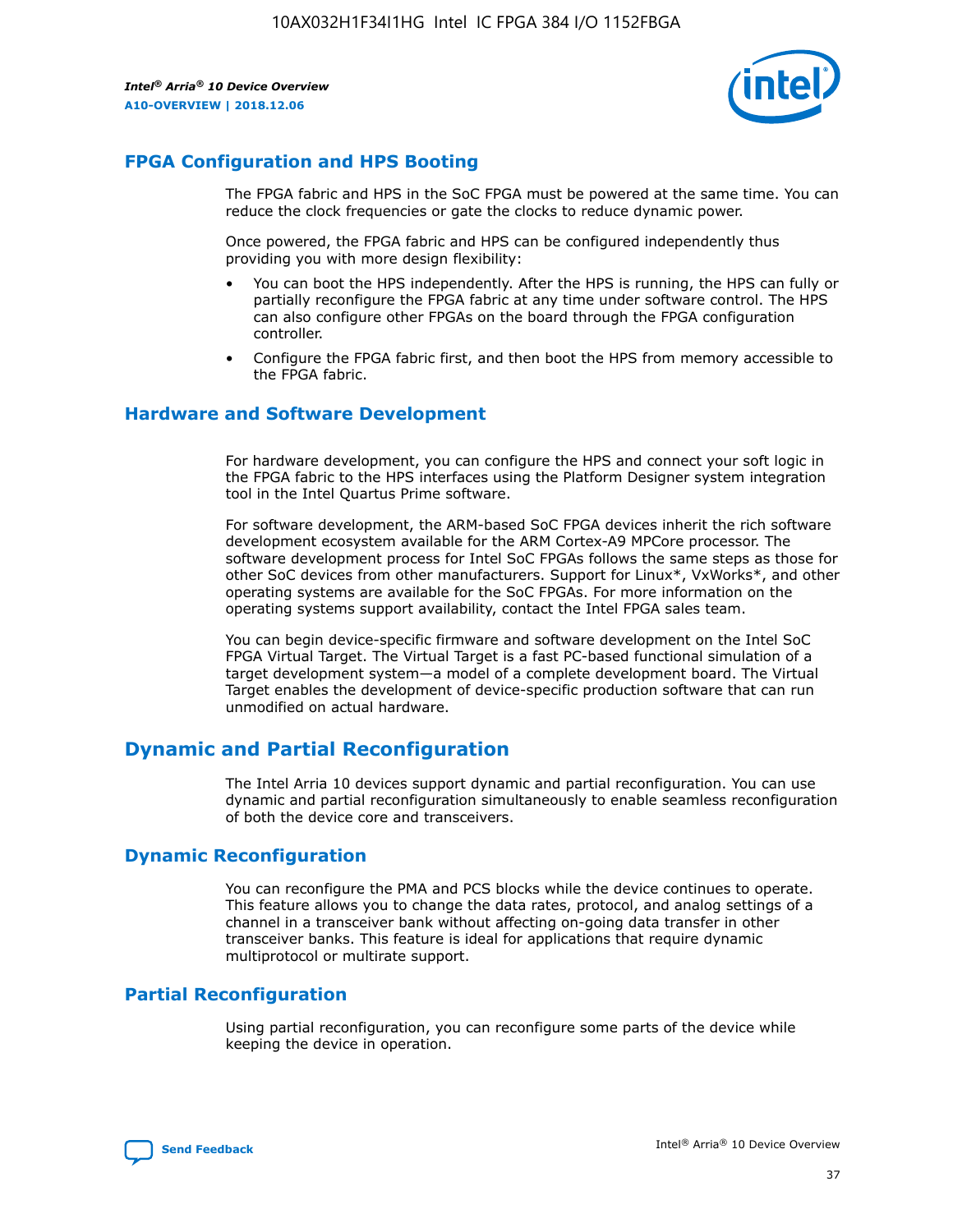

Instead of placing all device functions in the FPGA fabric, you can store some functions that do not run simultaneously in external memory and load them only when required. This capability increases the effective logic density of the device, and lowers cost and power consumption.

In the Intel solution, you do not have to worry about intricate device architecture to perform a partial reconfiguration. The partial reconfiguration capability is built into the Intel Quartus Prime design software, making such time-intensive task simple.

Intel Arria 10 devices support partial reconfiguration in the following configuration options:

- Using an internal host:
	- All supported configuration modes where the FPGA has access to external memory devices such as serial and parallel flash memory.
	- Configuration via Protocol [CvP (PCIe)]
- Using an external host—passive serial (PS), fast passive parallel (FPP) x8, FPP x16, and FPP x32 I/O interface.

## **Enhanced Configuration and Configuration via Protocol**

## **Table 25. Configuration Schemes and Features of Intel Arria 10 Devices**

Intel Arria 10 devices support 1.8 V programming voltage and several configuration schemes.

| <b>Scheme</b>                                                          | <b>Data</b><br><b>Width</b> | <b>Max Clock</b><br>Rate<br>(MHz) | <b>Max Data</b><br>Rate<br>(Mbps)<br>(13) | <b>Decompression</b> | <b>Design</b><br>Security <sup>(1</sup><br>4) | <b>Partial</b><br>Reconfiguration<br>(15) | <b>Remote</b><br><b>System</b><br><b>Update</b> |
|------------------------------------------------------------------------|-----------------------------|-----------------------------------|-------------------------------------------|----------------------|-----------------------------------------------|-------------------------------------------|-------------------------------------------------|
| <b>JTAG</b>                                                            | 1 bit                       | 33                                | 33                                        |                      |                                               | Yes(16)                                   |                                                 |
| Active Serial (AS)<br>through the<br>EPCO-L<br>configuration<br>device | 1 bit,<br>4 bits            | 100                               | 400                                       | Yes                  | Yes                                           | Yes(16)                                   | Yes                                             |
| Passive serial (PS)<br>through CPLD or<br>external<br>microcontroller  | 1 bit                       | 100                               | 100                                       | Yes                  | Yes                                           | Yes <sup>(16)</sup>                       | Parallel<br>Flash<br>Loader<br>(PFL) IP<br>core |
|                                                                        |                             |                                   |                                           |                      |                                               |                                           | continued                                       |

<sup>(13)</sup> Enabling either compression or design security features affects the maximum data rate. Refer to the Intel Arria 10 Device Datasheet for more information.

<sup>(14)</sup> Encryption and compression cannot be used simultaneously.

 $(15)$  Partial reconfiguration is an advanced feature of the device family. If you are interested in using partial reconfiguration, contact Intel for support.

 $(16)$  Partial configuration can be performed only when it is configured as internal host.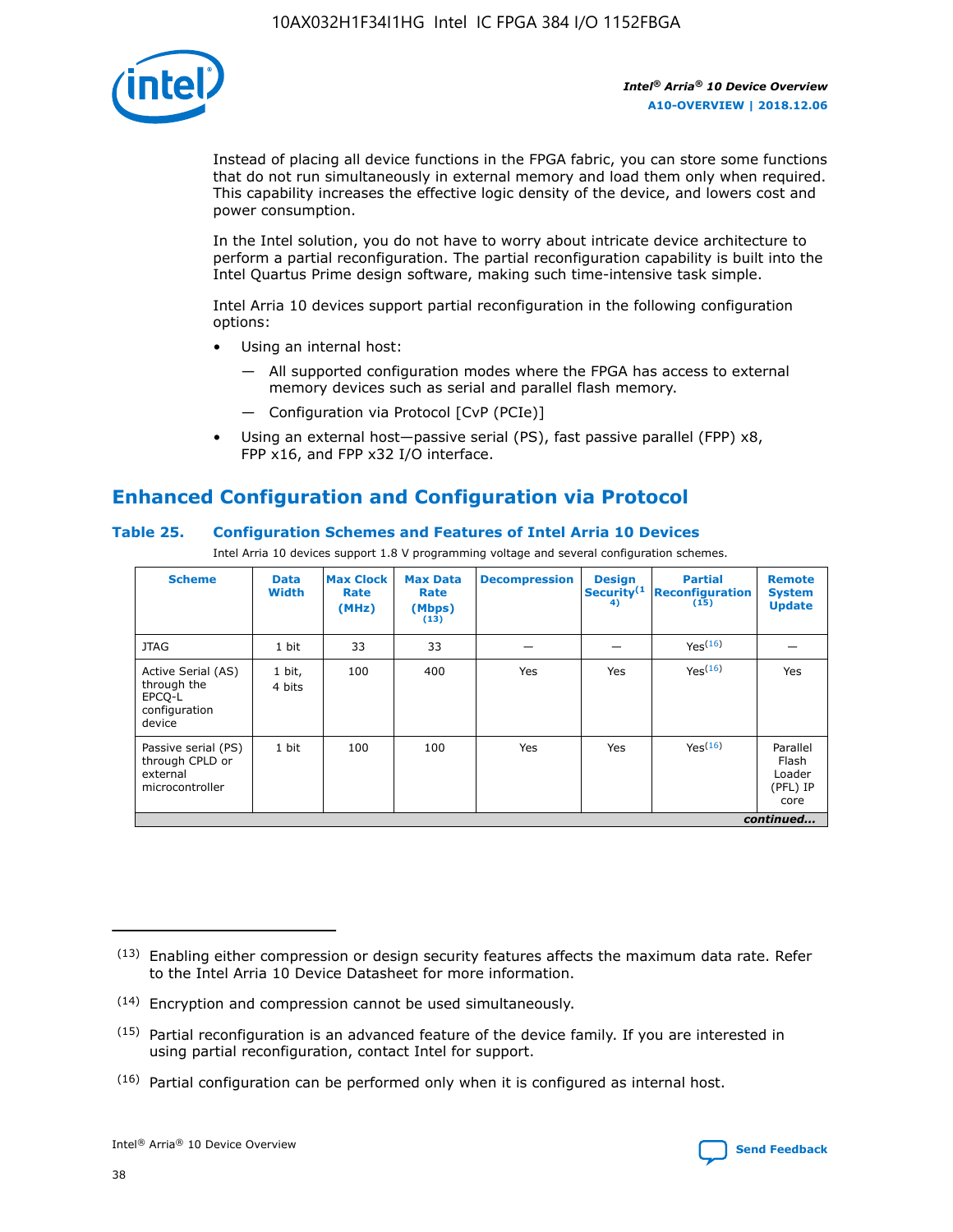

| <b>Scheme</b>                                   | <b>Data</b><br><b>Width</b> | <b>Max Clock</b><br>Rate<br>(MHz) | <b>Max Data</b><br>Rate<br>(Mbps)<br>(13) | <b>Decompression</b> | <b>Design</b><br>Security <sup>(1</sup><br>4) | <b>Partial</b><br><b>Reconfiguration</b><br>(15) | <b>Remote</b><br><b>System</b><br><b>Update</b> |
|-------------------------------------------------|-----------------------------|-----------------------------------|-------------------------------------------|----------------------|-----------------------------------------------|--------------------------------------------------|-------------------------------------------------|
| Fast passive                                    | 8 bits                      | 100                               | 3200                                      | Yes                  | Yes                                           | Yes(17)                                          | PFL IP                                          |
| parallel (FPP)<br>through CPLD or               | 16 bits                     |                                   |                                           | Yes                  | Yes                                           |                                                  | core                                            |
| external<br>microcontroller                     | 32 bits                     |                                   |                                           | Yes                  | Yes                                           |                                                  |                                                 |
| Configuration via                               | 16 bits                     | 100                               | 3200                                      | Yes                  | Yes                                           | Yes <sup>(17)</sup>                              |                                                 |
| <b>HPS</b>                                      | 32 bits                     |                                   |                                           | Yes                  | Yes                                           |                                                  |                                                 |
| Configuration via<br>Protocol [CvP<br>$(PCIe*)$ | x1, x2,<br>x4, x8<br>lanes  |                                   | 8000                                      | Yes                  | Yes                                           | Yes <sup>(16)</sup>                              |                                                 |

You can configure Intel Arria 10 devices through PCIe using Configuration via Protocol (CvP). The Intel Arria 10 CvP implementation conforms to the PCIe 100 ms power-up-to-active time requirement.

## **Related Information**

[Configuration via Protocol \(CvP\) Implementation in Intel FPGAs User Guide](https://www.intel.com/content/www/us/en/programmable/documentation/dsu1441819344145.html#dsu1442269728522) Provides more information about the CvP configuration scheme.

## **SEU Error Detection and Correction**

Intel Arria 10 devices offer robust and easy-to-use single-event upset (SEU) error detection and correction circuitry.

The detection and correction circuitry includes protection for Configuration RAM (CRAM) programming bits and user memories. The CRAM is protected by a continuously running CRC error detection circuit with integrated ECC that automatically corrects one or two errors and detects higher order multi-bit errors. When more than two errors occur, correction is available through reloading of the core programming file, providing a complete design refresh while the FPGA continues to operate.

The physical layout of the Intel Arria 10 CRAM array is optimized to make the majority of multi-bit upsets appear as independent single-bit or double-bit errors which are automatically corrected by the integrated CRAM ECC circuitry. In addition to the CRAM protection, the M20K memory blocks also include integrated ECC circuitry and are layout-optimized for error detection and correction. The MLAB does not have ECC.

(14) Encryption and compression cannot be used simultaneously.

<sup>(17)</sup> Supported at a maximum clock rate of 100 MHz.



 $(13)$  Enabling either compression or design security features affects the maximum data rate. Refer to the Intel Arria 10 Device Datasheet for more information.

 $(15)$  Partial reconfiguration is an advanced feature of the device family. If you are interested in using partial reconfiguration, contact Intel for support.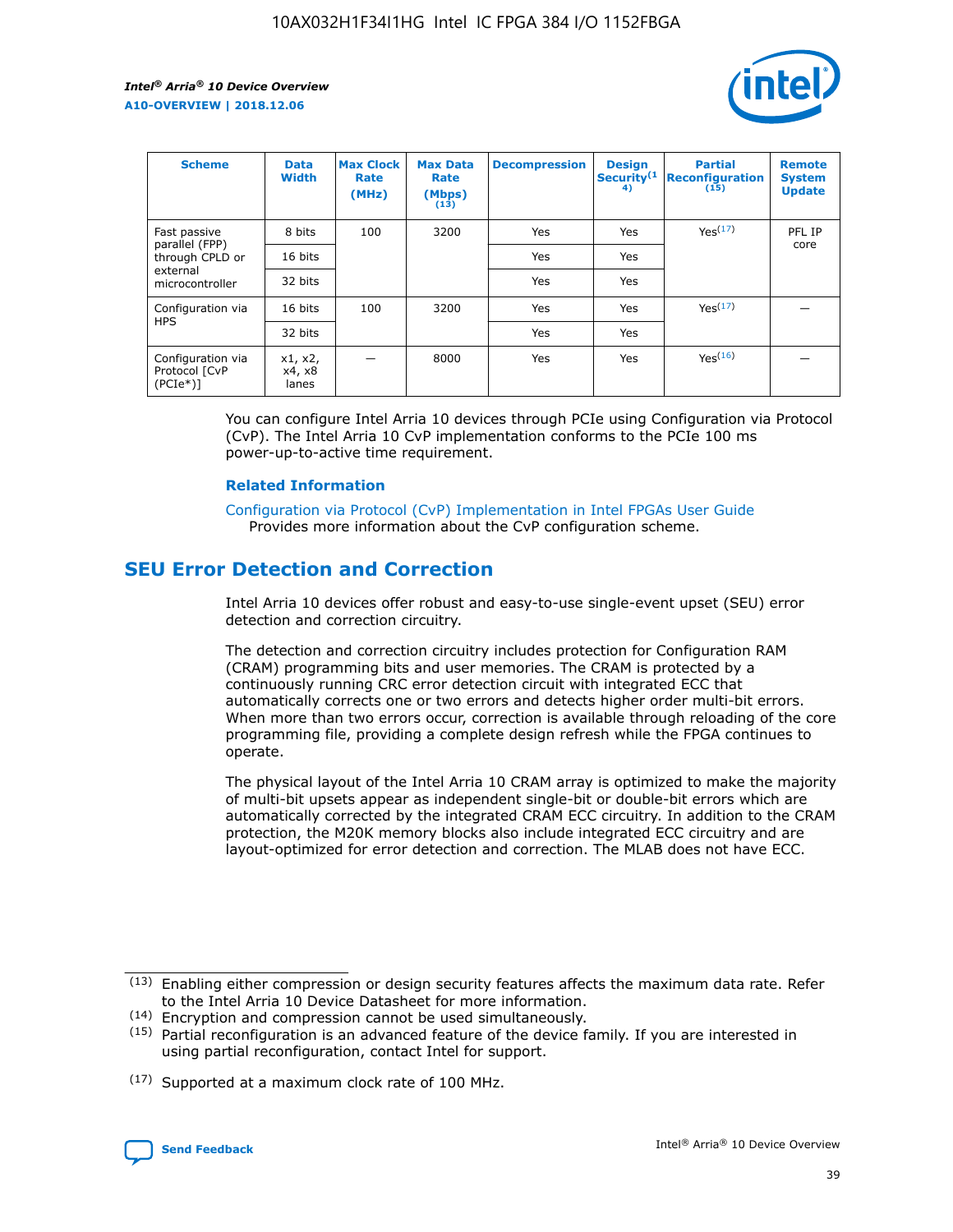

## **Power Management**

Intel Arria 10 devices leverage the advanced 20 nm process technology, a low 0.9 V core power supply, an enhanced core architecture, and several optional power reduction techniques to reduce total power consumption by as much as 40% compared to Arria V devices and as much as 60% compared to Stratix V devices.

The optional power reduction techniques in Intel Arria 10 devices include:

- **SmartVID**—a code is programmed into each device during manufacturing that allows a smart regulator to operate the device at lower core  $V_{CC}$  while maintaining performance
- **Programmable Power Technology**—non-critical timing paths are identified by the Intel Quartus Prime software and the logic in these paths is biased for low power instead of high performance
- **Low Static Power Options**—devices are available with either standard static power or low static power while maintaining performance

Furthermore, Intel Arria 10 devices feature Intel's industry-leading low power transceivers and include a number of hard IP blocks that not only reduce logic resources but also deliver substantial power savings compared to soft implementations. In general, hard IP blocks consume up to 90% less power than the equivalent soft logic implementations.

## **Incremental Compilation**

The Intel Quartus Prime software incremental compilation feature reduces compilation time and helps preserve performance to ease timing closure. The incremental compilation feature enables the partial reconfiguration flow for Intel Arria 10 devices.

Incremental compilation supports top-down, bottom-up, and team-based design flows. This feature facilitates modular, hierarchical, and team-based design flows where different designers compile their respective design sections in parallel. Furthermore, different designers or IP providers can develop and optimize different blocks of the design independently. These blocks can then be imported into the top level project.

## **Document Revision History for Intel Arria 10 Device Overview**

| <b>Document</b><br><b>Version</b> | <b>Changes</b>                                                                                                                                                                                                                                                              |
|-----------------------------------|-----------------------------------------------------------------------------------------------------------------------------------------------------------------------------------------------------------------------------------------------------------------------------|
| 2018.12.06                        | Added links to Intel Arria 10 device errata documents.<br>Removed automotive temperature option from the Intel Arria 10 GX devices.<br>Removed -3 fabric speed grade from the Intel Arria 10 GT devices.<br>Updated power options for the Intel Arria 10 GX and GT devices. |
| 2018.04.09                        | Updated the lowest $V_{CC}$ from 0.83 V to 0.82 V in the topic listing a summary of the device features.                                                                                                                                                                    |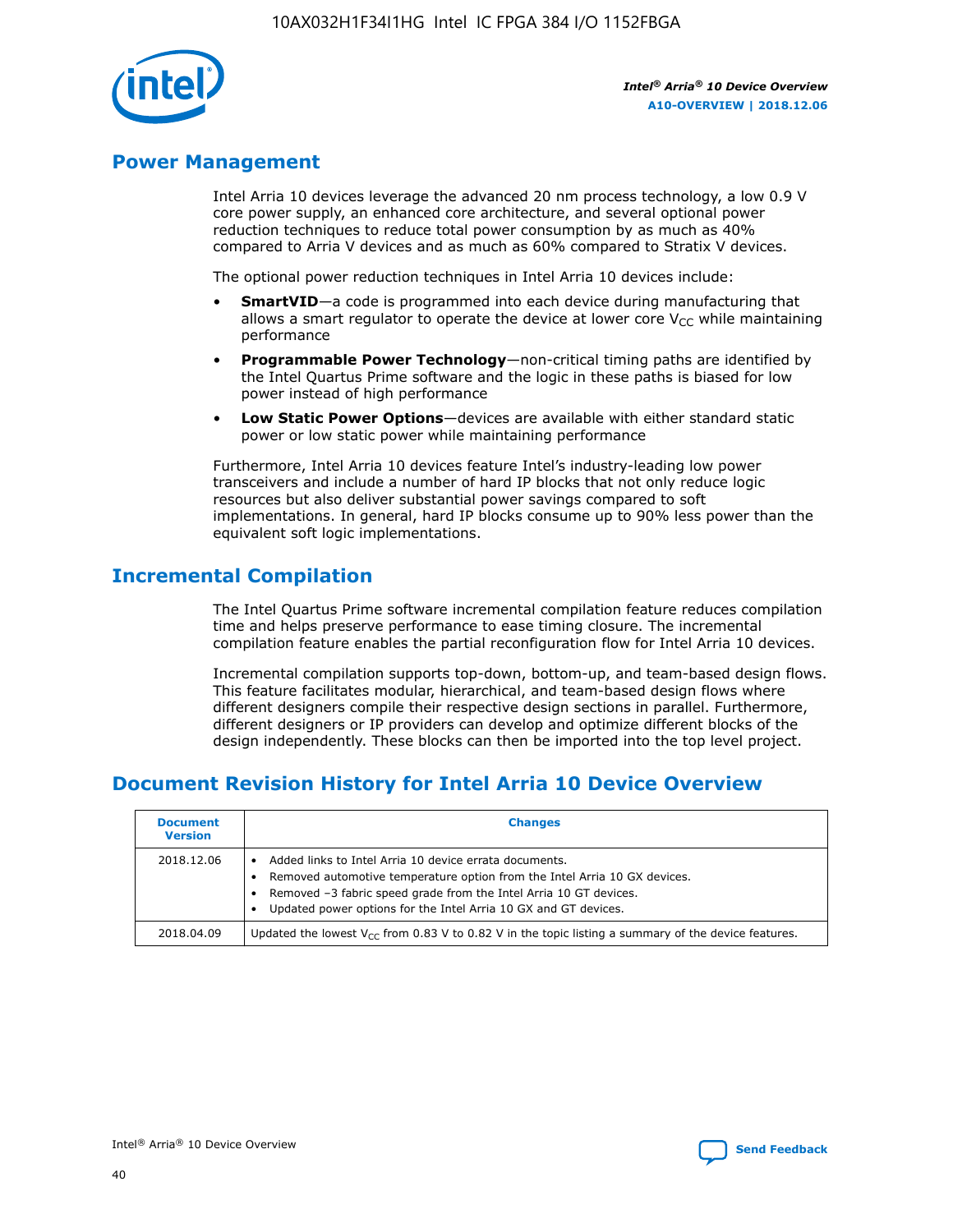*Intel® Arria® 10 Device Overview* **A10-OVERVIEW | 2018.12.06**



| <b>Date</b>    | <b>Version</b> | <b>Changes</b>                                                                                                                                                                                                                                                                                                                                                                                                                                                                                                                                                                                                                                                                                                                                                                                                                                                                                                                                                            |
|----------------|----------------|---------------------------------------------------------------------------------------------------------------------------------------------------------------------------------------------------------------------------------------------------------------------------------------------------------------------------------------------------------------------------------------------------------------------------------------------------------------------------------------------------------------------------------------------------------------------------------------------------------------------------------------------------------------------------------------------------------------------------------------------------------------------------------------------------------------------------------------------------------------------------------------------------------------------------------------------------------------------------|
| January 2018   | 2018.01.17     | Updated the maximum data rate for HPS (Intel Arria 10 SX devices<br>external memory interface DDR3 controller from 2,166 Mbps to 2,133<br>Mbps.<br>Updated maximum frequency supported for half rate QDRII and QDRII<br>+ SRAM to 633 MHz in Memory Standards Supported by the Soft<br>Memory Controller table.<br>Updated transceiver backplane capability to 12.5 Gbps.<br>$\bullet$<br>Removed transceiver speed grade 5 in Sample Ordering Core and<br>Available Options for Intel Arria 10 GX Devices figure.<br>Removed package code 40, low static power, SmartVID, industrial, and<br>military operating temperature support from Sample Ordering Core and<br>Available Options for Intel Arria 10 GT Devices figure.<br>Updated short reach transceiver rate for Intel Arria 10 GT devices to<br>25.8 Gbps.<br>Removed On-Die Instrumentation - EyeQ and Jitter Margin Tool<br>support from PMA Features of the Transceivers in Intel Arria 10 Devices<br>table. |
| September 2017 | 2017.09.20     | Updated the maximum speed of the DDR4 external memory interface from<br>1,333 MHz/2,666 Mbps to 1,200 MHz/2,400 Mbps.                                                                                                                                                                                                                                                                                                                                                                                                                                                                                                                                                                                                                                                                                                                                                                                                                                                     |
| July 2017      | 2017.07.13     | Corrected the automotive temperature range in the figure showing the<br>available options for the Intel Arria 10 GX devices from "-40°C to 100°C"<br>to "-40°C to 125°C".                                                                                                                                                                                                                                                                                                                                                                                                                                                                                                                                                                                                                                                                                                                                                                                                 |
| July 2017      | 2017.07.06     | Added automotive temperature option to Intel Arria 10 GX device family.                                                                                                                                                                                                                                                                                                                                                                                                                                                                                                                                                                                                                                                                                                                                                                                                                                                                                                   |
| May 2017       | 2017.05.08     | Corrected protocol names with "1588" to "IEEE 1588v2".<br>Updated the vertical migration table to remove vertical migration<br>between Intel Arria 10 GX and Intel Arria 10 SX device variants.<br>Removed all "Preliminary" marks.                                                                                                                                                                                                                                                                                                                                                                                                                                                                                                                                                                                                                                                                                                                                       |
| March 2017     | 2017.03.15     | Removed the topic about migration from Intel Arria 10 to Intel Stratix<br>10 devices.<br>Rebranded as Intel.<br>$\bullet$                                                                                                                                                                                                                                                                                                                                                                                                                                                                                                                                                                                                                                                                                                                                                                                                                                                 |
| October 2016   | 2016.10.31     | Removed package F36 from Intel Arria 10 GX devices.<br>Updated Intel Arria 10 GT sample ordering code and maximum GX<br>$\bullet$<br>transceiver count. Intel Arria 10 GT devices are available only in the<br>SF45 package option with a maximum of 72 transceivers.                                                                                                                                                                                                                                                                                                                                                                                                                                                                                                                                                                                                                                                                                                     |
| May 2016       | 2016.05.02     | Updated the FPGA Configuration and HPS Booting topic.<br>Remove V <sub>CC</sub> PowerManager from the Summary of Features, Power<br>Management and Arria 10 Device Variants and packages topics. This<br>feature is no longer supported in Arria 10 devices.<br>Removed LPDDR3 from the Memory Standards Supported by the HPS<br>Hard Memory Controller table in the Memory Standards Supported by<br>Intel Arria 10 Devices topic. This standard is only supported by the<br>FPGA.<br>Removed transceiver speed grade 5 from the Device Variants and<br>Packages topic for Arria 10 GX and SX devices.                                                                                                                                                                                                                                                                                                                                                                   |
| February 2016  | 2016.02.11     | Changed the maximum Arria 10 GT datarate to 25.8 Gbps and the<br>minimum datarate to 1 Gbps globally.<br>Revised the state for Core clock networks in the Summary of Features<br>$\bullet$<br>topic.<br>Changed the transceiver parameters in the "Summary of Features for<br>Arria 10 Devices" table.<br>• Changed the transceiver parameters in the "Maximum Resource Counts<br>for Arria 10 GT Devices" table.<br>• Changed the package availability for GT devices in the "Package Plan<br>for Arria 10 GT Devices" table.<br>Changed the package configurations for GT devices in the "Migration"<br>Capability Across Arria 10 Product Lines" figure.<br>continued                                                                                                                                                                                                                                                                                                  |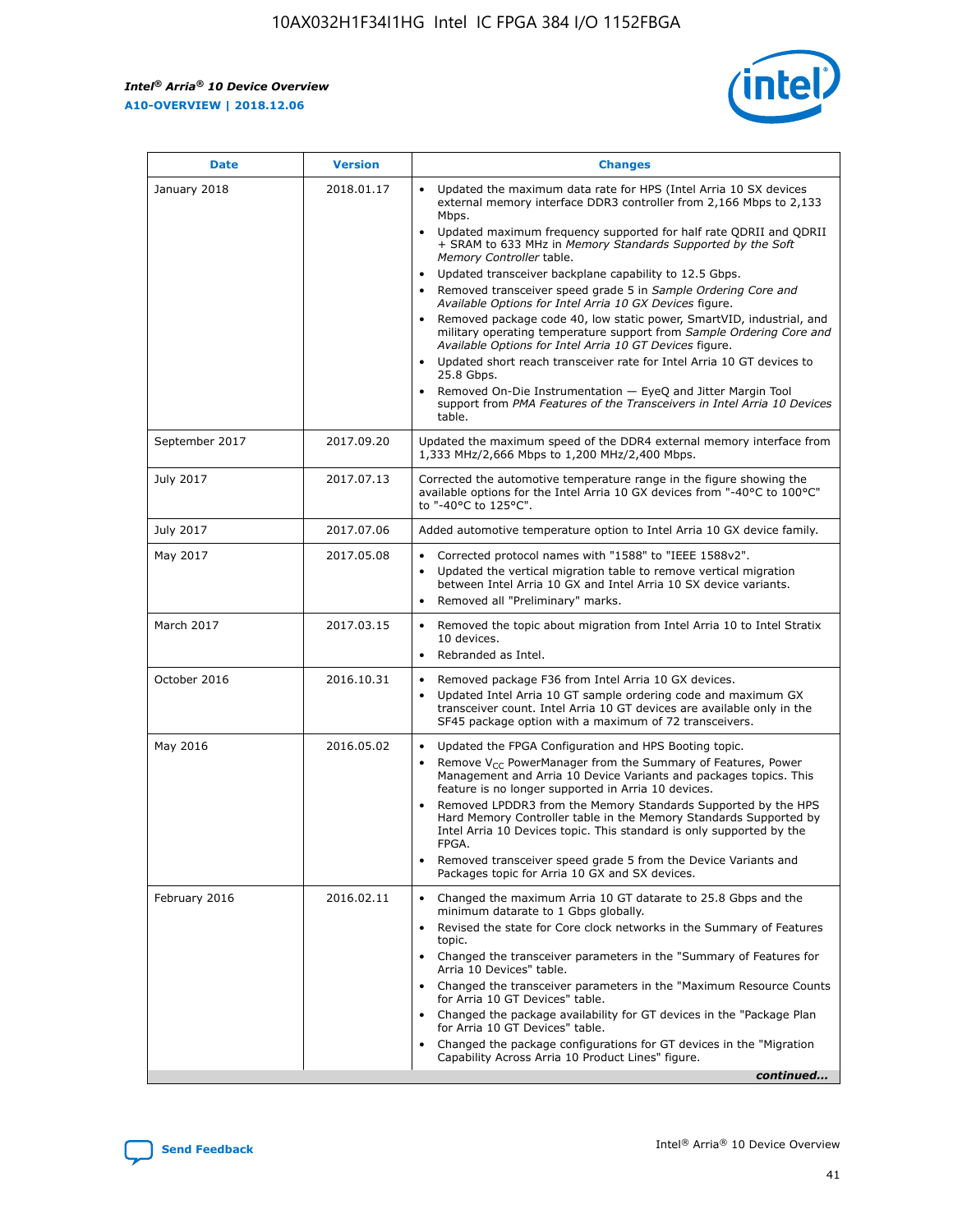

| <b>Date</b>   | <b>Version</b> | <b>Changes</b>                                                                                                                                                               |
|---------------|----------------|------------------------------------------------------------------------------------------------------------------------------------------------------------------------------|
|               |                | Changed transceiver parameters in the "Low Power Serial Transceivers"<br>$\bullet$<br>section.                                                                               |
|               |                | • Changed the transceiver descriptions in the "Device Variants for the<br>Arria 10 Device Family" table.                                                                     |
|               |                | • Changed the "Sample Ordering Code and Available Options for Arria 10<br>GT Devices" figure.                                                                                |
|               |                | Changed the datarates for GT devices in the "PMA Features" section.                                                                                                          |
|               |                | Changed the datarates for GT devices in the "PCS Features" section.<br>$\bullet$                                                                                             |
| December 2015 | 2015.12.14     | Updated the number of M20K memory blocks for Arria 10 GX 660 from<br>2133 to 2131 and corrected the total RAM bit from 48,448 Kb to<br>48,408 Kb.                            |
|               |                | Corrected the number of DSP blocks for Arria 10 GX 660 from 1688 to<br>$\bullet$<br>1687 in the table listing floating-point arithmetic resources.                           |
| November 2015 | 2015.11.02     | Updated the maximum resources for Arria 10 GX 220, GX 320, GX 480,<br>GX 660, SX 220, SX 320, SX 480, and SX 660.                                                            |
|               |                | Updated resource count for Arria 10 GX 320, GX 480, GX 660, SX 320,<br>SX 480, a SX 660 devices in Number of Multipliers in Intel Arria 10<br><b>Devices</b> table.          |
|               |                | Updated the available options for Arria 10 GX, GT, and SX.<br>$\bullet$                                                                                                      |
|               |                | Changed instances of Quartus II to Quartus Prime.<br>$\bullet$                                                                                                               |
| June 2015     | 2015.06.15     | Corrected label for Intel Arria 10 GT product lines in the vertical migration<br>figure.                                                                                     |
| May 2015      | 2015.05.15     | Corrected the DDR3 half rate and quarter rate maximum frequencies in the<br>table that lists the memory standards supported by the Intel Arria 10 hard<br>memory controller. |
| May 2015      | 2015.05.04     | • Added support for 13.5G JESD204b in the Summary of Features table.                                                                                                         |
|               |                | Added a link to Arria 10 GT Channel Usage in the Arria 10 GT Package<br>$\bullet$<br>Plan topic.                                                                             |
|               |                | • Added a note to the table, Maximum Resource Counts for Arria 10 GT<br>devices.                                                                                             |
|               |                | • Updated the power requirements of the transceivers in the Low Power<br>Serial Transceivers topic.                                                                          |
| January 2015  | 2015.01.23     | • Added floating point arithmetic features in the Summary of Features<br>table.                                                                                              |
|               |                | • Updated the total embedded memory from 38.38 megabits (Mb) to<br>65.6 Mb.                                                                                                  |
|               |                | • Updated the table that lists the memory standards supported by Intel<br>Arria 10 devices.                                                                                  |
|               |                | Removed support for DDR3U, LPDDR3 SDRAM, RLDRAM 2, and DDR2.                                                                                                                 |
|               |                | Moved RLDRAM 3 support from hard memory controller to soft memory<br>controller. RLDRAM 3 support uses hard PHY with soft memory<br>controller.                              |
|               |                | Added soft memory controller support for QDR IV.                                                                                                                             |
|               |                | Updated the maximum resource count table to include the number of<br>hard memory controllers available in each device variant.                                               |
|               |                | Updated the transceiver PCS data rate from 12.5 Gbps to 12 Gbps.                                                                                                             |
|               |                | Updated the max clock rate of PS, FPP x8, FPP x16, and Configuration<br>via HPS from 125 MHz to 100 MHz.                                                                     |
|               |                | Added a feature for fractional synthesis PLLs: PLL cascading.                                                                                                                |
|               |                | Updated the HPS programmable general-purpose I/Os from 54 to 62.<br>$\bullet$                                                                                                |
|               |                | continued                                                                                                                                                                    |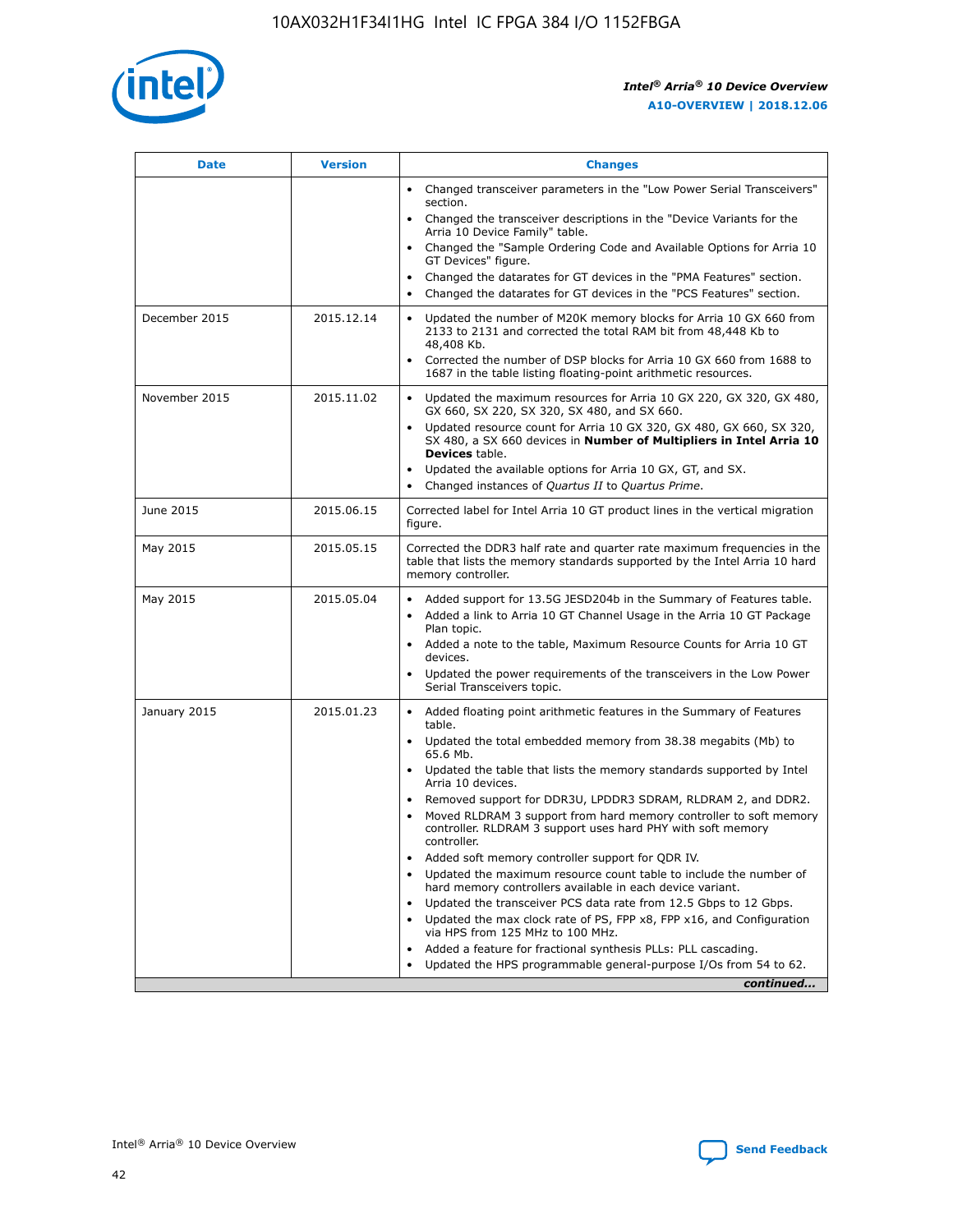r



| <b>Date</b>    | <b>Version</b> | <b>Changes</b>                                                                                                                                                                                                                                                                                                                                                                                                                                                                                                                                      |
|----------------|----------------|-----------------------------------------------------------------------------------------------------------------------------------------------------------------------------------------------------------------------------------------------------------------------------------------------------------------------------------------------------------------------------------------------------------------------------------------------------------------------------------------------------------------------------------------------------|
| September 2014 | 2014.09.30     | Corrected the 3 V I/O and LVDS I/O counts for F35 and F36 packages<br>$\bullet$<br>of Arria 10 GX.<br>Corrected the 3 V I/O, LVDS I/O, and transceiver counts for the NF40<br>$\bullet$<br>package of the Arria GX 570 and 660.<br>Removed 3 V I/O, LVDS I/O, and transceiver counts for the NF40<br>package of the Arria GX 900 and 1150. The NF40 package is not<br>available for Arria 10 GX 900 and 1150.                                                                                                                                       |
| August 2014    | 2014.08.18     | Updated Memory (Kb) M20K maximum resources for Arria 10 GX 660<br>devices from 42,660 to 42,620.<br>Added GPIO columns consisting of LVDS I/O Bank and 3V I/O Bank in<br>$\bullet$<br>the Package Plan table.<br>Added how to use memory interface clock frequency higher than 533<br>$\bullet$<br>MHz in the I/O vertical migration.<br>Added information to clarify that RLDRAM3 support uses hard PHY with<br>$\bullet$<br>soft memory controller.<br>Added variable precision DSP blocks support for floating-point<br>$\bullet$<br>arithmetic. |
| June 2014      | 2014.06.19     | Updated number of dedicated I/Os in the HPS block to 17.                                                                                                                                                                                                                                                                                                                                                                                                                                                                                            |
| February 2014  | 2014.02.21     | Updated transceiver speed grade options for GT devices in Figure 2.                                                                                                                                                                                                                                                                                                                                                                                                                                                                                 |
| February 2014  | 2014.02.06     | Updated data rate for Arria 10 GT devices from 28.1 Gbps to 28.3 Gbps.                                                                                                                                                                                                                                                                                                                                                                                                                                                                              |
| December 2013  | 2013.12.10     | Updated the HPS memory standards support from LPDDR2 to LPDDR3.<br>Updated HPS block diagram to include dedicated HPS I/O and FPGA<br>$\bullet$<br>Configuration blocks as well as repositioned SD/SDIO/MMC, DMA, SPI<br>and NAND Flash with ECC blocks.                                                                                                                                                                                                                                                                                            |
| December 2013  | 2013.12.02     | Initial release.                                                                                                                                                                                                                                                                                                                                                                                                                                                                                                                                    |